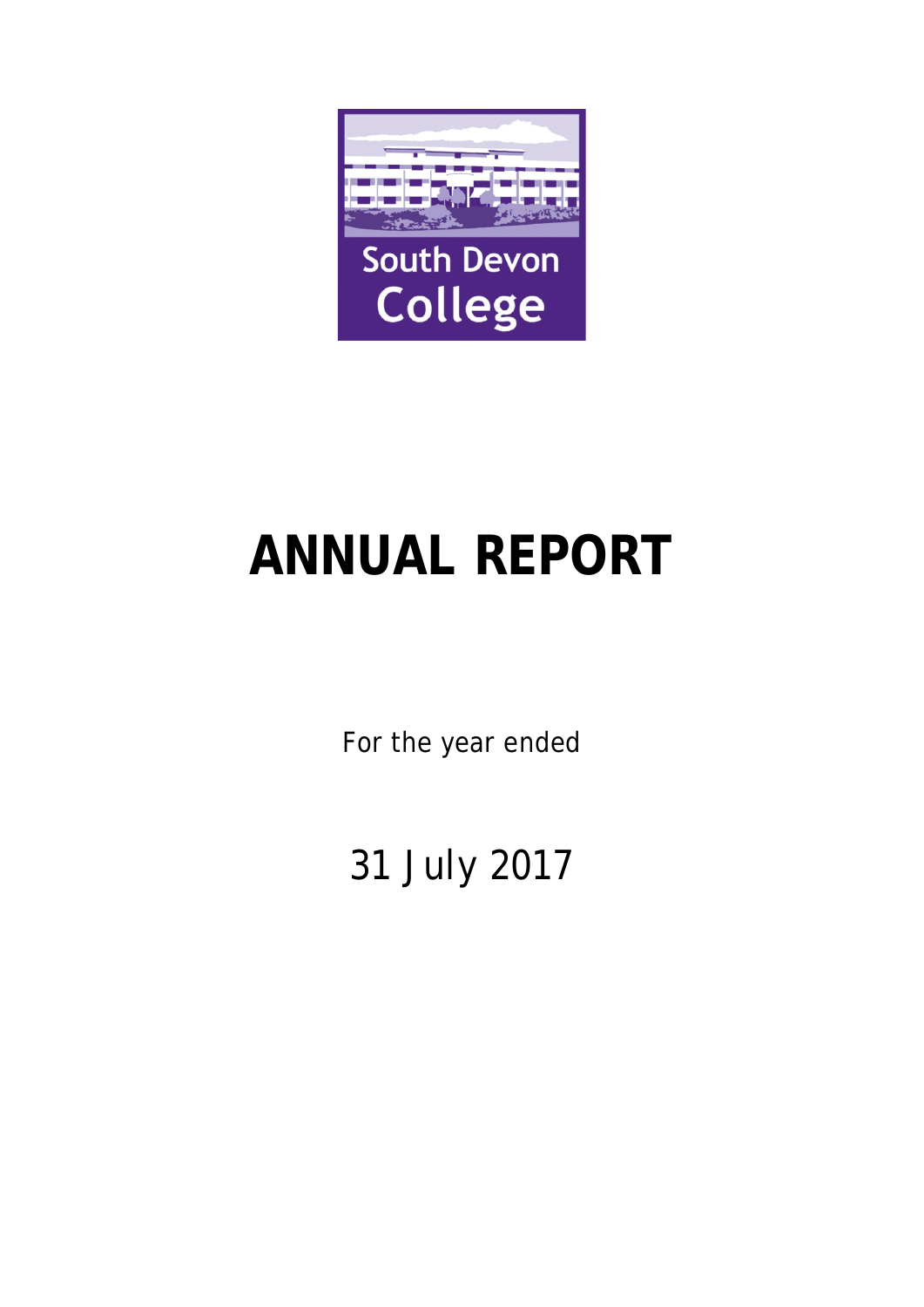| <b>CONTENTS</b>                                                                         | Page<br>number(s) |
|-----------------------------------------------------------------------------------------|-------------------|
| Key Management Personnel, Board of Governors and Professional Advisers                  | 1                 |
| Members' Report                                                                         | 2 to 12           |
| Statement of Corporate Governance and Internal Control                                  | 13 to 20          |
| Governing Body's Statement of Regularity, Propriety and Compliance.                     | 21                |
| Statement of Responsibilities of the Members of the Corporation                         | 22                |
| Independent Auditors' Report to the Corporation of<br>South Devon College               | 23 to 24          |
| Independent Auditors' Report on Regularity to the Corporation of<br>South Devon College | 25 to 26          |
| Statement of Comprehensive Income                                                       | 27                |
| Statement of Changes in Reserves                                                        | 28                |
| Balance Sheet as at 31 July                                                             | 29                |
| <b>Statement of Cash Flows</b>                                                          | 30                |
| Notes to the Accounts                                                                   | 31 to 51          |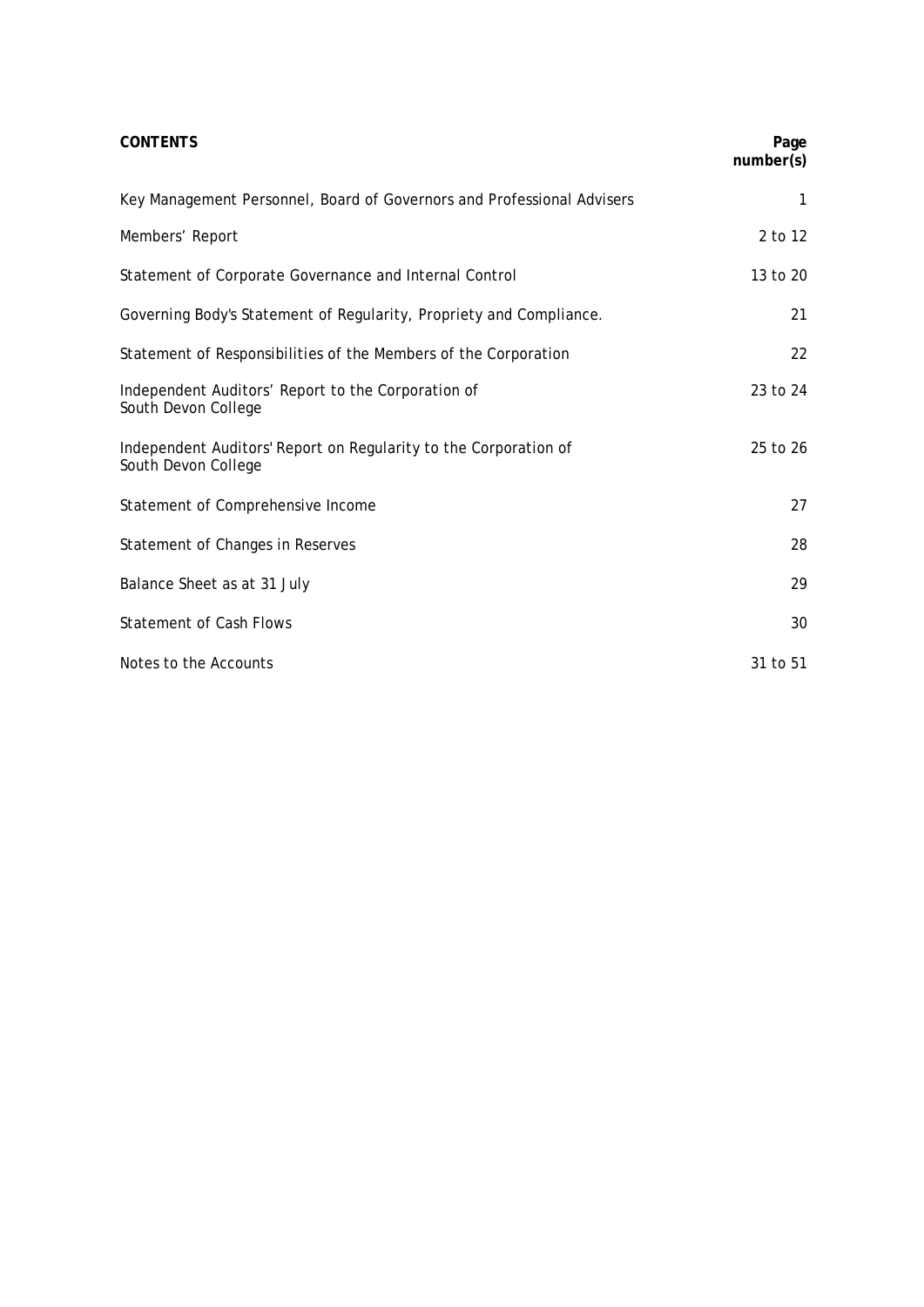# **Key Management Personnel, Board of Governors and Professional Advisers**

#### **Key management personnel**

Key management personnel are defined as Senior Post Holders (Principal, Vice Principals and Clerk to the Governors) and members of the Senior Management Team. This group was represented by the following in 2016-17:

- Stephen Criddle, Principal, CEO and Accounting Officer;
- Laurence Frewin, Vice Principal Corporate Services and Deputy CEO;
- Matthew Harbour, Vice Principal Curriculum Quality and Performance;
- Liz Lawrence, Assistant Principal;
- Matt Burrows, Assistant Principal;
- Adele Dawson, Assistant Principal;
- Dan Hallam, Assistant Principal;
- Steve Caunter, Assistant Principal; and
- Lisa Keay, Clerk to the Governors.

#### **Board of Governors**

A full list of Governors is given on pages 14 and 15 of these financial statements.

Lisa Keay acted as Clerk to the Corporation throughout the period.

#### **Professional advisers**

*Financial statements auditors and reporting accountants:* PFK Francis Clark North Quay House Sutton Harbour Plymouth, PL4 ORA

*Bankers:* Barclays Bank plc 20 High Street Exeter, EX4 3YR

*Solicitors:* Foot Anstey Salt Quay House 4 North East Quay Sutton Harbour Plymouth, PL4 0BN *Internal auditors:*

RSM Risk Assurance Service LLP Hartwell House 55 – 61 Victoria Street Bristol, BS1 6AD

*Solicitors:* **Michelmores** Woodwater House Pynes Hill Exeter, EX2 5WR

*Solicitors:* Browne Jacobson Mowbray House Castle Meadow Road Nottingham, NG2 1BJ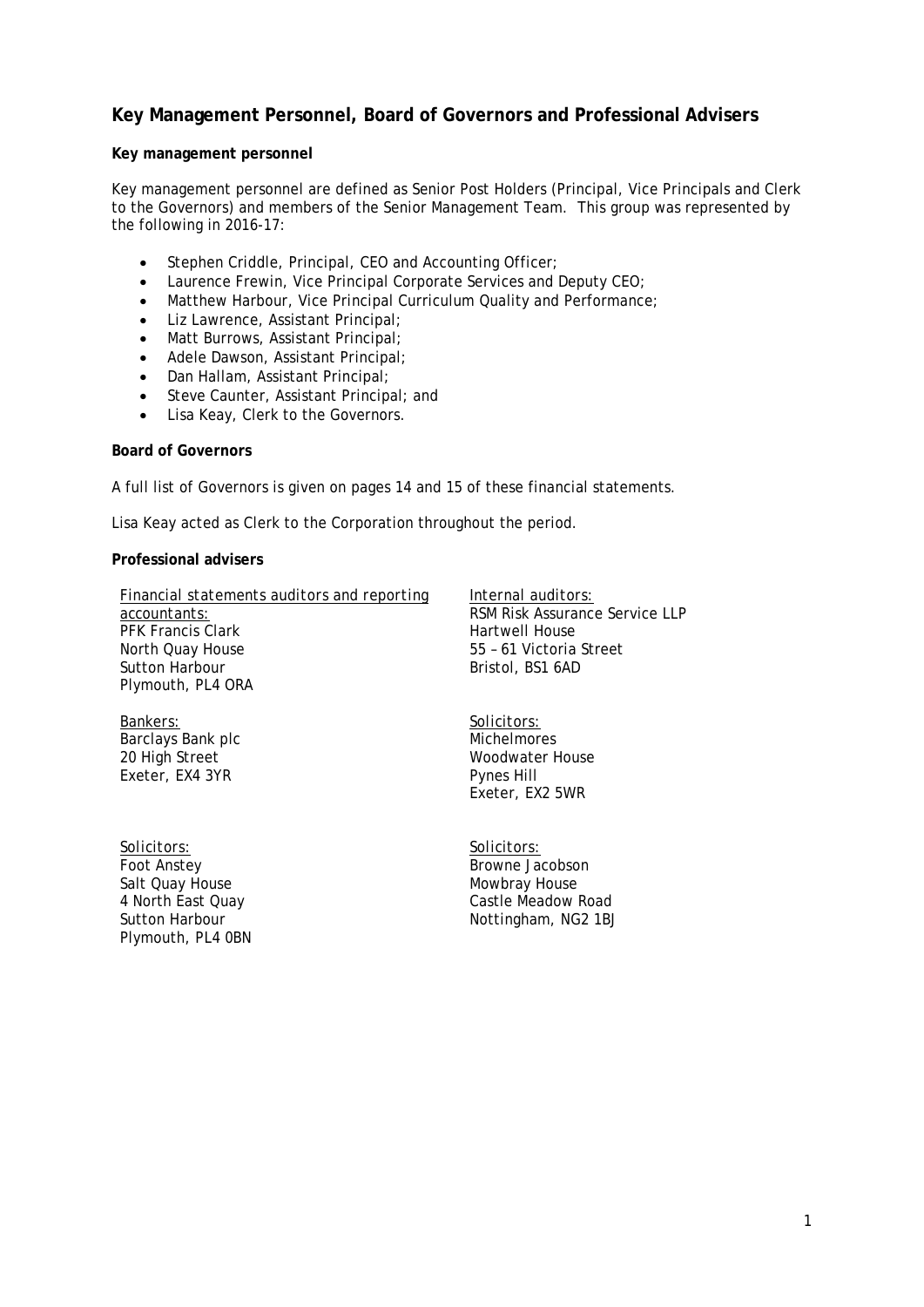# **Members' Report**

# **NATURE, OBJECTIVES AND STRATEGIES**

The members present their report and the audited financial statements for the year ended 31 July 2017.

#### **Legal status**

The Corporation was established under the Further and Higher Education Act 1992 for the purpose of conducting the business of South Devon College. The College is an exempt charity for the purposes of the Charities Act 2011.

#### **Mission**

The College mission statement is:

*'South Devon College: inspiring our community through learning for all'*

#### **Public Benefit**

South Devon College is an exempt charity under the Part 3 of the Charities Act 2011. Following the Machinery of Government change in July 2016, the College is regulated by the Secretary of State for Education. The members of the Governing Body, who are trustees of the charity, are disclosed on pages 14 and 15.

In setting and reviewing the College's strategic objectives, the Governing Body has had due regard for the Charity Commission's guidance on public benefit and particularly upon its supplementary guidance on the advancement of education. The guidance sets out the requirement that all organisations wishing to be recognised as charities must demonstrate, explicitly, that their aims are for the public benefit.

In delivering its mission, the College provides the following identifiable public benefits through the advancement of education:

- High-quality teaching
- Widening participation and tackling social exclusion
- Excellent employment record for students
- Strong student support systems
- Links with employers, industry and commerce.

#### **Implementation of strategic plan**

The College annually reviews its mission, strategic aims and operating plans. The Corporation monitors the performance of the College against this plan. The current strategic aims are to:

- 1) Be an outstanding, inclusive and inspirational College at the heart of its community;
- 2) Enable learners to aspire, progress and succeed, in a safe and supported learning environment;
- 3) Sustain and further develop inspirational teaching, learning and assessment, academic and technical standards;
- 4) Actively support employers and employability, apprentices and higher skills, increasing productivity and prosperity;
- 5) Increase the number and range of learners, sustaining our inclusive approach;
- 6) Sustain financial strength, resilience and investment;
- 7) Maintain and expand outstanding facilities, developing digital and sustainable approaches;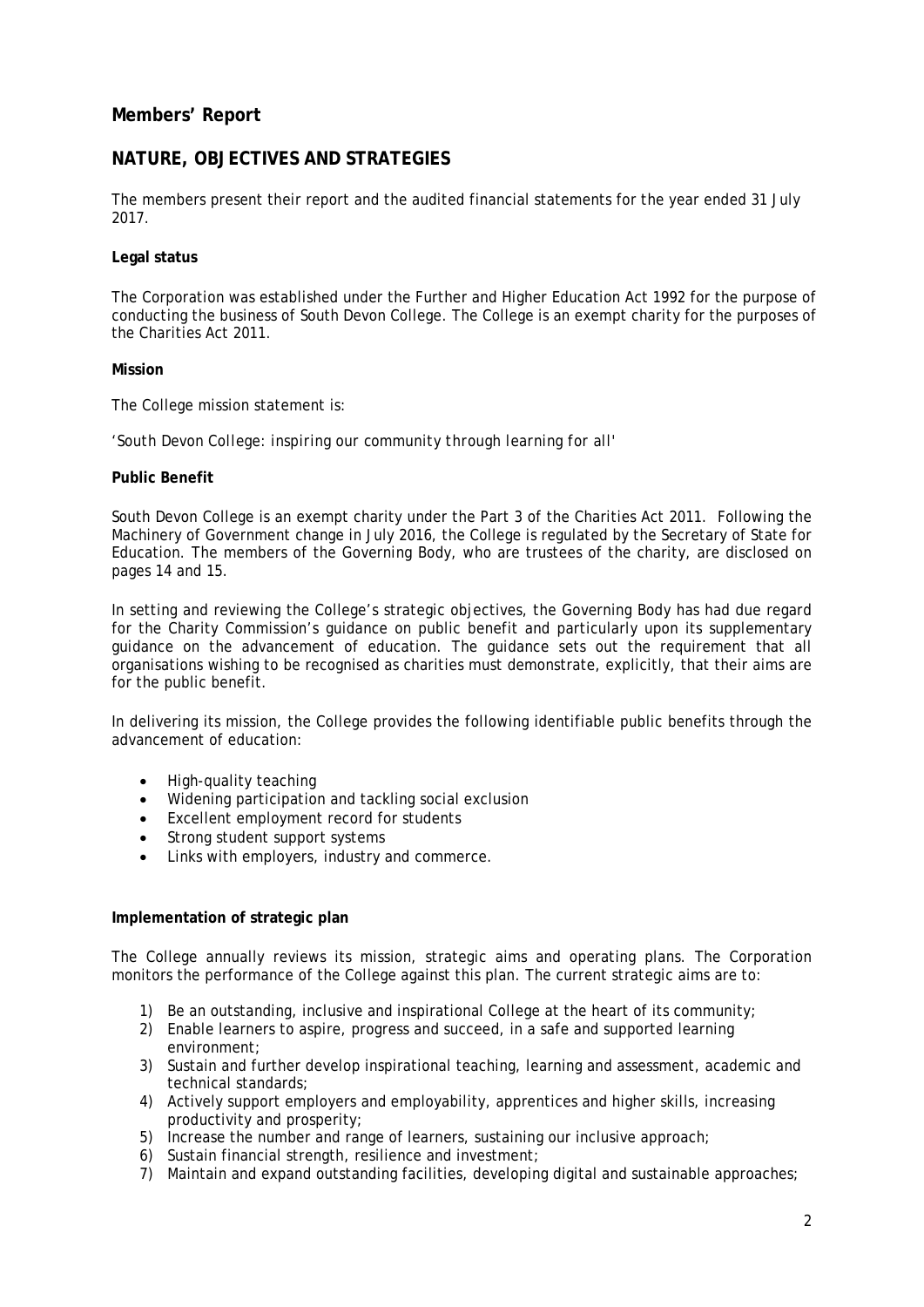- 8) Sustain and further develop our high performing and innovative learning culture; and
- 9) Enable staff to professionally develop, aspire, progress and succeed, in a safe and supported environment.

The College made significant progress towards achieving all of these aims during the year:

- Maintaining strong learner success, progress and achievement (General FE/Tertiary colleges).
- Higher Education TEF Gold status attained, reflecting excellent HE outcomes, student engagement and supportive processes and practice
- Investors in People status Platinum gained, the first English College to achieve this recognised top standard.
- Investors in Careers Award sustained and Matrix Award for advice and guidance retained, confirming that the College provides high quality and impartial information, advice and guidance.
- Nationally leading employer satisfaction rates at 9.4 out of 10 and learner satisfaction views at 92.9% (third in England) (FE Choices – General FE & Tertiary Colleges).
- Higher Education level survey of first year satisfaction (SPQ) at 94% and National Student Survey (NSS) completing students at 92% student satisfaction.
- Apprenticeship timely success rates projected to be 64%, 5% above the national rate.
- Supporting a record number of Apprenticeships in 2016-17, with a total of over 1310 across 725 companies.
- Further progress in planning and funding towards major Hi tech Skills Centre development and long term campus vision for Long Road main College site.
- Continued expansion of our apprenticeship and higher education/ higher skills portfolio, with a large cohort and further progression pathways and Level 6 top up courses.
- Further quality improvement good practice work through the combination of learning reviews and teaching and learning coaches aligned work.
- Continuing international partnerships with relationships and encouragement of European linkages through Erasmus Plus and other activity such as with Sweden and France, post Brexit decision.
- The College has further progressed its Accommodation Strategy to support its short, medium and longer term strategic ambitions including pursuing and planning for excellent new sports facilities, marine facilities and other developments in partnership.
- The activities of the Devon Studio School have been successfully combined into the mainstream delivery and activities of the College.

The College continued to work within recruitment and funding allocations and achieve excellent success rates through providing outstanding teaching and learning for its communities.

#### **Challenges facing the College**

The further education sector is undergoing a continuing period of considerable change and challenge with new and changing government priorities, initiatives and encouragement. Funding continues to be reduced in real terms, with frozen funding rates, and colleges are required to attract greater contributions from individuals and employers rather than from the state, particularly as the new Apprenticeship levy and non-levy arrangements take effect.

There is still much uncertainty with the Brexit decision and unclear longer term impact on European funding streams, student decision making and the broader economic outlook.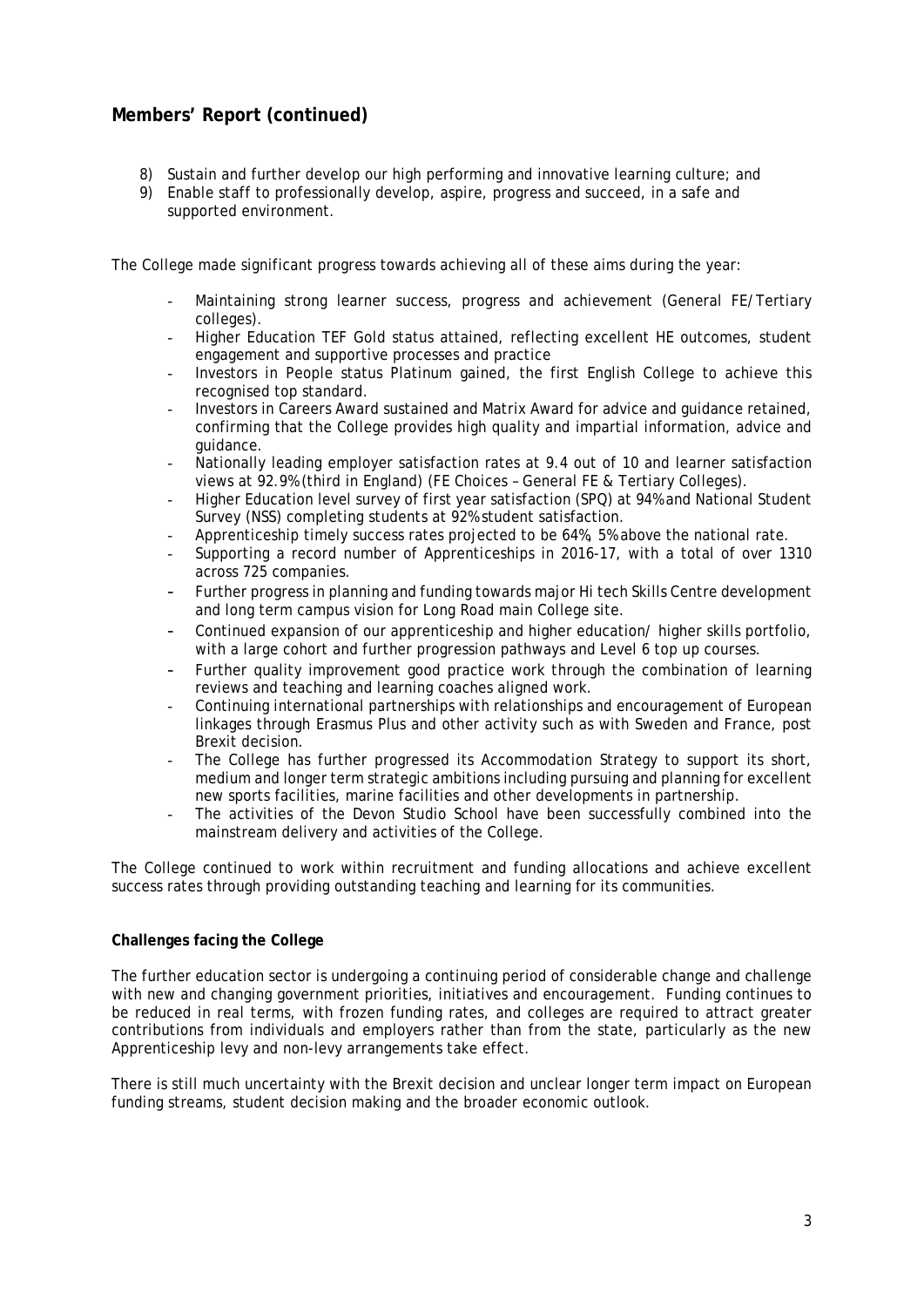New initiatives will bring greater potential rewards, but may also increase business risk. South Devon College has a clear strategy to grow and sustain local partnerships and explore alternative and collaborative delivery models in support of our College mission, as reflected in projects such as South Devon UTC and in recognising an expectation of creating additional funding streams. New ventures bring a range of challenges and opportunities, reputational and financial, and these are closely monitored through the College's corporate governance structure. Future capital investment is both a major opportunity and a risk.

#### **Financial objectives**

The College's financial objectives are set to support the College mission and strategic aims. In particular they are:

- 1) to sustain financial strength, resilience and investment;
- 2) to achieve an annual operating surplus, secure positive cash flow and a strong retained cash position;
- 3) to fund continued capital investment;
- 4) to pursue alternative sources of funding, on a selective basis, consistent with the College's core objectives and the need for a financial contribution to the College's overall finances;
- 5) to maintain strong control of solvency, current ratio and debt levels;
- 6) to diversify the income base whilst increasing fee and other income streams; and
- 7) to manage long term borrowing and overall debt, and plan to secure future investment.

A series of performance indicators are annually agreed and monitored as part of the College's overall strategic and operational monitoring framework.

#### **Performance indicators**

The College is committed to observing the importance of sector measures and indicators and uses government and other benchmark data, including measures such as success rates. The College is required to complete the annual Finance Record for the Education and Skills Funding Agency (ESFA); this Finance Record produces a financial health grading which is "Good" for the College at 31<sup>st</sup> July 2017. The current rating of Good is considered a robust outcome given the current austerity climate.

There are 11 specific financial measures included in the College's performance indicator dashboard. They relate to cash flow, borrowing, income earned in key focus areas and key improvement projects. 3 of the 11 were met or exceeded. Of the other 8 indicators, 5 were within 5% of the agreed targets. One significant miss related to borrowing, but relates to loan drawings earlier than planned to secure a very favourable rate.

### **FINANCIAL POSITION**

#### **Financial results and investment**

The College generated an operating surplus for the year of £349,000 (excluding pension costs). A pension cost of £1,254,000 under FRS 102 has been made, resulting in an overall deficit on continuing operations of £905,000 (2015-16 operating surplus £283,000, FRS 102 provision £860,000 leaving a deficit on continuing operations of £577,000). The financial health score determined by the ESFA calculates the College continues to be in "Good" financial health.

Despite the limitations of the external finance and funding context, the College has continued to invest significantly in campus developments, learning resources and additional staffing to support learning sustaining significant positive impact for our learners and the wider community.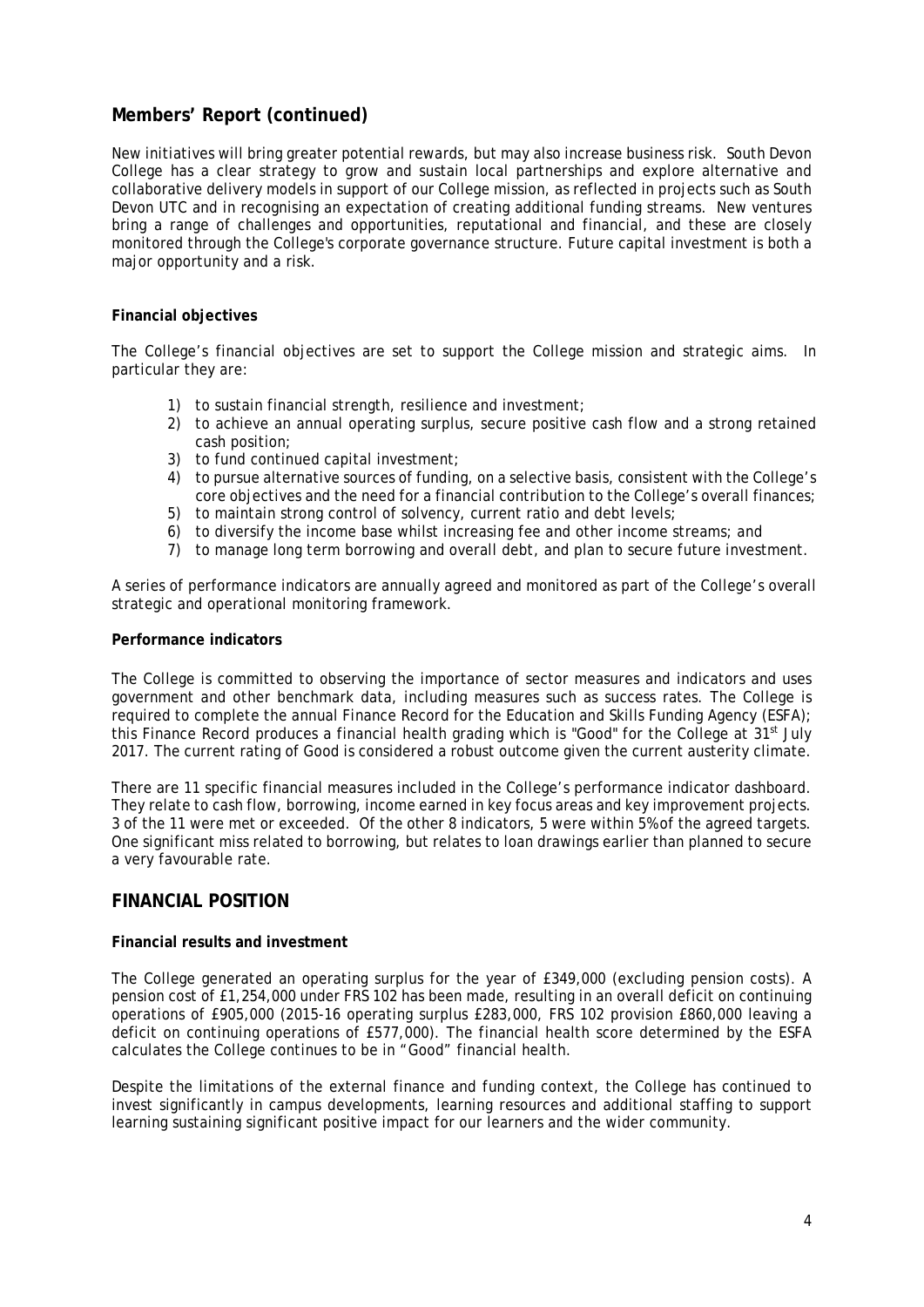In the reporting period a significant provision was made in relation to our Local Government Pension Scheme; an increase of £3,071,000 compared to last year, with the provision now standing at £19,050,000. This increase was driven by macro-economic conditions beyond the College's control.

The College has accumulated reserves of £17,948,000 from which a pension provision of £19,050,000 is deducted (see above) leaving a net negative reserves position of £1,102,000. There are cash balances of £10,046,000. The College needs to continue to accumulate reserves and cash balances in order to maintain working capital and funds for reinvestment in capital, particularly in the context of limitations to capital grant availability.

Tangible fixed asset additions during the year amounted to £1,398,000. This includes land and buildings of £222,000, assets in the course of construction of £259,000 and equipment purchased of £917,000. Of this, £325,000 was spent on computer equipment and £455,000 on equipment for teaching purposes.

The College has significant reliance on the Education and Skills Funding Agency (ESFA) for its principal funding sources, largely from recurrent grants. Since April 2010 funding agencies' funds have been channelled through the Education and Skills Funding Agency and also, to a far lesser extent, the Higher Education Funding Council for England (HEFCE) in respect of grants for HE learners. In 2016- 17 these organisations provided 66% of the College's total income (64% in 2015-16).

#### **Treasury policies and objectives**

Treasury management is the management of the College's cash flows, its banking, money market and capital market transactions; the effective control of the risks associated with those activities; and the pursuit of optimum performance consistent with those risks. The College has a separate treasury management policy in place.

Short term borrowing for temporary revenue purposes is authorised by the Accounting Officer. Such arrangements are restricted by limits in the College's Financial Memorandum agreed with the Education and Skills Funding Agency. All other borrowing requires the authorisation of the Corporation and shall comply with the requirements of the Financial Memorandum.

#### **Cash flows and liquidity**

At £2,819,000 (2015-16 £2,611,000), operating cash inflow was strong.

During the year the College drew down £4,000,000 in new loans.

The size of the College's total borrowing and its approach to interest rates has been calculated to ensure a reasonable cushion between the total cost of servicing debt and operating cash flow. During the year this margin was comfortably exceeded.

# **CURRENT AND FUTURE DEVELOPMENT AND PERFORMANCE**

#### **Student numbers**

In 2016-17 the College delivered 16-18 activity equating to £12,133,000 in ESFA main allocation funding (2015-16 - £12,895,000). Learner numbers were 2,339 against a target of 2,574. Actual funding received, based on lagged learner numbers was £13,178,000 (2015-16 - £12,846,000). This includes EFA funding for high needs learners.

19+ activity equated to £3,551,000 in SFA main allocation funding (2015-16 - £3,075,000). Learner Numbers were 2,939 (2015-16 2,538). This includes adult classroom and adult apprenticeship funding.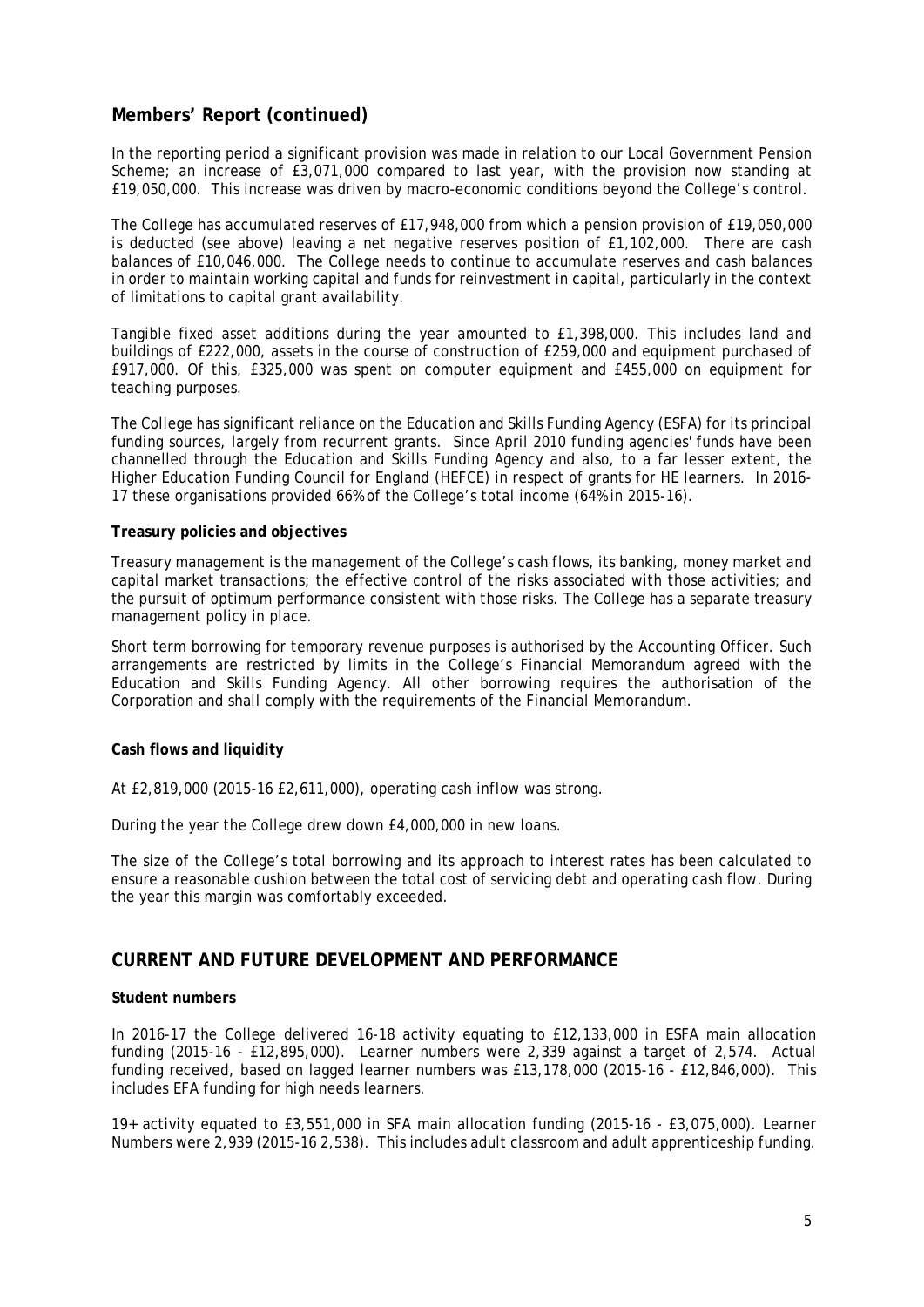Funding via Advanced Learning Loans was £978,000 in 2016-17, against a total facility of £1,177,000 (2015-16 funding of £866,000 against a facility of £1,261,000).

The College also successfully delivered a substantial range of programmes in higher education, work based learning, adult and community learning, re-engagement, full cost and other employer led activity.

The College contributed fully to the employer responsive areas of apprenticeships and other employer led activities, with another record year for apprenticeship numbers.

#### **Student achievements**

The year 2016-17 was another very strong academic year. Key successes included:

- 'A' Level pass rate for 16-18 year olds was 100% across an excellent range of 21 subjects, including English, maths, science and art subjects.
- Vocational Level 1, 2 and 3 programmes offered by the College achieved excellent results, with many Diplomas/Certificates achieving 100% pass rates.
- The volume of GCSE English and maths retakes has grown significantly as a result of government policy and condition of funding requirements and results had an overall pass rate of 87%.
- GCSE other results had an overall pass rate of 91%, with 32% achieving A-C grades and the majority of subjects exceeding the national average.
- Apprenticeship timely success rates at 64%, 5% above the national average.

#### **Curriculum developments**

The College continues to deliver high quality study programmes across of the curriculum in order to fully meet local employment and student needs. It continues to review and expand progression routes including additional higher education pathways.

Many of our students have low levels of prior educational achievement. The College maintains a wide range of programmes aimed at students, particularly adults, who are returning to education. These include Entry Level courses, maths and English and Access programmes.

Programmes for adults have been sustained including for programmes at Level 3 whilst higher and degree apprenticeship pathways have also been developed

Many courses prepare students for university through close association with the University of Plymouth. The College has increased its HE enrolment, offering an increasing range of full honours degrees and commenced seeking future Foundation Degree Awarding Powers to support further and more rapid response should new areas of employer demand be in evidence. The College is planning to meet increasing demand over the next 5 years through expansion of its Vantage Point facilities, creation of a new High Tech Skills Centre and exploring the feasibility of Student Accommodation to meet identified growing demand.

A new Nursing Associate pilot programme successfully commenced in January 2017 and is expected to result in further take up from 2018.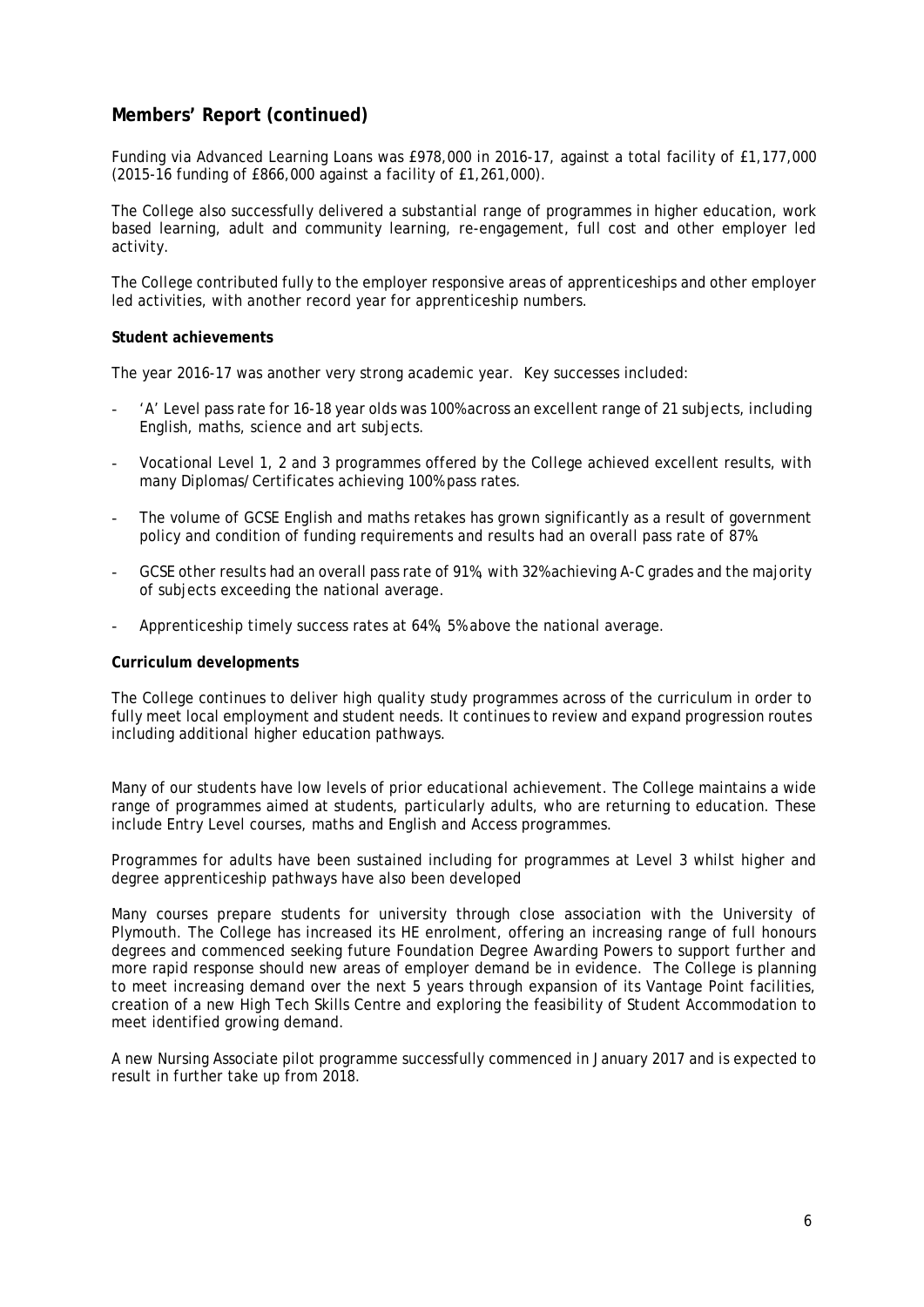#### **Payment performance**

Since 1998 there has been legislation in place providing a statutory right to interest for late payment to small business from large firms and the public sector. In 2002 small companies were also required to comply.

Amended late payment legislation came into force in March 2013, under the EU directive 2011/7/EU entitled "C*ombating late payment in commercial transactions".* The aim was to make pursuing payment a simpler process across the European Union, reducing the culture of paying late and making paying on time the norm. Note the EU directive (in respect to payment performance) applies to all suppliers; the distinction between small/large businesses is removed.

In the context of this directive the College is in the public sector and as such must ensure the payment period for all commercial transactions is no longer than 30 days.

During the accounting period 1 August 2016 to 31 July 2017, the College paid 60% of its invoices within 30 days (compared to 77% in the 2015-16 financial year).

The College aims to pay all its creditors within agreed terms. The College incurred no interest charges in respect of late payment for this period.

#### **Events after the end of the reporting period**

There have been no significant post balance sheet events.

#### **Future prospects**

The College expects to commence the building of its new £17m High Tech & Digital skills centre in March 2018, following appointment of contractor and confirmation of funding package.

The College is looking to develop and manage purpose built state of the art sports facilities at the neighbouring White Rock development, whilst continuing to pursue new facilities at Dart Marina - Noss, working in partnership with the new owner for the site.

The College remains in good financial health and will look to further expansion based on achievement of FDAP, Nursing Associate success and new partnership opportunities

#### **RESOURCES**

The College has a wide range of excellent resources that it deploys in pursuit of its strategic objectives.

Tangible resources include the main college site, the Vantage Point campus including adjoining "Syntech" site, the University Centre, South West Energy Centre buildings as well as the Newton Abbot Campus stretching to the Professional Centre based at Heathfield.

#### *Financial*

The College has net liabilities of £1,101,000, however this includes: £19,050,000 LGPS pension liability, deferred government grants of £17,900,000 and long term debt of £13,251,000.

#### *People*

The College employs 603 people (expressed as full time equivalents), of whom 380 are teaching staff.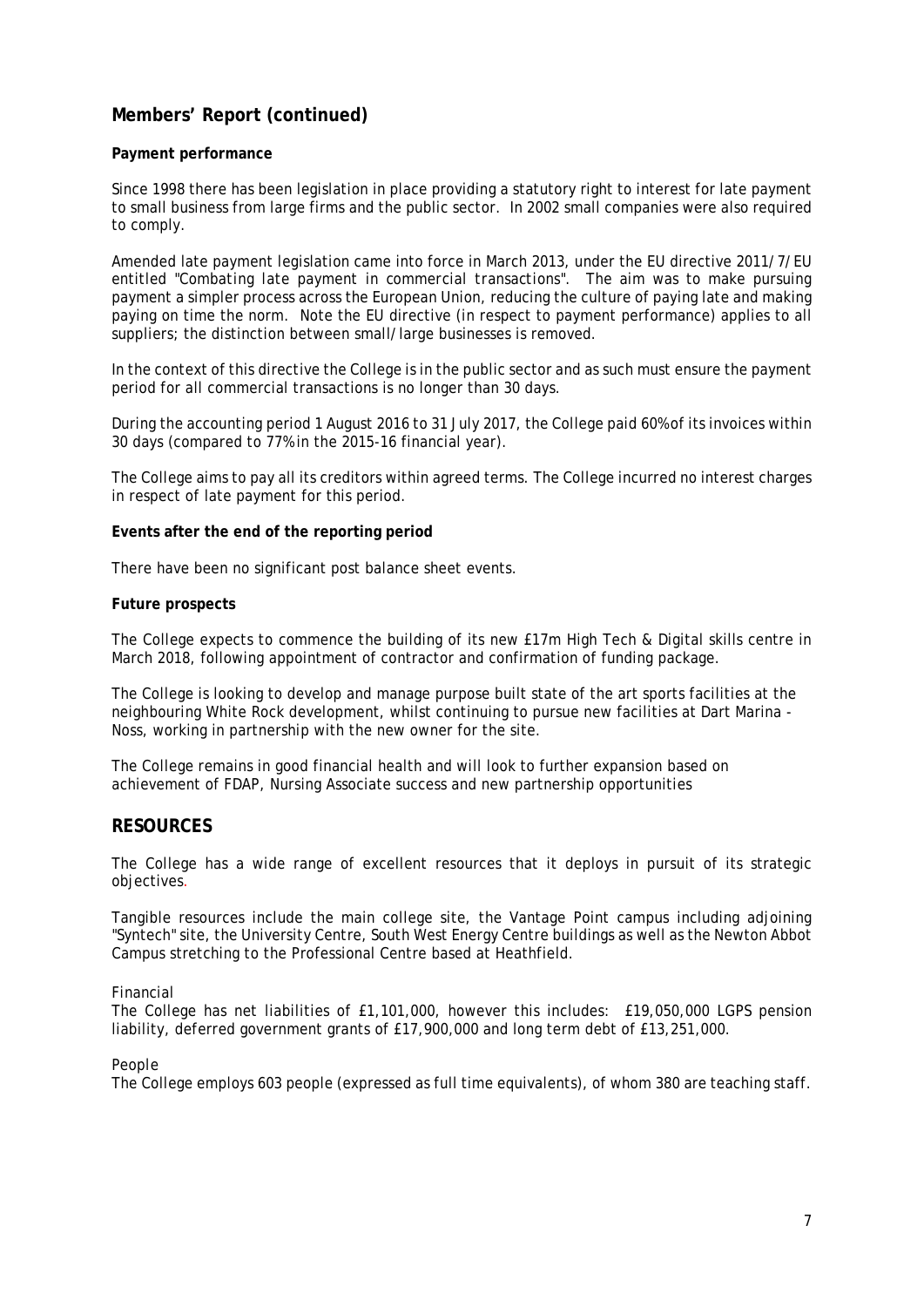#### *Reputation*

The College is well established as an outstanding institution which is recognised by the local community, regionally and nationally. Monitoring and maintaining the College's success is part of the embedded culture of continuous improvement and outstanding achievement and this continues to be formally recognised through external accreditation, awards, surveys and inspections.

## **PRINCIPAL RISKS AND UNCERTAINTIES**

The College continues to work to maintain robust systems of internal control, including financial, operational and risk management, designed to protect the College's assets and reputation.

Based on the strategic plan, the College Management Team and Governors undertake a regular comprehensive review of the risks to which the College is exposed. They identify systems and procedures, including specific preventable actions, which should mitigate any potential impact on the College. The internal controls are then implemented and the subsequent year's appraisal will review their effectiveness and progress against risk mitigation actions. In addition to the annual review, the Senior Management Team and Governors will also consider any risks which may arise as a result of a new area of work being undertaken by the College.

A strategic risk register is maintained at the College level which is reviewed by the Audit Committee at each meeting and by the full Governing Body at least annually. The risk register is a live working document and identifies: the key risks; the likelihood of those risks occurring; their potential impact on the College; the actions being taken and planned for implementation to reduce and mitigate the risks; and sources of evidence of assurance that the risks are being managed. Risks are prioritised using High, Medium and Low. The Audit Committee request a "deep dive" analysis for two of the risks on the register for presentation at their meetings.

This is supported by a risk management training programme to raise awareness of risk throughout the College and inclusion within college operating plans of actions targeted to mitigate those risks. These are reviewed as part of the College's "business as usual" approach to managing risk.

Outlined below is a description of the principal risk factors that may affect the College. Not all the factors are within the College's control. Other factors besides those listed below may also adversely affect the College. These are broad risk categories whereas the strategic risk register is a detailed internal document and commercially sensitive.

#### 1. Government funding

The College has considerable reliance on continued government funding through the further education sector funding bodies and through HEFCE/OFS. There can be no assurance that government policy or practice will remain the same or that public funding will continue at the same levels or on the same terms, despite increasing concern about skills gaps in the economy.

The College considers there are several issues which may impact on future funding, in particular the changes to apprenticeship curriculum and employer fee paying expectations; the reducing demographic of 16-18 year olds in the local population in the short term and reductions to government or local authority funding towards student support or transport provision.

This risk is mitigated in a number of ways:

- Maintaining the College's reputation for responsiveness, flexibility and top quality teaching and learning, working with employers and other partners;
- Funding being derived through a number of direct and indirect contractual and other collaborative partnership arrangements;
- By ensuring the College is rigorous in delivering high quality education and training;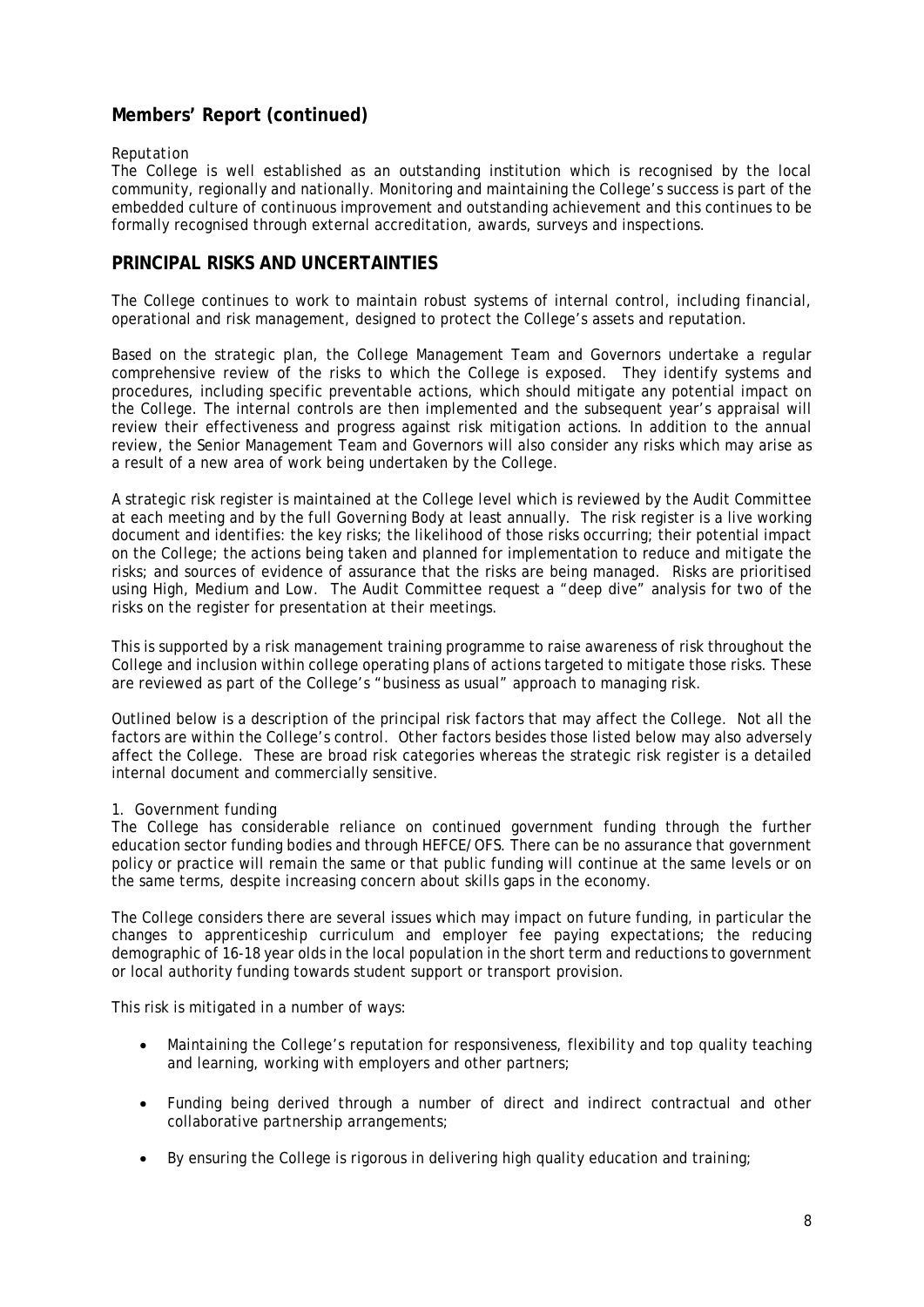- Considerable focus and investment is placed on maintaining and managing key relationships with the various funding bodies;
- By providing excellent advice and guidance for learners of all ages;
- Regular dialogue with funding bodies and other stakeholders:
- Increased diversification of commercial and full cost course delivery and other sources of revenue; and
- Active review of funding sources, both public and private to support capital and other development initiatives.

#### 2. Tuition Fee Policy

Tuition fee expectations continue to be challenging in a wider climate of economic uncertainty and a low GVA locality. The College follows SFA guidelines on expectations and reviews competitor practice in commercial areas.

#### 3. Bursaries for Learners

Ongoing cuts to public transport funding by local councils together with very limited government funding for information, advice and guidance and student support continues to cause concerns over imperfect choice and access to high quality vocational education. Impartial advice and guidance, college meals and other bursary support remain very important in this context.

#### 4. Pension Funding Commitments

The College must maintain adequate funding of pension liabilities and respond to new developments on pension valuations, NI and pension employer contribution increases. The financial statements report the share of the pension scheme deficit on the College's balance sheet in line with the requirements of FRS 102.

# **STAKEHOLDER RELATIONSHIPS**

In line with other colleges and with universities, South Devon College has many stakeholders. These include:

- Learners:
- The local community:
- Local authorities, district councils and their strategic partners;
- Local employers and the self-employed;
- The Heart of the South West Local Enterprise Partnership (Devon, Torbay, Plymouth and Somerset);
- Staff:
- Education sector funding bodies;
- National and local all party politicians;
- Schools, universities and other education organisations;
- Trade Unions; and
- Professional bodies.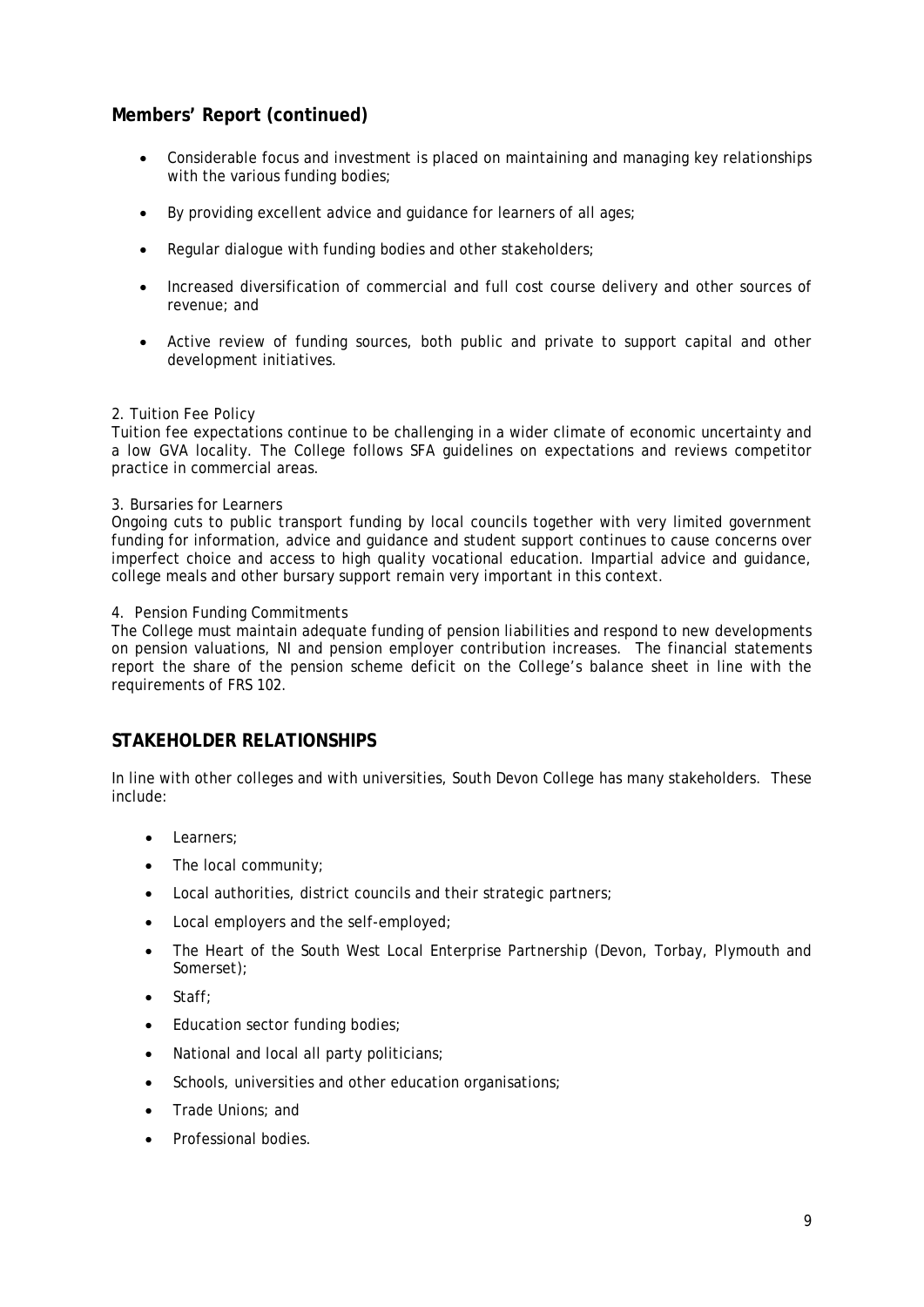The College recognises the importance of these relationships and engages in regular communication through a variety of meetings and media.

#### **Equal opportunities**

South Devon College believes in the principle of freedom from discrimination for everyone, regardless of their age, gender, disability, ethnic or national origins, marital status, sexual orientation, social background or religious beliefs, or of being part of any other group which may have experienced discrimination. South Devon College aims to provide real equality of opportunity for all of our existing learners and staff and supports the same for wider community. We aim to continue to attract increasing numbers of learners into non-traditional vocational areas and from groups within the wider community who are underrepresented in learning. The College will continue to foster a learning community for all its staff and students in which equality is promoted and diversity is valued. The College will champion equality and diversity in all of our activities. Our commitment to equality and diversity will ensure that success is achieved across the widest possible spectrum of the community. The College's Single Equality Scheme and Equality Objectives are published on the College's Intranet site. This policy is resourced, implemented and monitored on a planned basis.

The College publishes an Annual Equality Report to ensure compliance with all relevant equality legislation including the Equality Act 2010. The College undertakes equality impact assessments on all new policies and procedures and publishes the results. Equality impact assessments are also undertaken for existing policies and procedures on a prioritised basis.

The College has also implemented an updated Equality & Diversity training programme which all staff have attended. Refresher training and training for new starters is carried out on an ongoing basis.

#### **Disability statement**

South Devon College is committed to ensuring that people with a disability, including those with learning difficulties, are treated fairly and will ensure all reasonable adjustments are made to enable students and staff full access. The College will provide, wherever possible, as wide a range of opportunities and support for students who have disabilities and/or learning difficulties and have a commitment to encourage them to join chosen courses wherever appropriate. We have the facilities and are happy to produce learning materials in a variety of formats where necessary. We can, if appropriate, provide a range of equipment to help students' access learning, and additional support is available within the classroom or workshop environment if required.

Where an existing employee becomes disabled, every effort is made to ensure that adjustments are made to allow meaningful employment with the College. The College's policy is to provide training, career development and opportunities for promotion for all employees.

The College seeks to achieve the objectives set in the Equality Act 2010 including its obligations under the General and Public Sector Equality Duty. In particular it makes the following commitments:

- Students with learning difficulties or disabilities are given the opportunity to have a supported site visit with the schools liaison team and are then contacted again to inform of any changes to the site over the holiday period. Accessibility is reviewed regularly through the Equality & Diversity Committee, Learner Forums and through consultation and feedback from groups representing all the protected characteristics.
- The College also meets students, staff, members of the community and representatives from all protected characteristics when undertaking significant new projects such as the University Centre and the South West Energy Centre to ensure accessibility is considered early in the design process.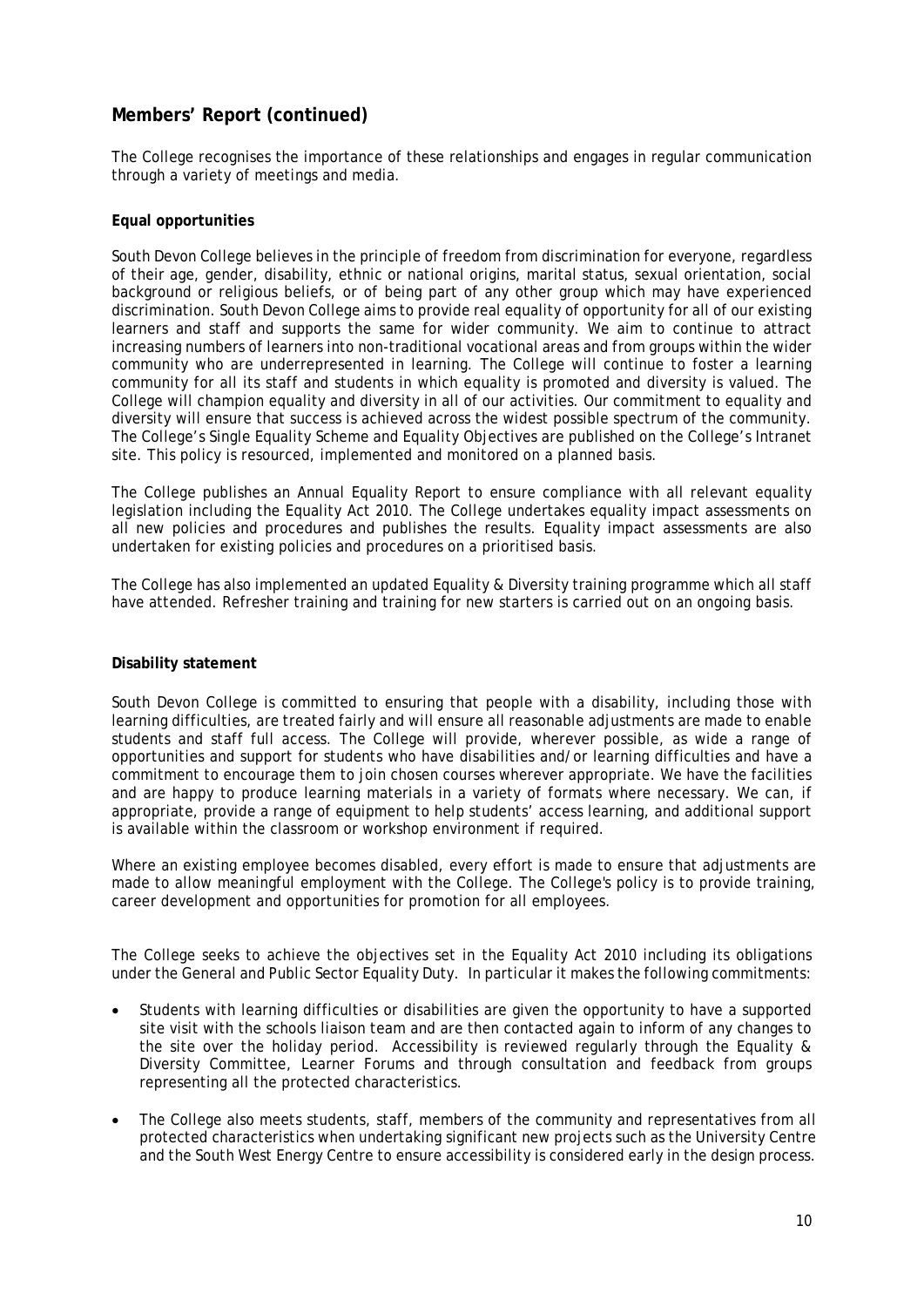- The College also has a clearly defined process for Equality Impact Assessments; school leavers with specific needs or disabilities are identified to the college through a variety of ways: Section 139 assessments, school liaison, liaison with parents and carers and close working with local authorities, commissioning bodies and relevant agencies. Students are invited to attend 'bridging' days / transition time with the College during which individual needs are assessed in order to provide appropriate support.
- The College has a Single Equality Scheme which lays out the way ahead and explains what, why and how we intend to continue to promote equality and tackle discrimination for all our students, staff and communities and to fulfil its General and Public Sector Equality Duty. We aim to continue to attract increasing numbers of learners into non-traditional vocational areas and from groups within the wider community who are under-represented in learning.
- There is a wide range of specialist equipment which the College can make available for use by students and a range of assistive technology is available in the learning centre.
- The College has successfully supported over 170 learners with high needs this year at FE level and also provides strong support at HE level to minimise barriers to active participation.
- The admissions policy for all students is described in the College charter. Appeals against a decision not to offer a place are dealt with under the complaints policy.
- There are a number of student support assistants who can provide a variety of support for learning. There is a continuing programme of staff development to ensure the provision of a high level of appropriate support for students who have learning difficulties and/or disabilities. Partnership working, cross FE college communication and sharing of good practice both internally and externally have been introduced and are now firmly embedded in the college annual planning cycle as well as established events and activities in the College annual calendar.
- Specialist programmes are described in College prospectuses, and achievements and destinations are recorded and published in the standard College format.
- Counselling and welfare services are described in the College Student Guide, which is issued to students together with the Complaints and Disciplinary Procedure leaflets at induction. The information can also be found on the College web site and is displayed on the plasma screens at times. The College Positive Intervention team provides further specialist support. Learning Opportunities students can access a specialist counsellor and physiotherapy service in addition to the College welfare services. Theme weeks occur at regular academic intervals, supporting the tutorial process.

#### **Safeguarding and Prevent**

The College is fully committed to providing a safe and secure environment for all students and staff. The College has been committed to fully implementing necessary steps and guidance and ongoing training across the whole College to meet its duties in respect of the Prevent legislation at further and higher education levels and actively works in partnership with relevant agencies and partners to this effect.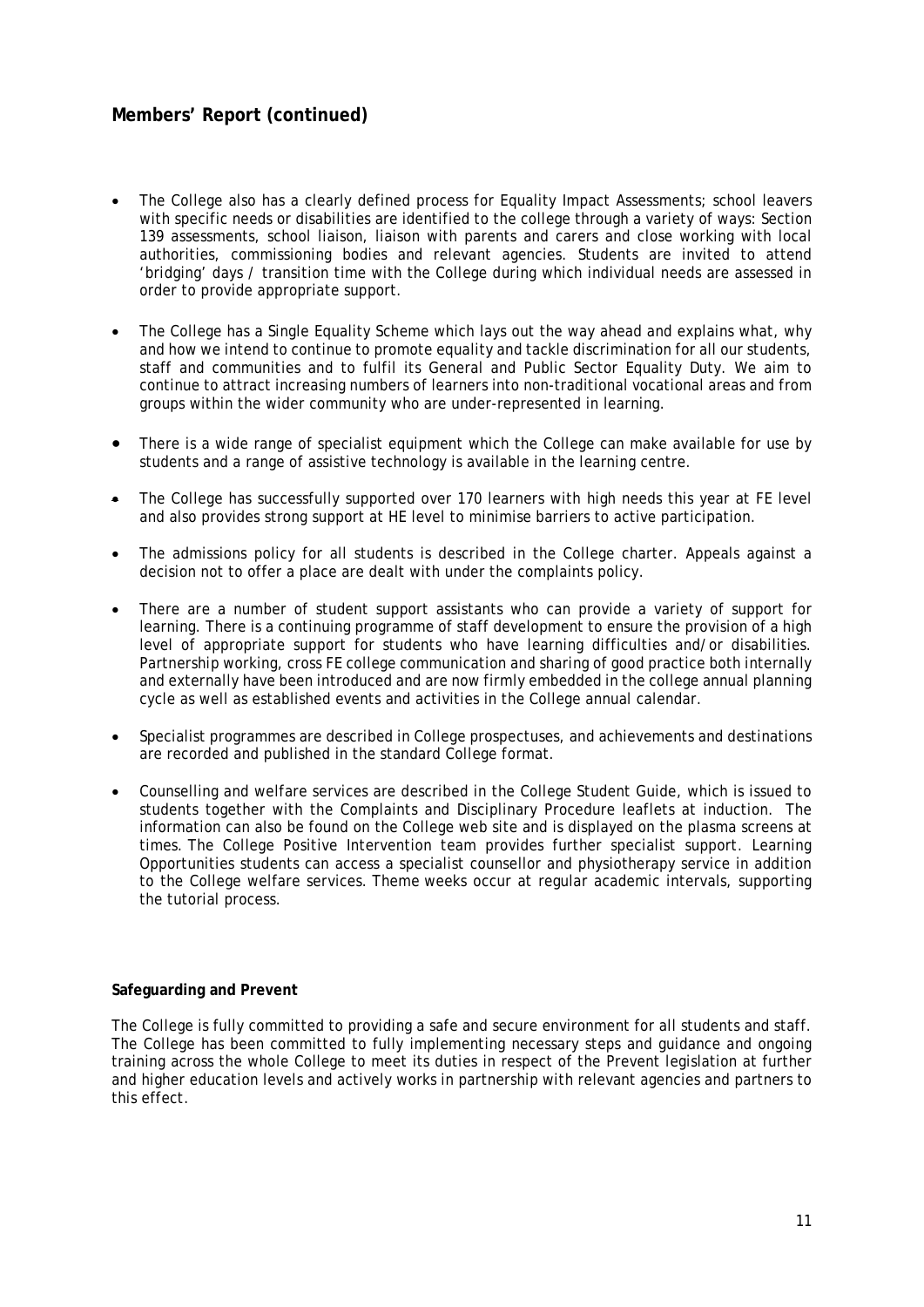#### **Disclosure of information to auditors**

The members who held office at the date of approval of this report confirm that, so far as they are each aware, there is no relevant audit information of which the College's auditors are unaware; and each member has taken all the steps that he or she ought to have taken to be aware of any relevant audit information and to establish that the College's auditors are aware of that information.

**Approved by order of the members of the Corporation on 7 December 2017 and signed on its behalf by:**

Karastochchen

Karen Stockham Chair of the Governing Body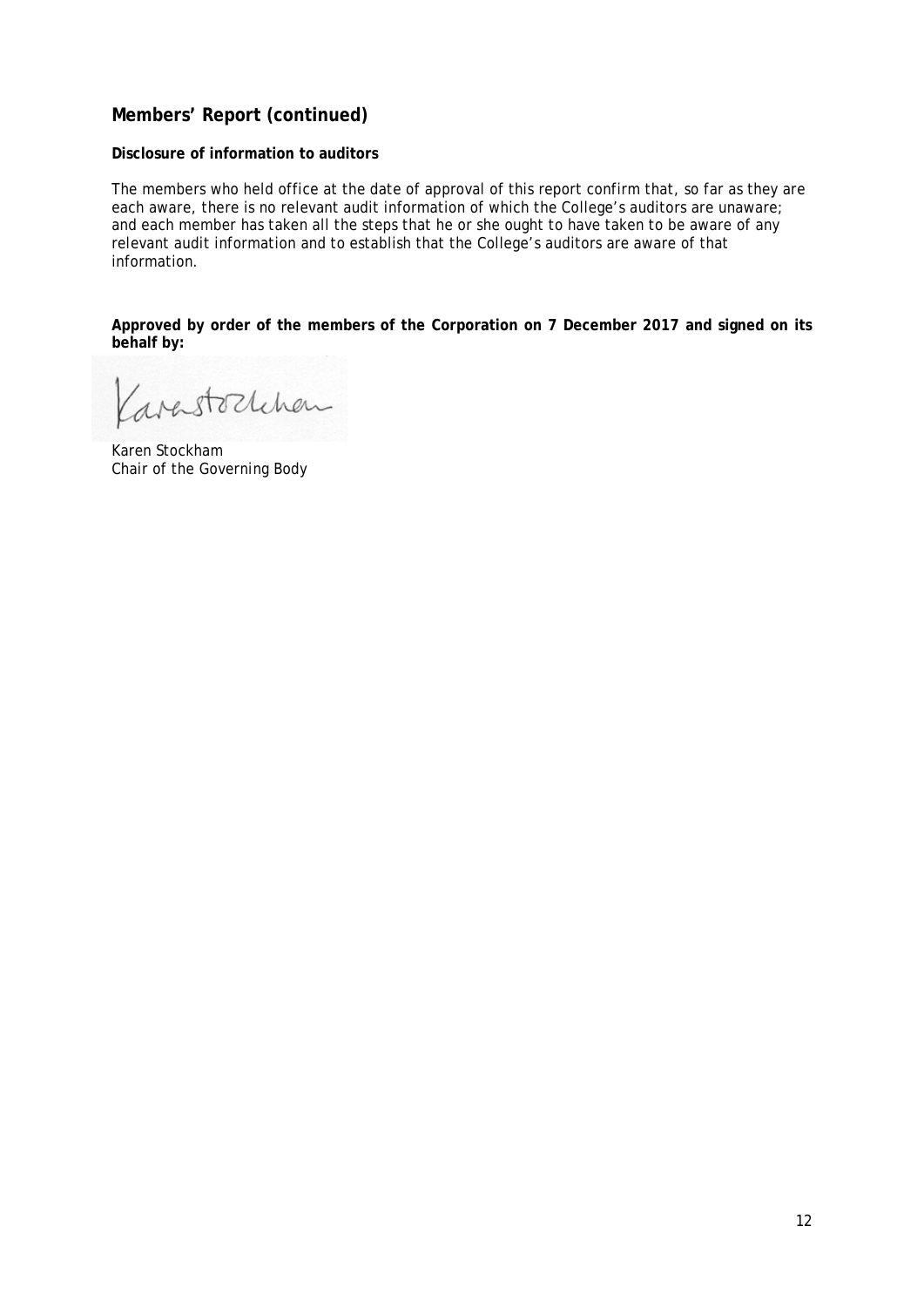# **Statement of Corporate Governance and Internal Control**

The following statement is provided to enable readers of the annual report and accounts to gain an understanding of the College's governance and legal structure. The College endeavours to conduct its business:

- i. In accordance with the seven 'Nolan' principles identified by the Committee on Standards in Public Life, namely selflessness, integrity, objectivity, accountability, openness, honesty and leadership;
- ii. In accordance with 'The Code of Good Governance for English Colleges' (the 'Code'), as issued in March 2015; and
- iii. By monitoring and reviewing developments in relation to the UK Corporate Governance Code and the higher education codes of governance.

The College is committed to adopting best practice in all aspects of corporate governance and the Governing Body has adopted and complies with the Code. The College is also watchful of developments in relation to the UK Corporate Governance Code and in respect of the codes of governance adopted by the higher education sector (i.e. The Higher Education Code of Governance, December 2014 and the Scottish Code of Good Governance, July 2013). The College Corporate Governance arrangements draw upon best practice available from these Codes and associated practice.

In the opinion of the governors, the College complies with the provisions of the Code and it has complied throughout the year ended 31 July 2017. The Governing Body recognises that, as a body entrusted with both public and private funds, it has a particular duty to observe the highest standards of corporate governance at all times. In carrying out its responsibilities, it takes full account of the Code, which it formally adopted at the July 2015 meeting of the Governing Body.

The College is an exempt charity within the meaning of Part 3 of the Charities Act 2011. The Governors, who are also the Trustees for the purposes of the Charities Act 2011, confirm that they have had due regard for the Charity Commission's guidance on public benefit and that the required statements appear elsewhere in these financial statements.

#### **Public benefit**

The College is committed to adding value to the social, economic and physical wellbeing of our community and its environment. This document provides information on the activities of the College and its role in the community.

South Devon College is an exempt charity under the Part 3 of the Charities Act 2011. The College was regulated by the Secretary of State for Business, Innovation and Skills as Principal Regulator for all FE Corporations in England until 13 July 2016. Through a machinery of government change in late July 2016, the College is now regulated by the Secretary of State for Education. The members of the Governing Body, who are trustees of the charity, are disclosed on pages 14 and 15.

In setting and reviewing the College's strategic objectives, the Governing Body has had due regard for the Charity Commission's guidance on public benefit and particularly upon its supplementary guidance on the advancement of education. The guidance sets out the requirement that all organisations wishing to be recognised as charities must demonstrate, explicitly, that their aims are for the public benefit.

In delivering its mission, the College provides the following identifiable public benefits through the advancement of education:

- High quality teaching.
- Widening participation and tackling social exclusion.
- Excellent employment record for students.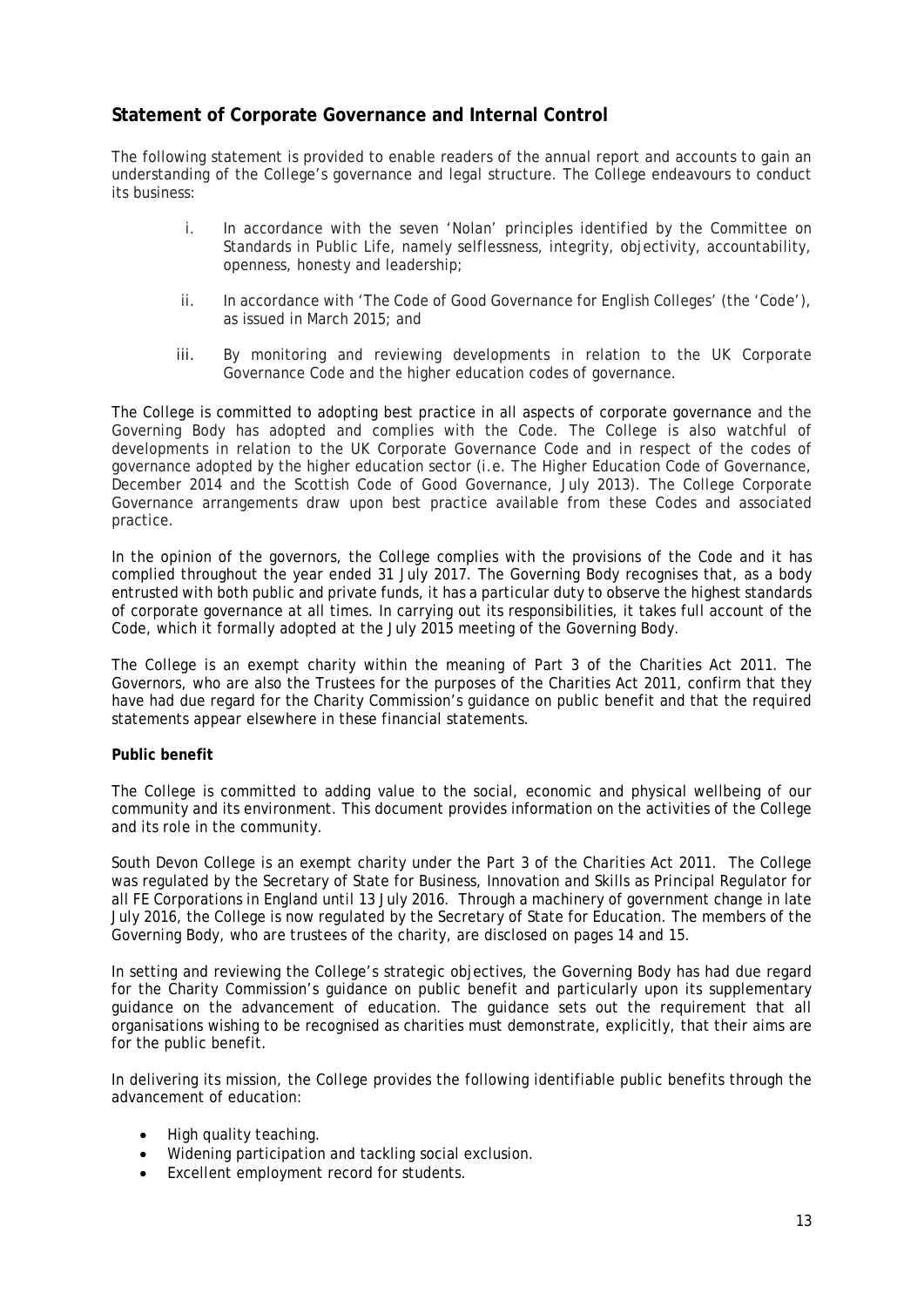- Strong student support systems.
- Links with employers, industry and commerce.
- The delivery of public benefit is covered throughout the Members' Report.

#### **The Corporation**

The members who served on the Corporation during the year and up to the date of signature of this report were as listed in the table below.

| Name               | Date of<br>appointment/<br>re-appointment | Term of<br>office | Date of<br>resignation                           | Status of<br>appointment                 | Committees<br>served                                                                                                        | Attendance<br>$(01/08/16 -$<br>31/07/17 |
|--------------------|-------------------------------------------|-------------------|--------------------------------------------------|------------------------------------------|-----------------------------------------------------------------------------------------------------------------------------|-----------------------------------------|
| Heather<br>Ancient | 22/03/13<br>22/03/17                      | 4 years           | 31/07/2017                                       | Independent<br>member                    | <b>Chair of Audit Committee</b><br>(until 31 July 2017),<br><b>Remuneration Committee</b><br>(until 31 July 2017)           | 100%                                    |
| Will Black         | 01/08/16                                  | 1 year            | Term of<br>Membership<br>concluded<br>31/07/2017 | Student (FE)<br>member                   | QTLA Committee) and<br><b>Resources Committee</b>                                                                           | 56%                                     |
| Joe<br>Considine   | 01/09/17                                  | 4 years           |                                                  | Independent<br>member                    | <b>Audit Committee</b>                                                                                                      | N/A                                     |
| Stephen<br>Criddle | 01/09/09                                  | Ex-officio        |                                                  | Principal                                | QTLA, Project Board,<br>Resources, Search and<br>Governance, Remuneration<br>(Remuneration Committee<br>until 20 July 2017) | 86%                                     |
| <b>Graham Fice</b> | 01/09/2016                                | 4 years           |                                                  | Independent<br>member                    | <b>QTLA Committee</b><br>Audit Committee and<br>Project Board (from 01<br>February 2017)                                    | 94%                                     |
| Greg<br>Fitzgerald | 16/07/15                                  | 4 years           | 21/04/2017                                       | Independent<br>member                    | <b>Resources Committee</b>                                                                                                  | 59%                                     |
| Kelsey Flynn       | 01/08/16                                  | 1 year            | Term of<br>Membership<br>concluded<br>31/07/2017 | Student (HE)<br>member                   | <b>QTLA Committee</b>                                                                                                       | 75%                                     |
| Natasha Fox        | 01/08/17                                  | 1 year            |                                                  | Student (FE)<br>member                   | <b>QTLA Committee (from 1</b><br>September 2017)                                                                            | N/A                                     |
| Philip Gibson      | 10/06/16                                  | 4 years           |                                                  | Independent<br>member                    | Chair of QTLA Committee<br>(from 1 June 2017) and<br>member of Remuneration<br>Committee from 1<br>September 2017           | 71%                                     |
| Rory Gilbert       | 15/06/17                                  | 4 years           |                                                  | Independent<br>member                    | <b>Resources Committee</b>                                                                                                  | 100%                                    |
| Matt Green         | 20/12/13                                  | 4 years           |                                                  | Staff<br>(support<br>services)<br>member | Audit Committee, Search and<br>Governance Committee and<br>Project Board                                                    | 73%                                     |
| Elke Hayden        | 16/12/10<br>16/12/14                      | 4 years           |                                                  | Independent<br>member                    | Search and Governance<br>Committee and<br>Resources Committee                                                               | 61%                                     |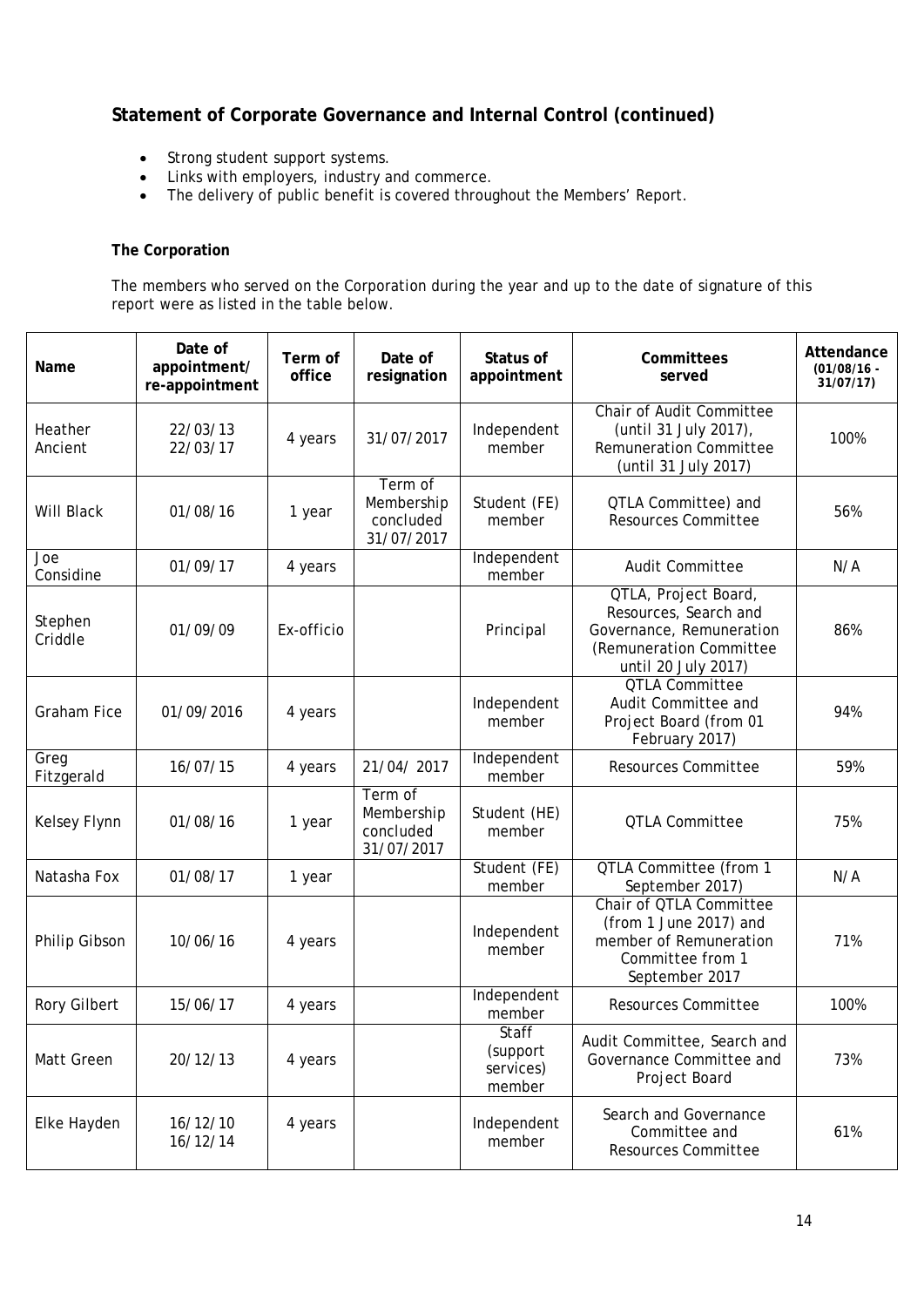| Caroline Lee<br>Vice Chair<br>(from<br>17/07/16 | 22/10/15                                                                 | 4 years |          | Independent<br>member         | Resources Committee Chair<br>from 1 September 2017);<br>Chair and Member of the<br>Search & Governance<br>Committee (from 8<br>December 2017);<br><b>Remuneration Committee</b> | 75%  |
|-------------------------------------------------|--------------------------------------------------------------------------|---------|----------|-------------------------------|---------------------------------------------------------------------------------------------------------------------------------------------------------------------------------|------|
| <b>Holly</b><br>Vaughan<br>(nee Murphy)         | 17/07/2014                                                               | 4 years |          | Staff<br>(academic)<br>member | <b>QTLA Committee and Audit</b><br>Committee (until 31 August<br>2017)                                                                                                          | 44%  |
| Rob Newman                                      | 17/12/09<br>17/12/13                                                     | 4 years |          | Independent<br>member         | <b>Chair of Resources</b><br>Committee (until 31 August<br>2017) and Chair of the<br>Project Board (until 31<br>August 2017), Remuneration<br>(until 31 August 2017)            | 94%  |
| Graham<br>Rooke                                 | 22/03/13<br>22/03/17                                                     | 4 years |          | Independent<br>member         | Audit Committee (Chair from<br>1 September 2017) and<br>Member of Remuneration<br>Committee (from 1<br>September 2017)                                                          | 100% |
| Lee Soden                                       | 15/06/17                                                                 | 4 years |          | Independent<br>member         | <b>Resources Committee (from</b><br>15 June 2017) and Project<br>Board (from 1 July 2017)                                                                                       | 100% |
| Karen<br>Stockham<br>Chair (from<br>15/04/2016) | 18/07/13<br>18/07/17                                                     | 4 years |          | Independent<br>member         | Chair of QTLA (until 31 May<br>2017), Chair of Search &<br>Governance Committee (until<br>8 December 2016), Chair of<br><b>Remuneration Committee</b><br>(until 31 August 2017) | 79%  |
| Kiesha<br>Turner                                | 01/08/17                                                                 | 1 year  |          | Student (HE)<br>member        | <b>QTLA Committee (from 1</b><br>September 2017)                                                                                                                                | N/A  |
| Christina<br>Vincent                            | 21/10/10<br>21/10/14                                                     | 4 years | 16/05/17 | Independent<br>member         | Search and Governance,<br>Resources Committee,<br>Project Board                                                                                                                 | 25%  |
| Jane Viner                                      | 01/09/17                                                                 | 4 years |          | Independent<br>member         | <b>Resources Committee</b>                                                                                                                                                      | N/A  |
| <b>Mark</b><br>Waldron                          | 22/10/15                                                                 | 4 years |          | Independent<br>member         | QTLA (from November 2015)                                                                                                                                                       | 0%   |
|                                                 | Lisa Keay was appointed as Clerk to the Governing Body on 11 April 2016. |         |          |                               |                                                                                                                                                                                 |      |

It is the Corporation's responsibility to bring independent judgement to bear on issues of strategy, performance, resources and standards of conduct.

The Corporation is provided with regular and timely information on the overall financial performance of the College, together with other information such as performance against funding targets, proposed capital expenditure, quality matters and personnel-related matters such as health and safety and environmental issues. The Corporation meets at least once each term.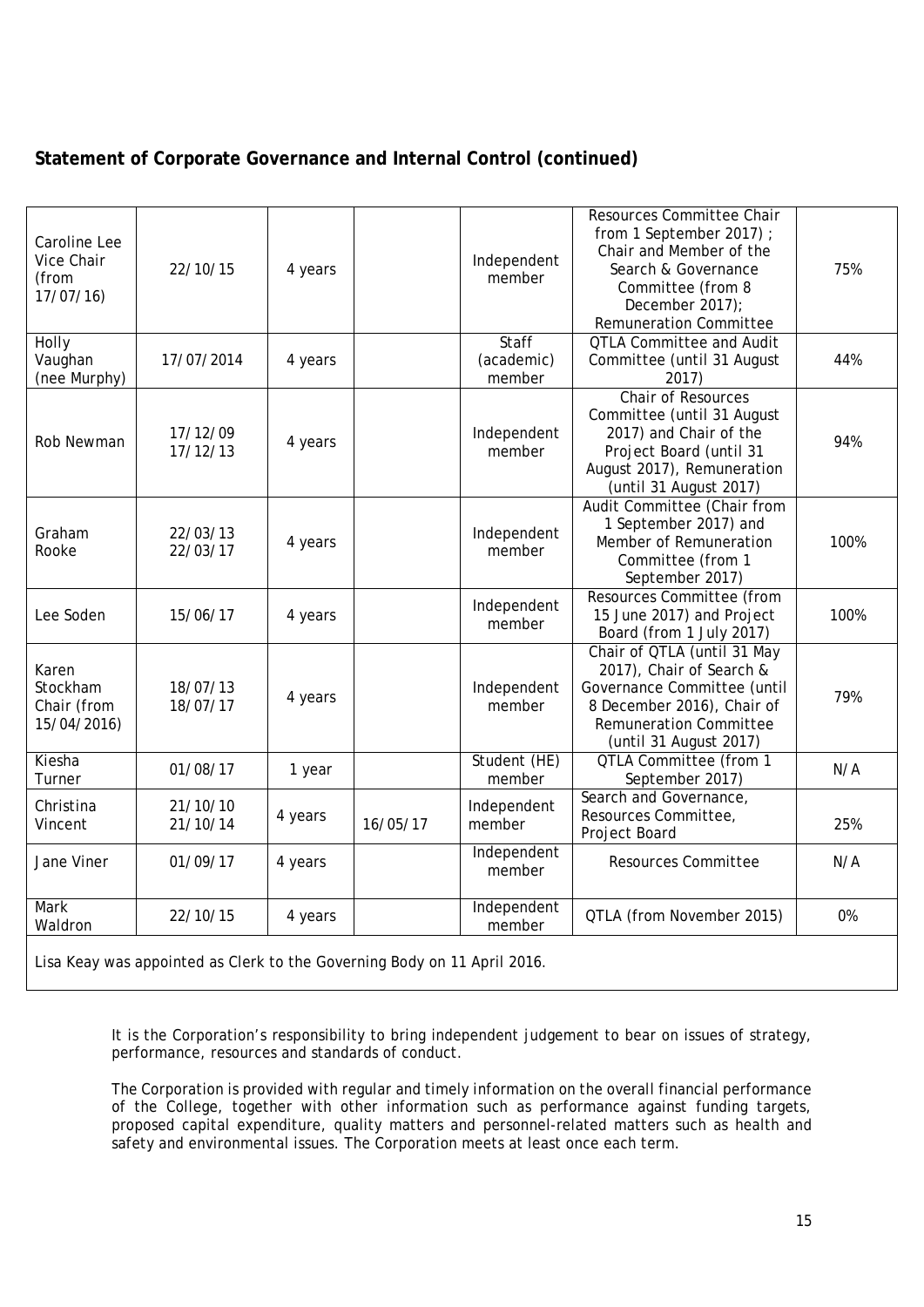The Corporation conducts its business through a number of committees. These committees are Audit, Quality Teaching Learning & Assessment, Remuneration, Resources, Search & Governance, and Project Board. Full minutes of all meetings, except those deemed to be confidential by the Corporation, are available from the Clerk to the Governors by emailing [lisa.keay@southdevon.ac.uk](mailto:lisa.keay@southdevon.ac.uk) or at:

South Devon College Vantage Point Long Road Paignton, TQ4 7EJ

The Clerk to the Governors maintains a register of financial and personal interests of the governors. The register is available for inspection at the above address.

All governors are able to take independent professional advice in furtherance of their duties, at the College's expense, and have access to the Clerk to the Governors, who is responsible to the Board for ensuring that all applicable procedures and regulations are complied with. The appointment, evaluation and removal of the Clerk are matters for the Corporation as a whole.

Formal agendas, papers and reports are supplied to governors one week before Board meetings. Briefings are also provided on an ad hoc basis.

The Corporation has a strong and independent non-executive element and no individual or group dominates its decision-making process. The Corporation considers that each of its non-executive members is independent of management and free from any business or other relationship which could materially interfere with the exercise of their independent judgement.

There is a clear division of responsibility in that the roles of the Chair of the Governing Body and Accounting Officer are separate.

#### **Appointments to the Corporation**

Any new appointments to the Corporation are a matter for the consideration of the Corporation as a whole. The Corporation has a Search & Governance Committee, consisting of five members of the Corporation, which is responsible for the selection and nomination of any new member for the Corporation's consideration. The Corporation is responsible for ensuring that appropriate training is provided as required.

Independent and staff members of the Corporation are appointed for a term of office not exceeding four years but may, subject to satisfactory performance, be re-appointed. Student members are appointed for a term of one year. The Principal of the College is an ex-officio member of the Corporation.

#### **Corporation performance**

In 2016-17 the Governing Body formally self-assessed its performance through its committees. In particular, committees reviewed and confirmed their effectiveness in fulfilling their terms of reference via an annual cycle of business. A high level of governor engagement and corporation performance is evidenced by many examples of Governor "Support and Challenge" in the minutes of the meetings. The Search and Governance Committee also benchmarked the corporation's performance against the Code of Good Governance for English Colleges and noted a very high level of compliance.

#### **Remuneration Committee**

For the year ending 31 July 2017 the College's Remuneration Committee comprised five members of the Corporation. The Committee's responsibilities are to make recommendations to the Board on the remuneration and benefits of the Accounting Officer and other senior post-holders.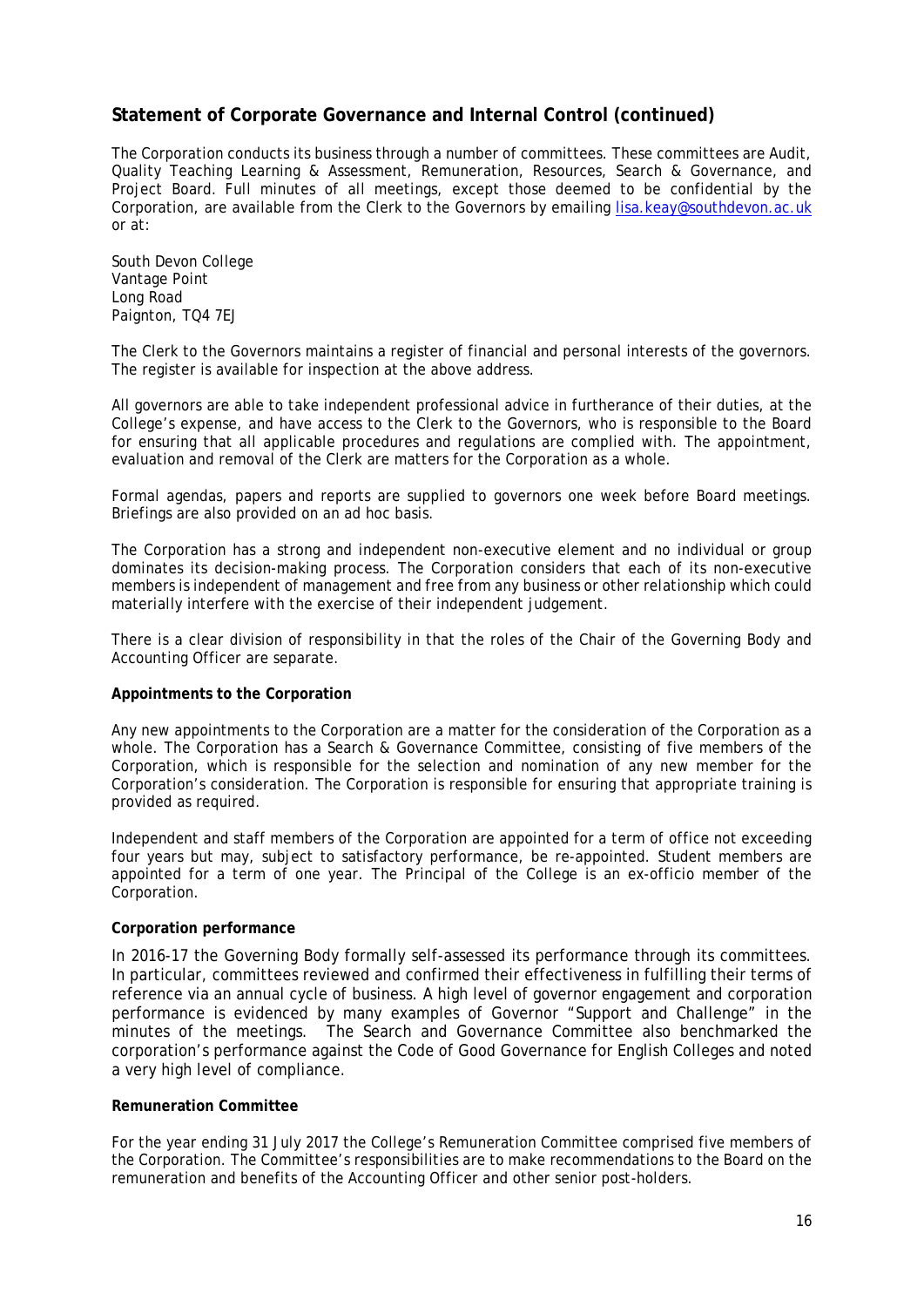Details of remuneration for year ended 31 July 2017 are set out in note 7 to the financial statements.

#### **Audit Committee**

The Audit Committee comprises up to five members of the Corporation (excluding the Accounting Officer and Chair). The Committee operates in accordance with written terms of reference approved by the Corporation.

The Audit Committee meets at least once each term and provides a forum for reporting by the College's internal and financial statements auditors, who have access to the Committee for independent discussion, without the presence of College management. The Committee also receives and considers reports from the main FE funding bodies as they affect the College's business.

The College's internal auditors review the systems of internal control, risk management controls and governance processes in accordance with an agreed plan of work and report their findings to management and the Audit Committee.

Management is responsible for the implementation of agreed audit recommendations and the internal auditors undertake periodic follow-up reviews to ensure such recommendations have been implemented.

The Audit Committee also advises the Corporation on the appointment of internal, regularity and financial statements auditors and their remuneration for audit and non-audit work as well as reporting annually to the Corporation.

#### **Quality Teaching Learning & Assessment (QTLA) Committee**

The QTLA Committee is responsible for ensuring student success, progression and satisfaction is maximised with continuous review and improvement of strategies, policies, procedures and data relating to quality, teaching, learning and assessment. It also monitors the impact of the College's policies and actions in relation to safeguarding, including the Prevent duty and Equality and Diversity.

#### **Resources Committee**

The Resources Committee is responsible for making recommendations to the Governing Body on the annual estimates of income and expenditure, financial monitoring, and approving broad College policies relating to property/accommodation. It receives termly HR reports and monitors the impact of the College's policies and actions in relation to Health and Safety. The Committee is also responsible for approving major external contracts, which are consistent with the College's Strategic Plan.

#### **Search and Governance Committee**

The Search and Governance Committee is responsible for making recommendations to the Governing Body on the nomination of candidates for appointment as members of the Governing Body in accordance with the Instruments and Articles of Government and to recommend policies and procedures for such appointments. The Committee also considers and advises the Corporation on the composition and balance of the Governing Body and its Committees.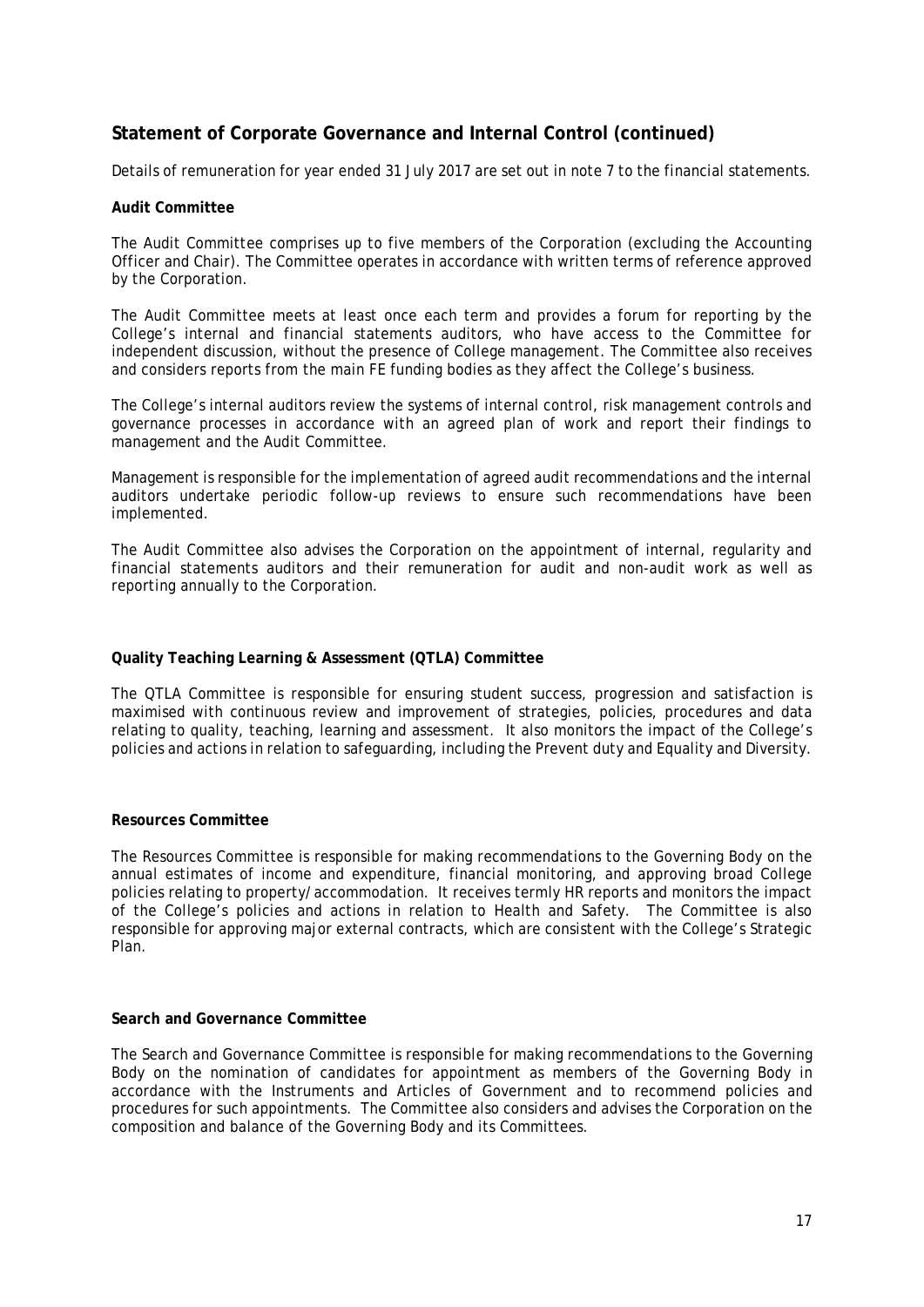#### **Project Board**

Project Board is an ad hoc sub-committee of the Governing Body, and is set up as directed by the Governing Body to consider specific matters requiring close attention; for example where the College is undertaking large capital projects. The decision to set up a Project Board to support the development of the College's estate was confirmed at the meeting of the Governing Body on 17 July 2015 (GB/14/120).

#### **Internal control**

#### *Scope of responsibility*

The Corporation is ultimately responsible for the College's system of internal control and for reviewing its effectiveness. However, such a system is designed to manage rather than eliminate the risk of failure to achieve business objectives and can provide only reasonable and not absolute assurance against material misstatement or loss.

The Corporation has delegated the day-to-day responsibility to the Principal, as Accounting Officer, for maintaining a sound system of internal control that supports the achievement of the College's policies, aims and objectives whilst safeguarding the public funds and assets for which the Principal is personally responsible, in accordance with the responsibilities assigned to the Principal in the Financial Memorandum between South Devon College and the Education and Skills Funding Agency. The Principal is also responsible for reporting to the Corporation any material weaknesses or breakdowns in internal control.

#### *The purpose of the system of internal control*

The system of internal control is designed to manage risk to a reasonable level rather than to eliminate all risk of failure to achieve policies, aims and objectives; it can therefore only provide reasonable and not absolute assurance of effectiveness. The system of internal control is based on an ongoing process designed to identify and prioritise the risks to the achievement of College policies, aims and objectives, to evaluate the likelihood of those risks being realised and the impact should they be realised, and to manage them efficiently, effectively and economically. The system of internal control has been in place in South Devon College for the year ended 31 July 2017 and up to the date of approval of the annual report and accounts.

#### *Capacity to handle risk*

The Corporation has reviewed the key risks to which the College is exposed together with the operating, financial and compliance controls that have been implemented to mitigate those risks. The Corporation is of the view that there is a formal ongoing process for identifying, evaluating and managing the College's significant risks that has been in place for the year ending 31 July 2017 and up to the date of approval of the annual report and accounts. This process is regularly reviewed by the Corporation.

#### *The risk and control framework*

The system of internal control is based on a framework of regular management information, administrative procedures, including the segregation of duties, and a system of delegation and accountability. In particular, it includes: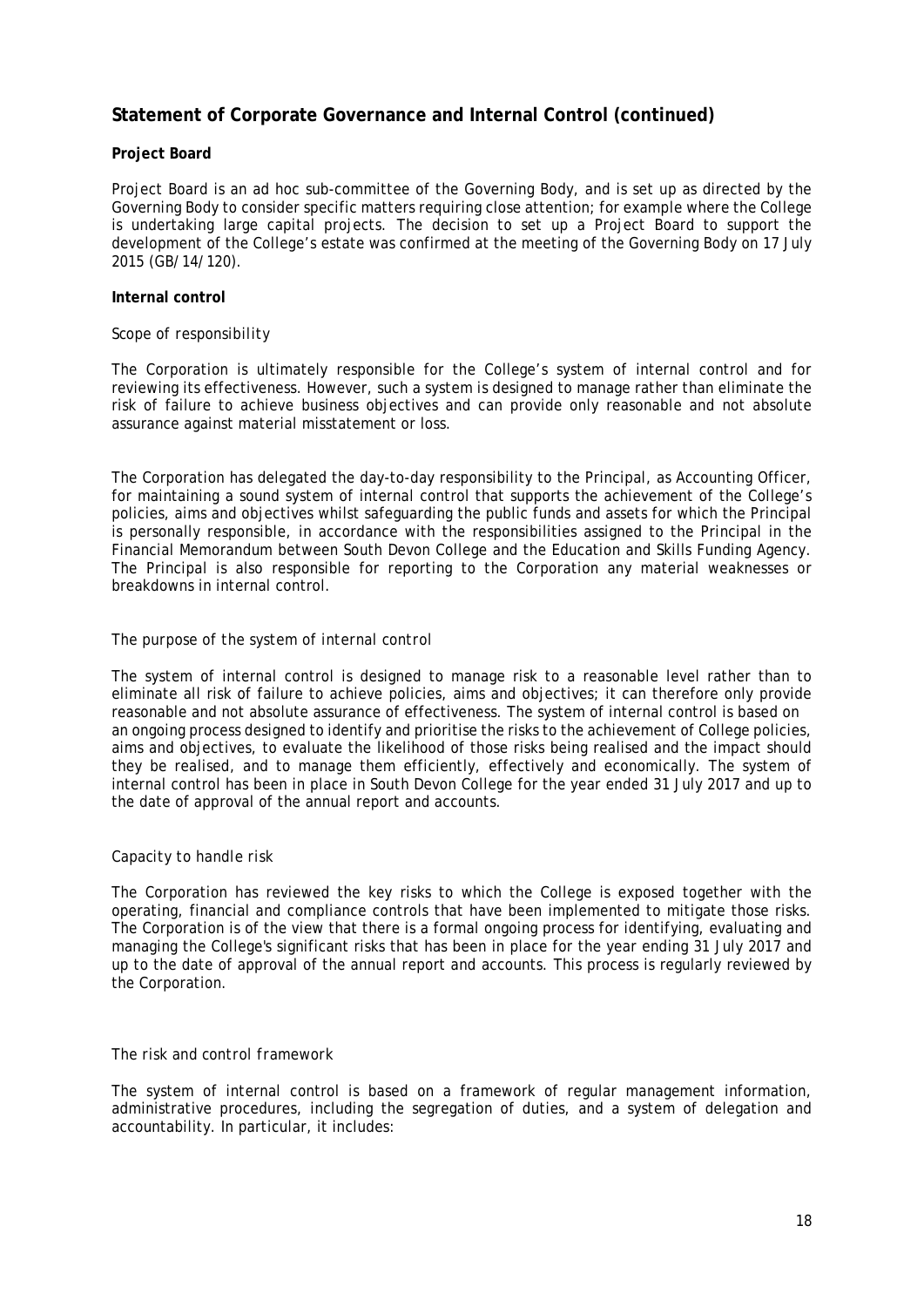- comprehensive budgeting systems with an annual budget, which is reviewed and agreed by the Governing Body;
- regular reviews by the Governing Body of periodic and annual financial reports which indicate financial performance against forecasts;
- setting targets to measure financial and other performance;
- clearly defined capital investment control guidelines; and
- the adoption of formal project management disciplines, where appropriate.

South Devon College has an internal audit service, which operates in accordance with the requirements of the ESFA's *Post-16 Audit Code of Practice.* The work of the internal audit service is informed by an analysis of the risks to which the College is exposed, and annual internal audit plans are based on this analysis. The analysis of risks and the internal audit plans are endorsed by the Corporation on the recommendation of the Audit Committee. As a minimum, the internal auditor annually provides the Governing Body with a report on internal audit activity in the College. The report includes the internal auditor's independent opinion on the adequacy and effectiveness of the College's system of risk management, controls and governance processes.

#### *Review of effectiveness*

As Accounting Officer, the Principal has responsibility for reviewing the effectiveness of the system of internal control. The Principal's review of the effectiveness of the system of internal control is informed by:

- the work of the internal auditors;
- the work of the executive managers within the College who have responsibility for the development and maintenance of the internal control framework; and
- comments made by the College's financial statements auditors, the regularity auditors, the appointed funding auditors (for colleges subject to funding audit) in their management letters and other reports.

The Accounting Officer has been advised on the implications of the result of his review of the effectiveness of the system of internal control by the Audit Committee, which oversees the work of the internal auditor, and a plan to address weaknesses and ensure continuous improvement of the system is in place.

The senior management team receives reports setting out key performance and risk indicators and considers possible control issues brought to their attention by early warning mechanisms, which are embedded within the departments and reinforced by risk awareness training. The senior management team and the Audit Committee also receive regular reports from internal audit, which include recommendations for improvement.

The Audit Committee's role in this area is confined to a high-level review of the arrangements for internal control. The Committee's agenda includes a regular item for consideration of risk and control and receives reports thereon from the senior management team. The emphasis is on obtaining the relevant degree of assurance and not merely reporting by exception.

Based on the advice of the Audit Committee and the Accounting Officer, the Corporation is of the opinion that the College has an adequate and effective framework for governance, risk management and control, and has fulfilled its statutory responsibility for "*the effective and efficient use of resources, the solvency of the institution and the body and the safeguarding of their assets*".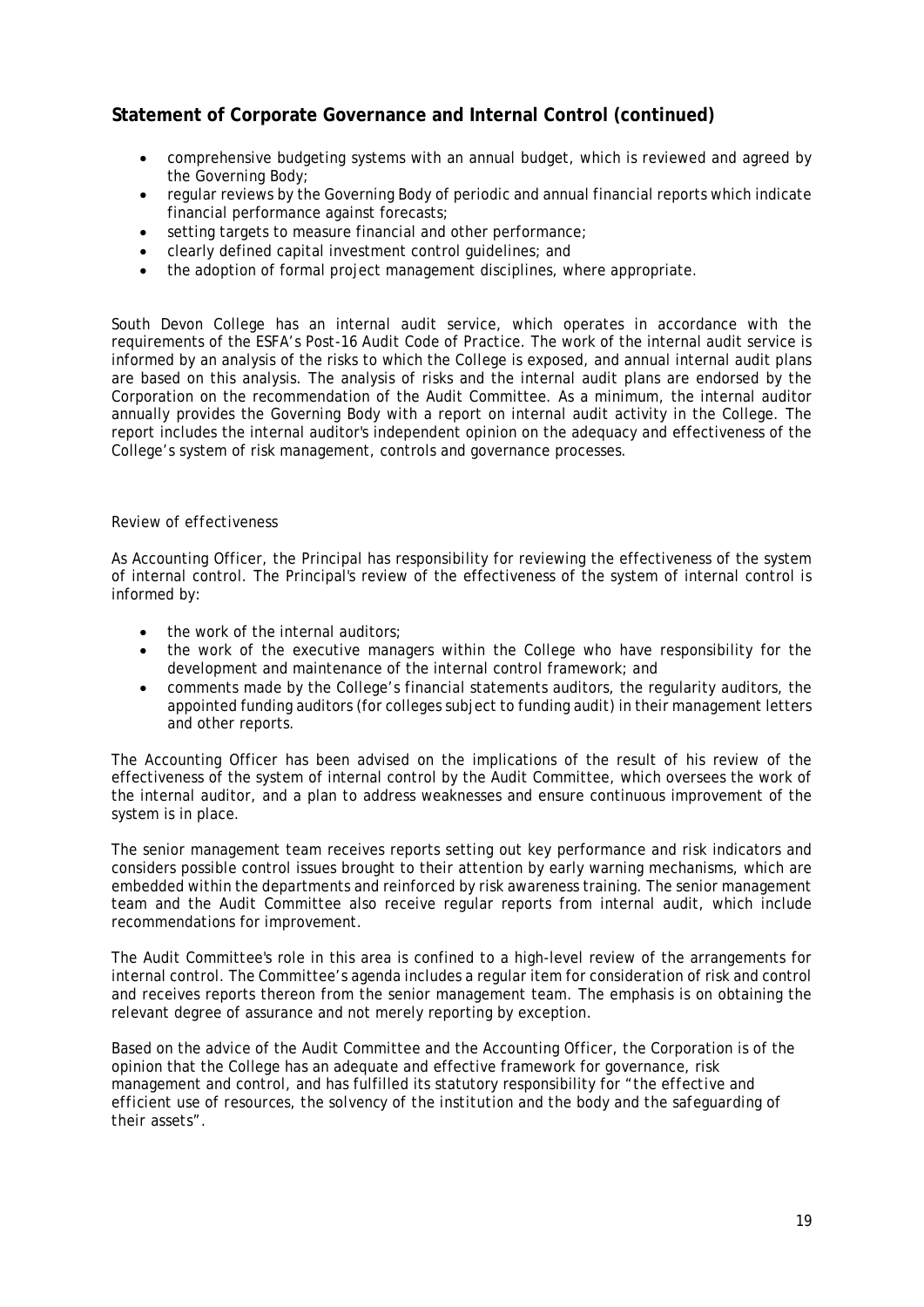#### **Going concern**

After making appropriate enquiries, the Corporation considers that the College has adequate resources to continue in operational existence for the foreseeable future.

The activities of the College, together with the factors likely to affect its future development and performance are set out in the Members' Report. The financial position of the College, its cash flow, liquidity and borrowings are presented in the Financial Statements and accompanying Notes to the Accounts.

The College currently has a total of £13,255,000 in loans outstanding, with 4 lenders, negotiated at various dates. The College's forecasts and financial projections indicate that it will be able to adequately service all loan commitments for the foreseeable future.

The College currently complies with all lender covenants and the 4 year forecast shows it will continue to meet them throughout the forecast period.

Accordingly the College has a reasonable expectation that it has adequate resources to continue in operational existence for the foreseeable future, and for this reason will continue to adopt the going concern basis in the preparation of its financial statements.

**Approved by order of the members of the Corporation on 7 December 2017 and signed on its behalf by:**

Karastochchen

**Karen Stockham Stephen Criddle Chair of the Governing Body Accounting Officer**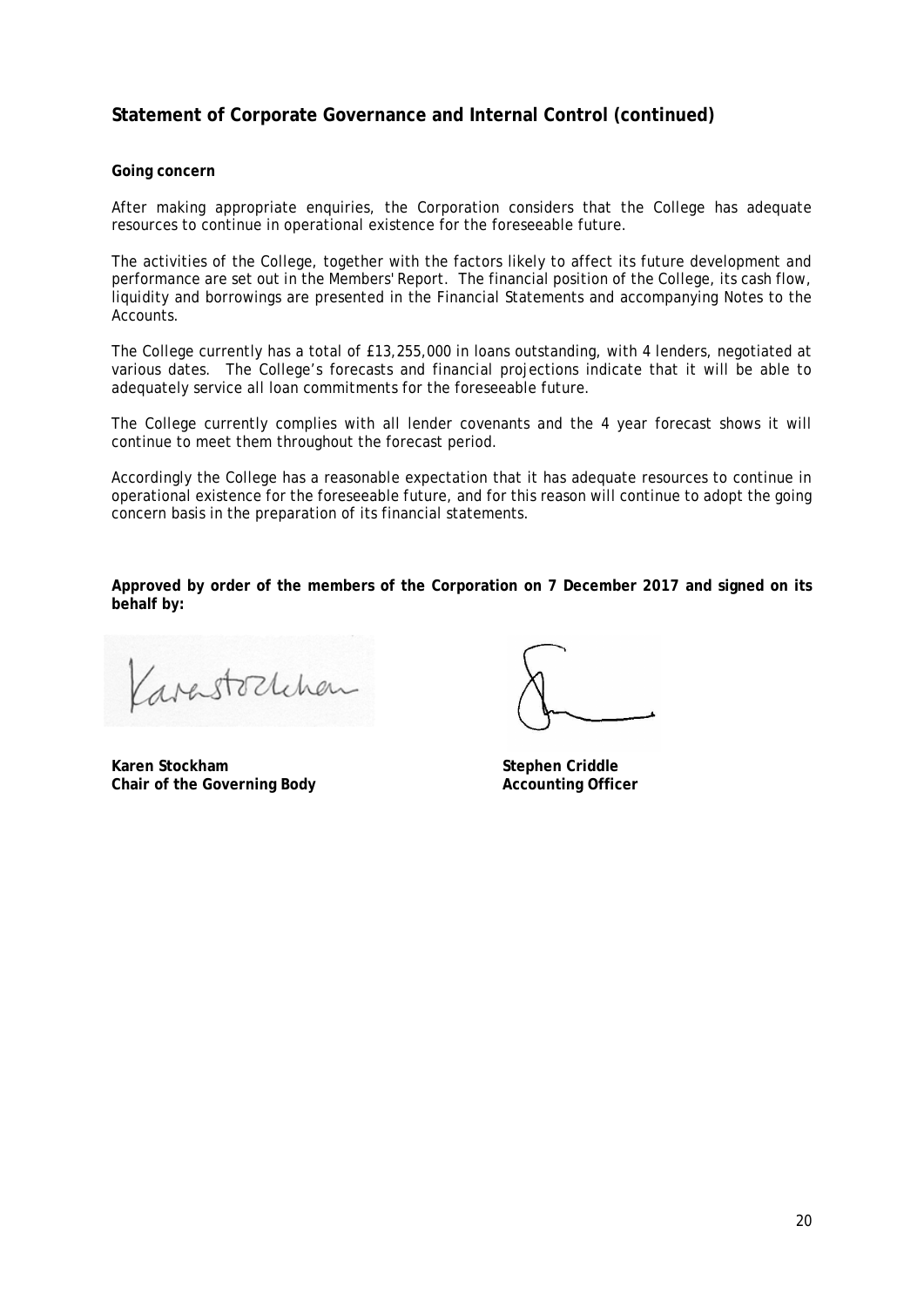# **Statement of Regularity, Propriety and Compliance**

The Corporation has considered its responsibility to notify the Education and Skills Funding Agency (ESFA) of material irregularity, impropriety and non-compliance with the terms and conditions of funding, under the college's funding agreement. As part of our consideration we have had due regard to the requirements of the funding agreement.

We confirm on behalf of the Corporation, that after due enquiry, and to the best of our knowledge, we are not able to identify any material irregular or improper use of funds by the College, or material non-compliance with the terms and conditions of funding under the College's funding agreement.

We confirm that no instances of material irregularity, impropriety or funding non-compliance have been discovered to date. If any instances are identified after the date of this statement, these will be notified to the ESFA.

arastochchen

**Karen Stockham Chair of the Governing Body** 

**Stephen Criddle Accounting Officer**

**Date: 07 December 2017 Date:** 7 December 2017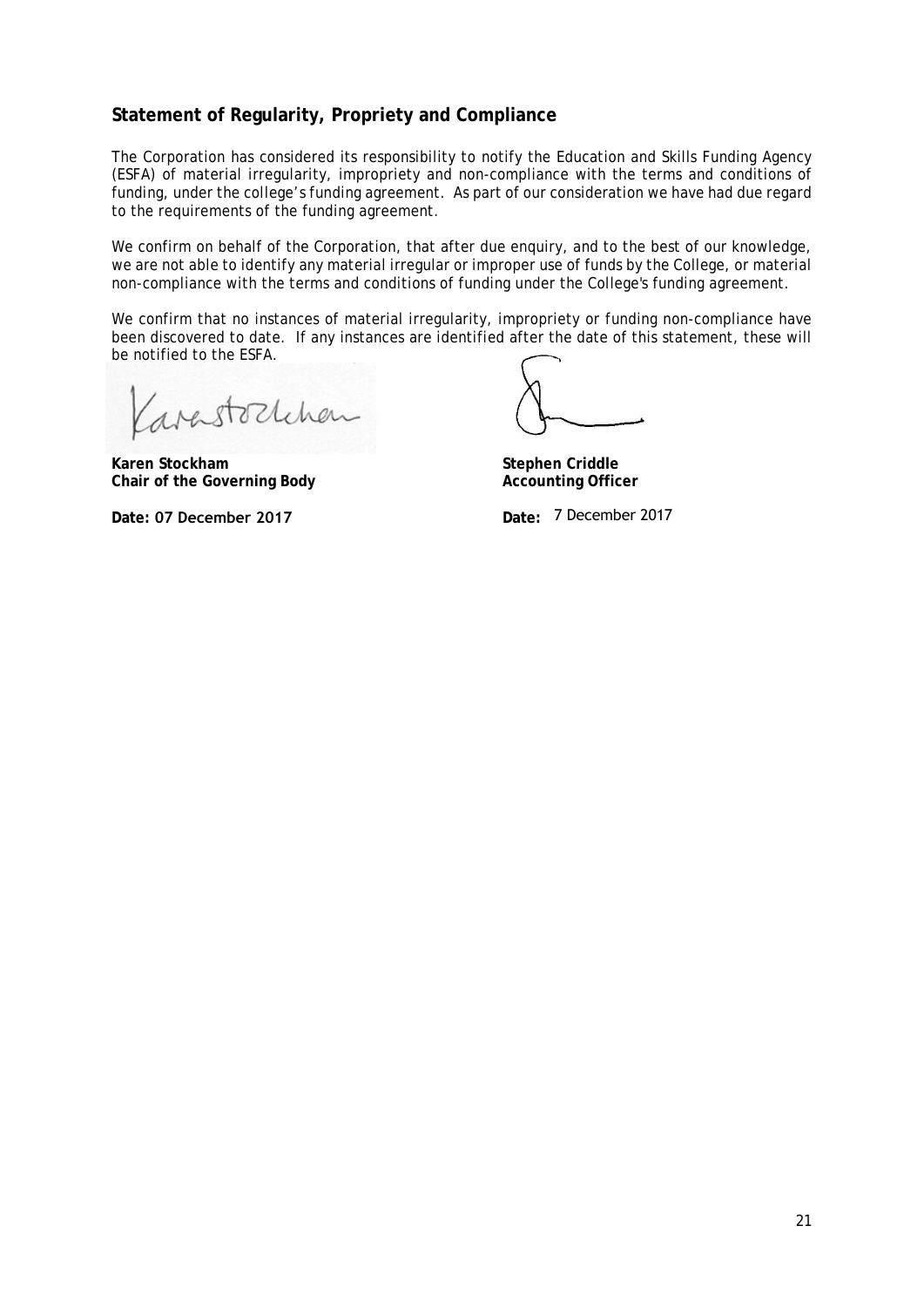# **Statement of Responsibilities of the Members of the Corporation**

The members of the Corporation are required to present audited financial statements for each financial year.

Within the terms and conditions of the Financial Memorandum agreed between the ESFA, the Corporation of the College, the Corporation, through its Accounting Officer, is required to prepare financial statements for each financial year in accordance with the *2015 Statement of Recommended Practice – Accounting for Further and Higher Education* and with the *College Accounts Direction 2016 to 2017* financial statements issued by the Education and Skills Funding Agency, and which give a true and fair view of the state of affairs of the College and the result for that year.

In preparing the financial statements, the Corporation is required to:

- select suitable accounting policies and apply them consistently;
- make judgements and estimates that are reasonable and prudent;
- state whether applicable Accounting Standards have been followed, subject to any material departures disclosed and explained in the financial statements; and
- prepare financial statements on the going concern basis, unless it is inappropriate to assume that the College will continue in operation.

The Corporation is also required to prepare a Members' Report which describes what it is trying to do and how it is going about it, including the legal and administrative status of the College.

The Corporation is responsible for keeping proper accounting records which disclose with reasonable accuracy, at any time, the financial position of the College, and which enable it to ensure that the financial statements are prepared in accordance with the relevant legislation of incorporation and other relevant accounting standards. It is responsible for taking steps that are reasonably open to it in order to safeguard the assets of the College and to prevent and detect fraud and other irregularities.

The maintenance and integrity of the College website is the responsibility of the Corporation of the College; the work carried out by the auditors does not involve consideration of these matters and accordingly, the auditors accept no responsibility for any changes that may have occurred to the financial statements since they were initially presented on the website. Legislation in the United Kingdom governing the preparation and dissemination of financial statements may differ from legislation in other jurisdictions.

Members of the Corporation are responsible for ensuring that expenditure and income are applied for the purposes intended by Parliament and that the financial transactions conform to the authorities that govern them. In addition, they are responsible for ensuring that funds from the Education and Skills Funding Agency are used only in accordance with the Financial Memorandum with the Education and Skills Funding Agency and any other conditions that may be prescribed from time to time. Members of the Corporation must ensure that there are appropriate financial and management controls in place in order to safeguard public and other funds and to ensure they are used properly. In addition, members of the Corporation are responsible for securing economical, efficient and effective management of the College's resources and expenditure, so that the benefits that should be derived from the application of public funds from the Education and Skills Funding Agency are not put at risk.

**Approved by order of the members of the Corporation on 7 December 2017 and signed on its behalf by:** 

Varastochchan

**Karen Stockham Chair of the Governing Body**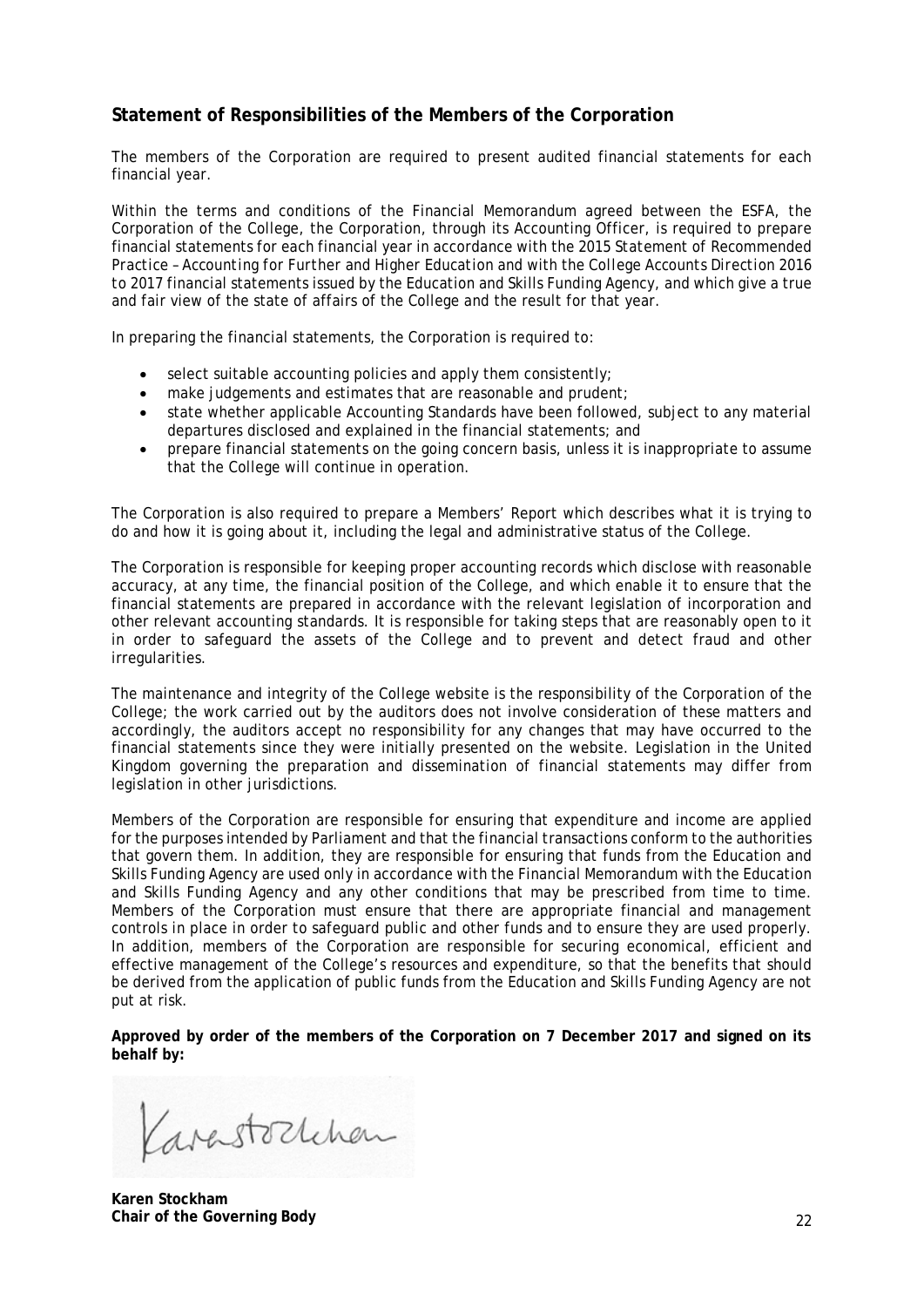# **Independent Auditor's Report to the Corporation of South Devon College**

#### **Opinion**

We have audited the financial statements of South Devon College for the year ended 31 July 2017 which comprise the Statement of Comprehensive Income, the Statement of Changes in Reserves, the Balance Sheet, the Statement of Cash Flows and the related notes. The financial reporting framework that has been applied in their preparation is applicable law and United Kingdom accounting standards including Financial Reporting Standard 102 The Financial Reporting Standard applicable in the UK and Republic of Ireland (United Kingdom Generally Accepted Accounting Practice).

#### **In our opinion, the financial statements:**

- Give a true and fair view, in accordance with United Kingdom Generally Accepted Accounting Practice, of the state of affairs of the College as at 31 July 2017 and of the College's deficit of income over expenditure for the year then ended; and
- Have been properly prepared in accordance with the 2015 Statement of Recommended Practice – Accounting for Further and Higher Education.

#### **Basis for opinion**

We conducted our audit in accordance with International Standards on Auditing (UK) (ISAs UK) and applicable law. Our responsibilities under those standards are further described in the Auditor's responsibilities for the audit of the financial statements section of our report. We are independent of the College in accordance with the ethical requirements that are relevant to our audit of the financial statements in the UK, including the FRC's Ethical Standard and we have fulfilled our other ethical responsibilities in accordance with these requirements. We believe that the audit evidence we have obtained is sufficient to provide a basis for our opinion.

#### **Use of our report**

This report is made solely to the Corporation as a body in accordance with statutory requirements. Our audit work has been undertaken so that we might state to the Corporation as a body those matters we are required to state to them in an auditor's report and for no other purpose. To the fullest extent permitted by law, we do not accept or assume responsibility to anyone other than the Corporation, as a body, for our audit work, for this report, or the opinions we have formed.

#### **Conclusions relating to going concern**

We have nothing to report in respect of the following matters in relation to which the ISAs (UK) require us to report to you where:

- The Corporations' use of the going concern basis of accounting in the preparation of the financial statements is not appropriate; or
- The Corporation has not disclosed in the financial statements any identified material uncertainties that may cast significant doubt about the College's ability to continue to adopt the going concern basis of accounting for a period of at least twelve months from the date when the financial statements are authorised.

#### **Other information**

The other information comprises the information included in the members report, other than the financial statements and our auditor's report thereon. The Corporation is responsible for the other information. Our opinion is on the financial statements does not cover the other information and, except to the extent otherwise explicitly stated in our report, we do not express any form of assurance conclusion thereon.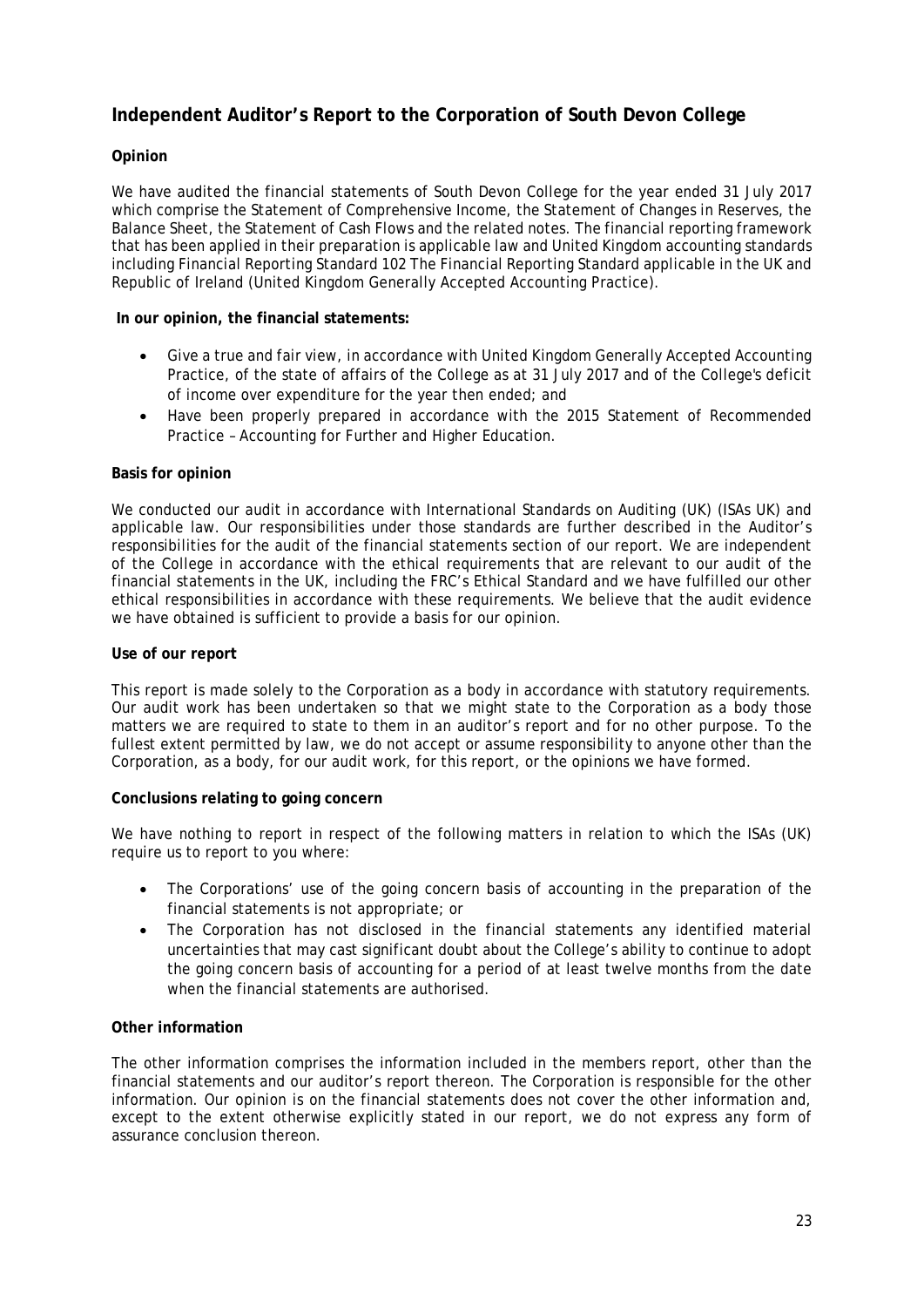# **Independent Auditor's Report to the Corporation of South Devon College (continued)**

In connection with our audit of the financial statements, our responsibility is read the other information and, in so, consider whether the other information is materially inconsistent with the financial statements or our knowledge obtained in the audit or otherwise appears to be materially misstated. If we identify such material inconsistencies or apparent material misstatements, we are required to determine whether there is a material misstatement in the financial statements or a material misstatement of the other information, we are required to report that fact.

We have nothing to report in this regard.

**Opinion on other matters prescribed by the Post 16 Audit Code of Practice issued by the Education and Skills Funding Agency.** 

**In our opinion:** 

- Proper accounting records have been kept; and
- The financial statement are in agreement with the accounting records; and
- All information and explanations required for the audit were received.

#### **Responsibilities of The Members of the Corporation of South Devon College**

As explained more fully in the Statement of Responsibilities of the Members of the Corporation set out on page 22, the College's Corporation is responsible for the preparation of the financial statements which give a true and fair view and for such internal control as the Members of the Corporation determine is necessary to enable the preparation of financial statements that are free from material misstatement, whether due to fraud or error.

In preparing the financial statements the Members of the Corporation are responsible for assessing the College's ability to continue as a going concern, disclosing, as applicable, matters related to going concern and using the going concern basis of accounting unless the members either intend to liquidate the College or to cease operations, or have no realistic alternative but to do so.

#### **Auditor's responsibilities for the audit of the financial statements**

Our responsibility is to obtain reasonable assurance about whether the financial statements as a whole are free from material misstatement, whether due to fraud or error, and to issue an auditor's report that includes our opinion. Reasonable assurance is a high level of assurance, but is not a guarantee that an audit conducted in accordance with ISAs (UK) will detect a material misstatement when it exists. Misstatements can arise from fraud or error and are considered material if, individually or in aggregate, they could reasonably be expected to influence the economic decisions of users taken on the basis of these financial statements.

A further description of our responsibilities for the audit of the financial statements is located on the Financial Reporting Council's website at [www.frc.org.uk/auditorsresponsibilites.](http://www.frc.org.uk/auditorsresponsibilites) This description forms part of our audit report.

PKF Francis Clark Registered Auditors North Quay House **Plymouth** PL4 0RA

13<sup>th</sup> December 2017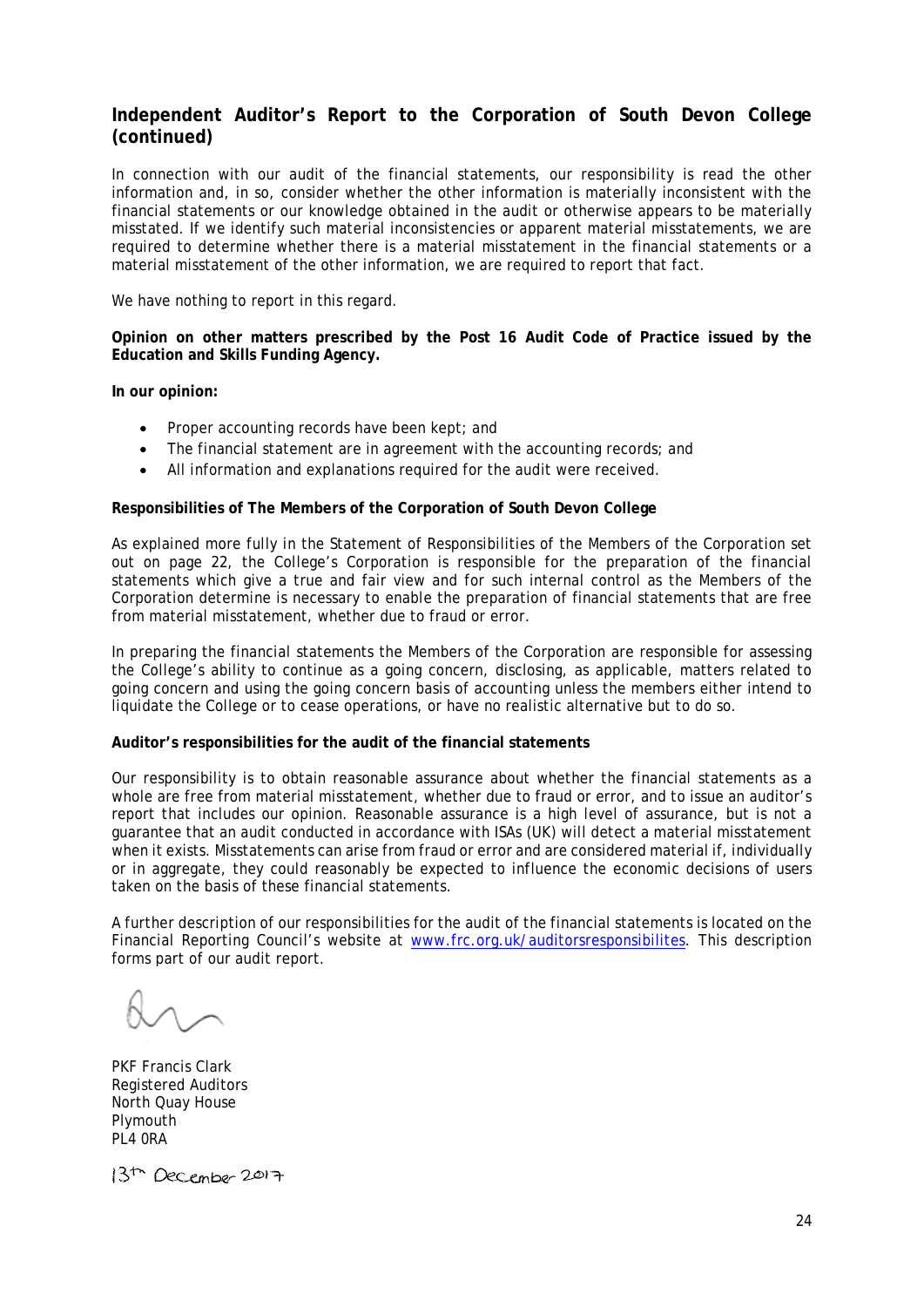# **Reporting Accountant's Assurance Report on Regularity for the Year Ended 31 July 2017 to the Corporation of South Devon College and Secretary of State for Education Acting through the Department for Education ("the Department")**

In accordance with the terms of our engagement letter dated 26 June 2017 and further to the requirements of the financial memorandum with Education and Skills Funding Agency we have carried out an engagement to obtain limited assurance about whether the expenditure disbursed and income received by South Devon College during the period 1 August 2016 to 31 July 2017 have been applied to the purposes identified by Parliament and the financial transactions conform to the authorities which govern them.

The framework that has been applied is set out in the Post 16 Audit Code of Practice ("the Code") issued by the Department. In line with this framework, our work has specifically not considered income received from the main funding grants, for which the Department has other assurance arrangements in place.

This report is made solely to the Corporation of South Devon College and Department in accordance with the terms of our engagement letter. Our work has been undertaken so that we might state to the corporation of South Devon College and the Department those matters we are required to state in a report and for no other purpose. To the fullest extent permitted by law, we do not accept or assume responsibility to anyone other than the Corporation of South Devon College and the Department for our work, for this report, or for the conclusion we have formed.

**Respective responsibilities of South Devon College and the reporting accountant** 

The Corporation of South Devon College is responsible, under the requirements of the Further & Higher Education Act 1992, subsequent legislation and related regulations and guidance, for ensuring that expenditure disbursed and income received is applied for the purposes intended by Parliament and the financial transactions conform to the authorities which govern them.

Our responsibilities for this engagement are established in the United Kingdom by our profession's ethical guidance and are to obtain limited assurance and report in accordance with our engagement letter and the requirements of the Code. We report to you whether anything has come to our attention in carrying out our work which suggests that in all material respects, expenditure disbursed and income received during the period 1 August 2016 to 31 July 2017 have not been applied to purposes intended by Parliament or that the financial transactions do not conform to the authorities which govern them.

#### **Approach**

We conducted our engagement in accordance with the Post-16 Audit Code of Practice issued by the Department. We performed a limited assurance engagement as defined in that framework.

The objective of a limited assurance engagement is to perform such procedures as to obtain information and explanations in order to provide us with sufficient appropriate evidence to express a negative conclusion on regularity.

A limited assurance engagement is more limited in scope than a reasonable assurance engagement and consequently does not enable us to obtain assurance that we would become aware of all significant matters that might be identified in a reasonable assurance engagement. Accordingly, we do not express a positive opinion.

Our engagement includes examination, on a test basis, of evidence relevant to the regularity and propriety of the college's income and expenditure.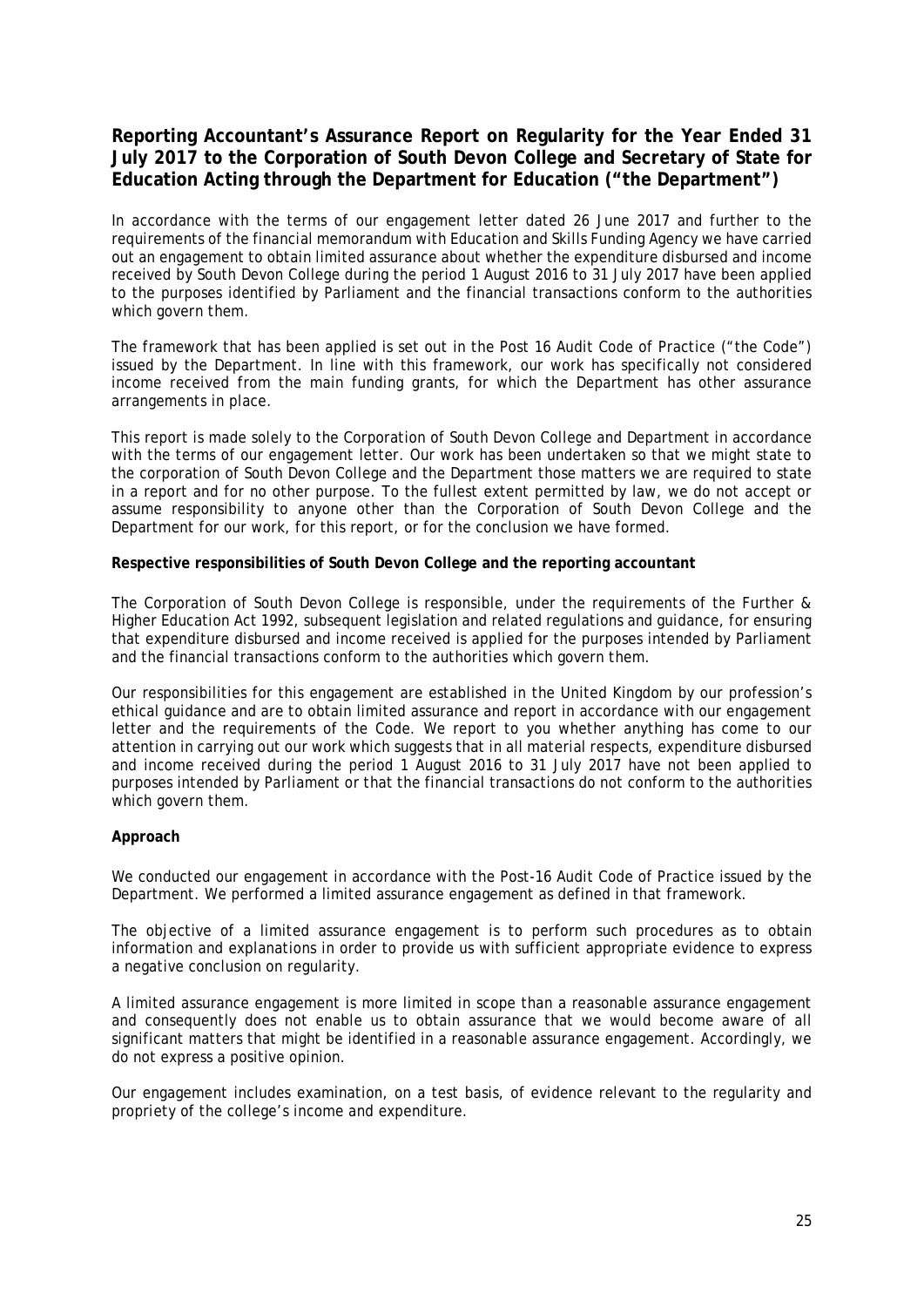**Reporting Accountant's Assurance Report on Regularity for the Year Ended 31 July 2017 to the Corporation of South Devon College and Secretary of State for Education Acting through Education and Skills Funding Agency (continued)**

The work undertaken to draw to our conclusion includes:

- Inspection and review of documentation providing evidence of governance procedures, including the self-assessment questionnaire prepared by South Devon College;
- Evaluation of the system of internal controls for authorisation and approval; and
- Performing substantive tests on relevant transactions.

#### **Conclusion**

In the course of our work, nothing has come to our attention which suggests that in all material respects the expenditure disbursed and income received during the period 1 August 2016 to 31 July 2017 has not been applied to purposes intended by Parliament and the financial transactions do not conform to the authorities which govern them.

13<sup>th</sup> December 2017

**PKF Francis Clark Date** Chartered Accountants and Registered Auditors North Quay House Sutton Harbour Plymouth PL4 ORA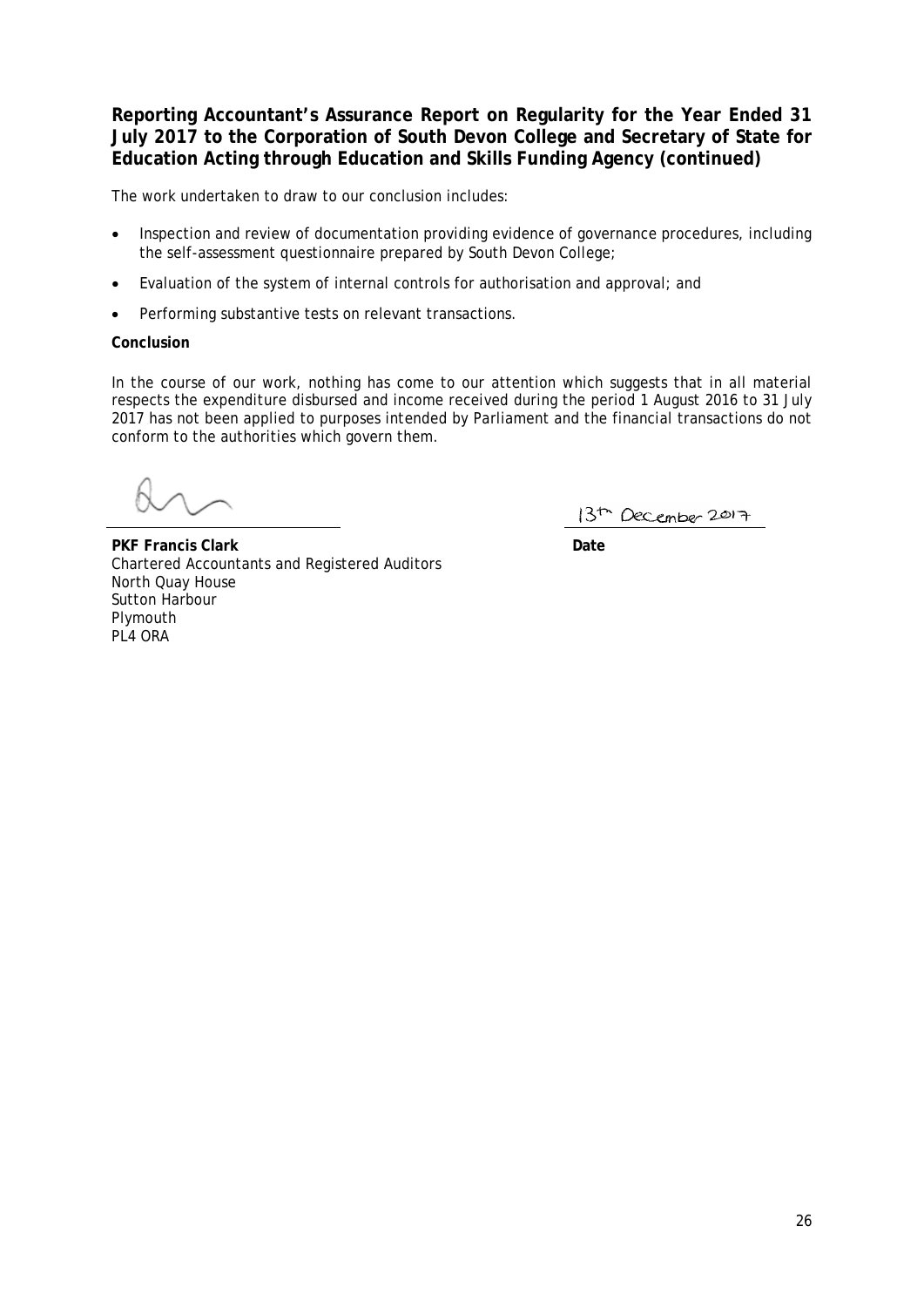# **South Devon College Statement of Comprehensive Income**

|                                               |                | Year     | Year     |
|-----------------------------------------------|----------------|----------|----------|
|                                               | <b>Notes</b>   | ended 31 | ended 31 |
|                                               |                | July     | July     |
|                                               |                | 2017     | 2016     |
|                                               |                | £'000    | £'000    |
| <b>INCOME</b>                                 |                |          |          |
| Funding body grants                           | $\overline{2}$ | 19,734   | 18,830   |
| Tuition fees and education contracts          | 3              | 7,975    | 7,467    |
| Other income                                  | 4              | 2,757    | 2,660    |
| Investment income                             | 5              | 20       | 37       |
| Donations and Endowments                      | 6              | 67       | 69       |
| <b>Total income</b>                           |                | 30,553   | 29,063   |
| <b>EXPENDITURE</b>                            |                |          |          |
| Staff costs                                   | 7              | 20,343   | 19,213   |
| Fundamental restructuring costs               | 7              | 420      | 262      |
| Other operating expenses                      | 8              | 7,941    | 7,301    |
| Interest and other finance costs              | 9              | 808      | 801      |
| Depreciation and amortisation                 | 10 & 11        | 1,946    | 2,063    |
| Total expenditure                             |                | 31,458   | 29,640   |
| (Deficit) for the year                        |                | (905)    | (577)    |
| Actuarial loss in respect of pensions schemes | 21             | (1, 817) | (4,016)  |
| Total Comprehensive Loss for the year         |                | (2, 722) | (4, 593) |
| Represented by:                               |                |          |          |
|                                               |                |          |          |
| Unrestricted comprehensive loss               |                | (2, 722) | (4, 593) |
| Restricted comprehensive income               |                |          |          |
|                                               |                | (2, 722) | (4, 593) |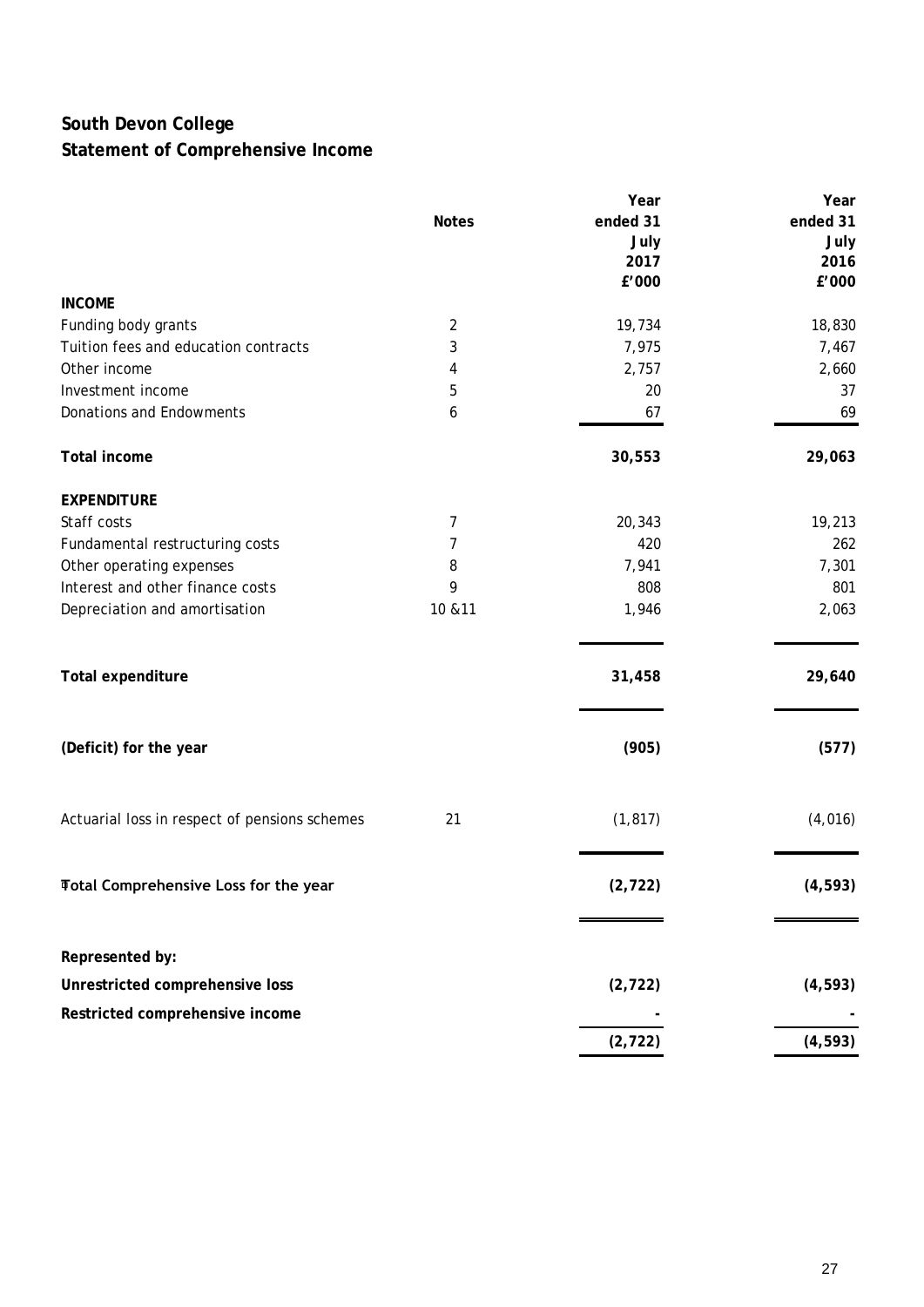# **South Devon College Statement of Changes in Reserves**

|                                                                                                                                                       | Income and<br>Expenditure<br>account |
|-------------------------------------------------------------------------------------------------------------------------------------------------------|--------------------------------------|
|                                                                                                                                                       | £'000                                |
| Balance at 1 August 2015                                                                                                                              | 6,213                                |
| Deficit from the income and expenditure account<br>Other comprehensive income<br>Transfers between revaluation and income and expenditure<br>reserves | (577)<br>(4,016)                     |
| Total comprehensive loss for the year                                                                                                                 | (4, 593)                             |
| Balance at 31 July 2016                                                                                                                               | 1,620                                |
| Deficit from the income and expenditure account<br>Other comprehensive income<br>Transfers between revaluation and income and expenditure<br>reserves | (905)<br>(1, 817)                    |
| Total comprehensive loss for the year                                                                                                                 | (2, 722)                             |
| Balance at 31 July 2017                                                                                                                               | (1, 102)                             |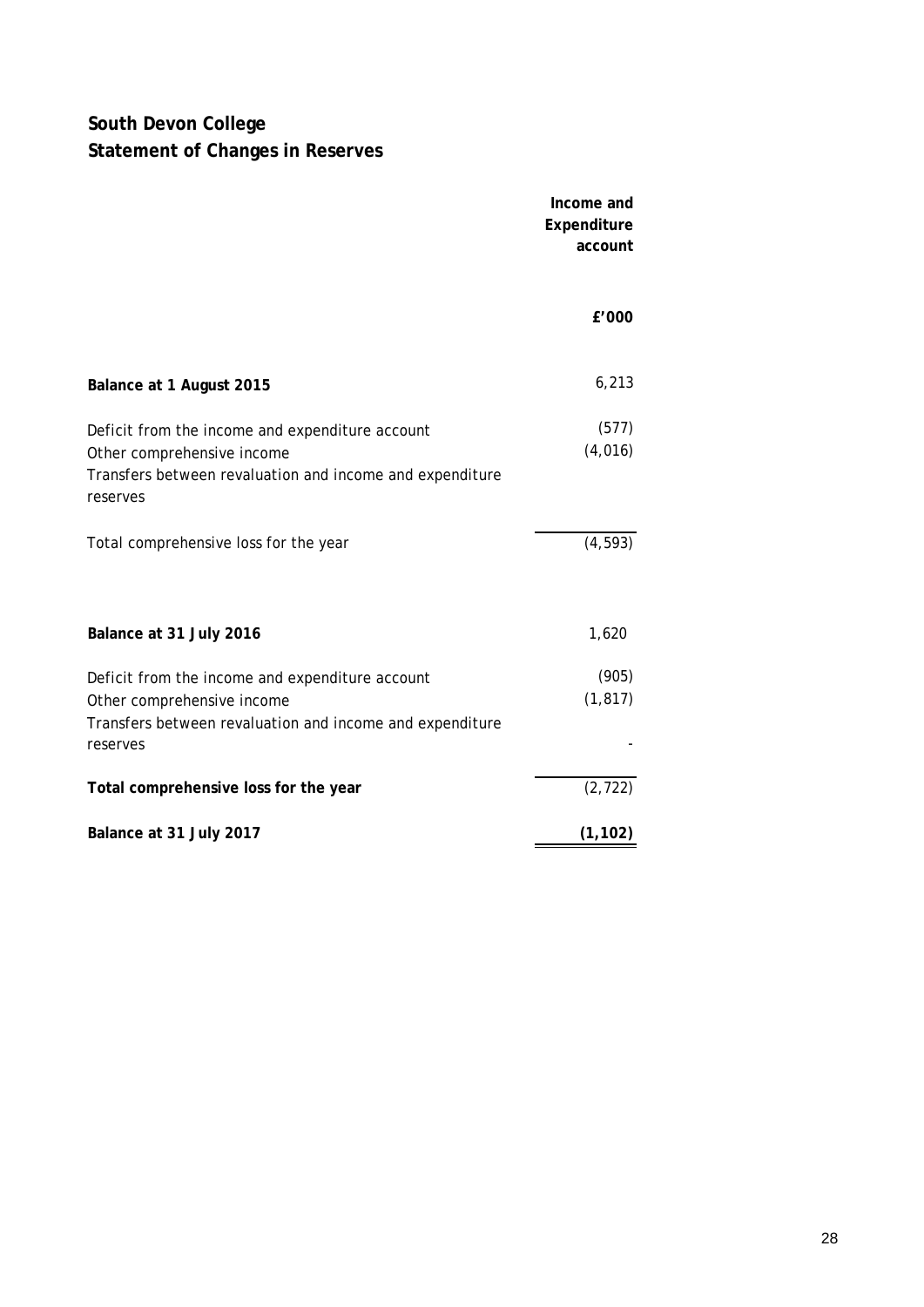# **South Devon College Balance sheet as at 31 July**

|                                                           | <b>Notes</b> | 2017      | 2016      |
|-----------------------------------------------------------|--------------|-----------|-----------|
| Non-current assets                                        |              | £'000     | £'000     |
| Tangible fixed assets                                     | 10           | 42,255    | 42,772    |
| Intangible fixed assets                                   | 11           | 215       | 44        |
| Investments                                               | 12           | 1         | 1         |
|                                                           |              | 42,471    | 42,817    |
| <b>Current assets</b>                                     |              |           |           |
| <b>Stocks</b>                                             |              | 39        | 39        |
| Trade and other receivables                               | 13           | 2,729     | 1,404     |
| Cash and cash equivalents                                 | 18           | 10,046    | 6,330     |
|                                                           |              | 12,814    | 7,773     |
| Less: Creditors - amounts falling due within one year     | 14           | (7,064)   | (5, 301)  |
| Net current assets                                        |              | 5,750     | 2,472     |
| Total assets less current liabilities                     |              | 48,221    | 45,289    |
|                                                           |              |           |           |
| Less: Creditors - amounts falling due after more than one |              |           |           |
| year                                                      | 15           | (29, 738) | (27, 128) |
| Provisions                                                |              |           |           |
| Defined benefit obligations                               | 17           | (19,050)  | (15, 979) |
| Other provisions                                          | 17           | (534)     | (561)     |
| Total net assets                                          |              | (1, 101)  | 1,621     |
|                                                           |              |           |           |
| <b>Reserves</b>                                           |              |           |           |
| Income and expenditure account                            |              | 17,948    | 17,599    |
| Pension reserve                                           |              | (19, 050) | (15, 979) |
| <b>Total unrestricted reserves</b>                        |              | (1, 102)  | 1,620     |
| Restricted reserves                                       |              | 1         | 1         |
| Total reserves                                            |              | (1, 101)  | 1,621     |
|                                                           |              |           |           |

**The financial statements on pages 27 to 51 were approved and authorised for issue by the Corporation on 7 December 2017 and were signed on its behalf on that date by:**

Karen Stockham **Karen Stockheim** Stephen Criddle **Chair of the Governing Body Accounting Officer**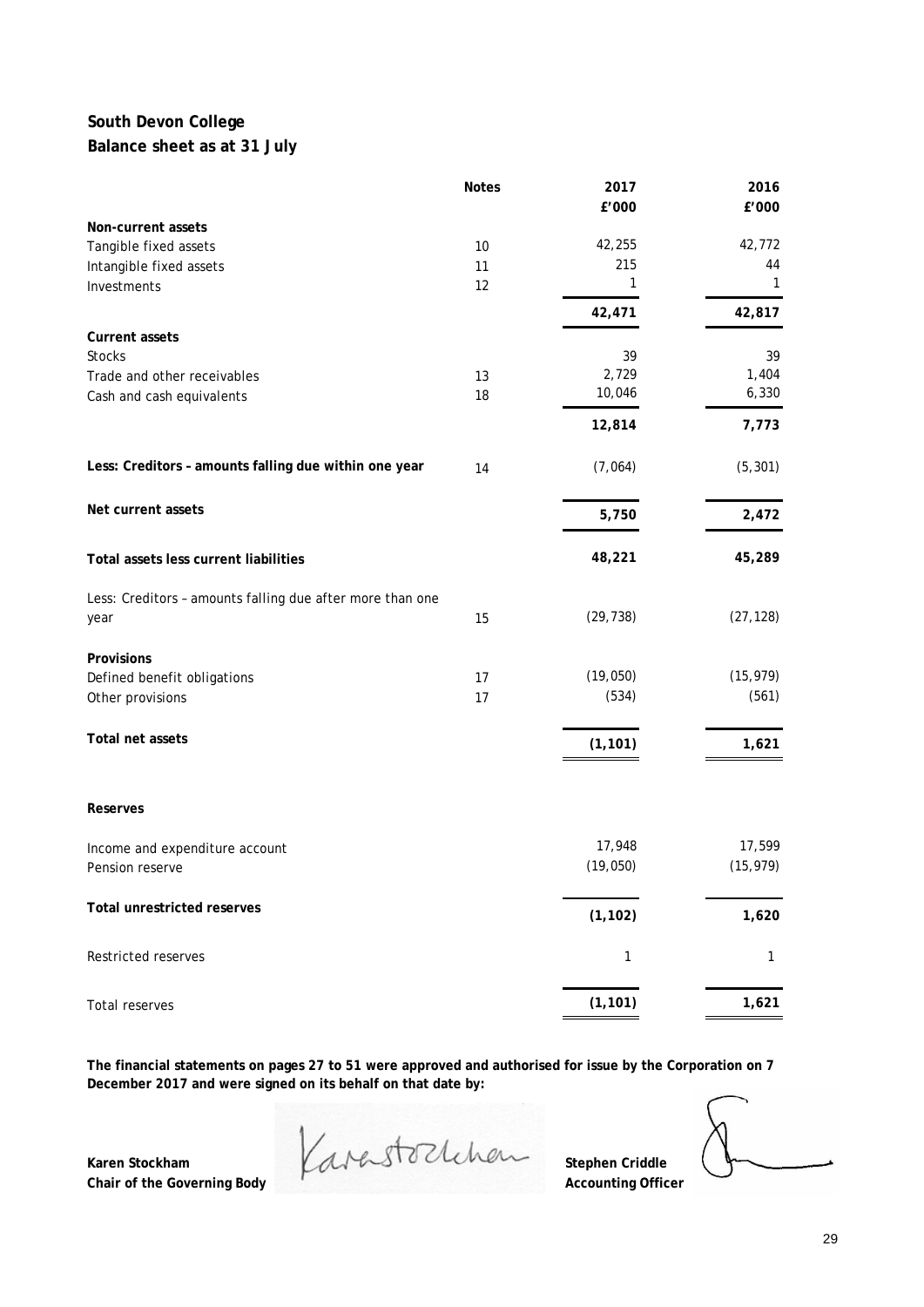# **South Devon College Statement of Cash Flows**

|                                                                | Year      | Year      |
|----------------------------------------------------------------|-----------|-----------|
|                                                                | ending    | ending    |
|                                                                | 31st July | 31st July |
|                                                                | 2017      | 2016      |
|                                                                | £'000     | £'000     |
| Cash inflow from operating activities                          |           |           |
| Deficit for the year                                           | (905)     | (577)     |
| Adjustment for non cash items                                  |           |           |
| Depreciation and amortisation                                  | 1,946     | 2,063     |
| Decrease/(increase) in stocks                                  |           |           |
| Decrease/(increase) in debtors                                 | (1, 325)  | 144       |
| (Decrease)/increase in creditors due within one year           | 1,595     | (228)     |
| (Decrease)/increase in creditors due after one year            | (507)     | (657)     |
| (Decrease)/increase in provisions                              | (27)      | (10)      |
| Pension adjustment - FRS 102                                   | 1,254     | 860       |
| Adjustment for investing or financing activities               |           |           |
| Investment income                                              | (20)      | (37)      |
| Interest payable                                               | 808       | 801       |
| Loss on sale of fixed assets                                   |           | 251       |
|                                                                |           |           |
| Net cash flow from operating activities                        | 2,819     | 2,611     |
| Cash flows from investing activities                           |           |           |
| Proceeds from sale of fixed assets                             |           | 7         |
| Investment income                                              | 20        | 37        |
| Payments made to acquire fixed assets                          | (1,600)   | (1,624)   |
|                                                                |           |           |
|                                                                | (1, 580)  | (1, 580)  |
| Cash flows from financing activities                           |           |           |
| Interest paid                                                  | (808)     | (801)     |
| Interest element of finance lease rental payments              |           |           |
| New unsecured loans                                            | 4,000     | 1,200     |
| Repayments of amounts borrowed                                 | (715)     | (658)     |
|                                                                |           |           |
|                                                                | 2,477     | (259)     |
| Increase / (decrease) in cash and cash equivalents in the year | 3,716     | 772       |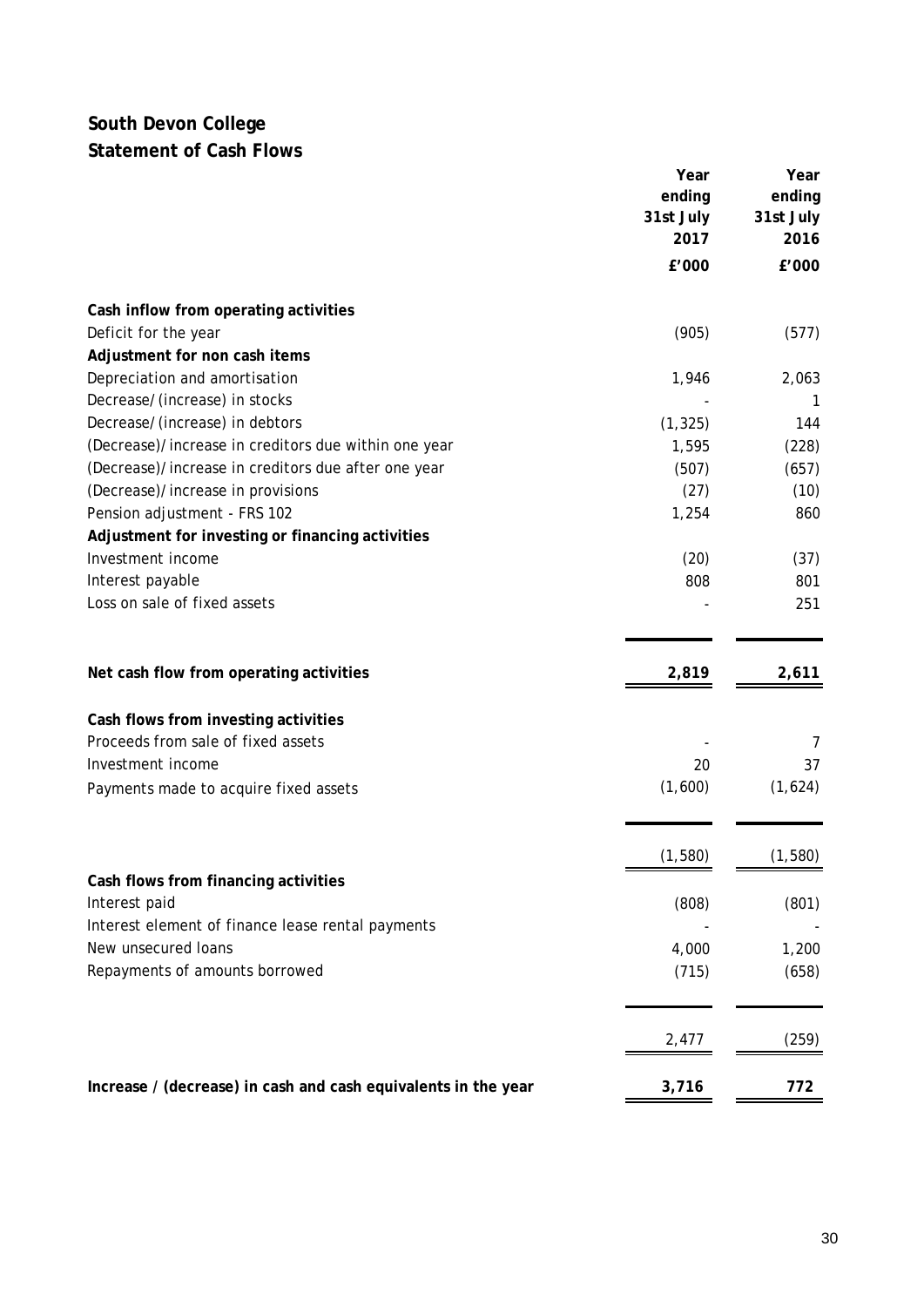#### **Notes to the Accounts**

#### **1. Statement of accounting policies and estimation techniques**

The following accounting policies have been applied consistently in dealing with items which are considered material in relation to the financial statements.

#### **Basis of preparation**

These financial statements have been prepared in accordance with the *Statement of Recommended Practice: Accounting for Further and Higher Education 2015* (the 2015 FE HE SORP), the *College Accounts Direction for 2015 to 2016* and in accordance with Financial Reporting Standard 102 – *"The Financial Reporting Standard applicable in the United Kingdom and Republic of Ireland"* (FRS 102). The College is a public benefit entity and has therefore applied the relevant public benefit requirements of FRS 102.

The preparation of financial statements in compliance with FRS 102 requires the use of certain critical accounting estimates. It also requires management to exercise judgement in applying the College's accounting policies.

#### **Basis of accounting**

The financial statements are prepared in accordance with the historical cost convention.

#### **Basis of consolidation**

In accordance with FRS 102, the activities of the student union have not been consolidated because the College does not control those activities. All financial statements are made up to 31 July 2017.

#### **Going concern**

The activities of the College, together with the factors likely to affect its future development and performance are set out in the Members' Report. The financial position of the College, its cash flow, liquidity and borrowings are presented in the financial statements and accompanying notes.

The College currently has a total of £13,255,000 in loans outstanding, with 4 lenders, negotiated at various dates. The College's forecasts and financial projections indicate that it will be able to adequately service all loan commitments for the foreseeable future.

Accordingly the College has a reasonable expectation that it has adequate resources to continue in operational existence for the foreseeable future, and for this reason will continue to adopt the going concern basis in the preparation of its financial statements.

#### **Recognition of income**

Government revenue grants include funding body recurrent grants and other grants and are accounted for under the accrual model as permitted by FRS 102. Funding body recurrent grants are measured in line with best estimates for the period of what is receivable and depend on the particular income stream involved. Any under or over achievement for the Adult Skills Budget is adjusted for and reflected in the level of recurrent grant recognised in the Statement of Comprehensive Income. The final grant income is normally determined with the conclusion of the year end reconciliation process with the funding body following the year end, and the results of any funding audits. 16-18 learner-responsive funding is not normally subject to reconciliation and is therefore not subject to contract adjustments.

The recurrent grant from HEFCE represents the funding allocations attributable to the current financial year and is credited direct to the Statement of Comprehensive Income.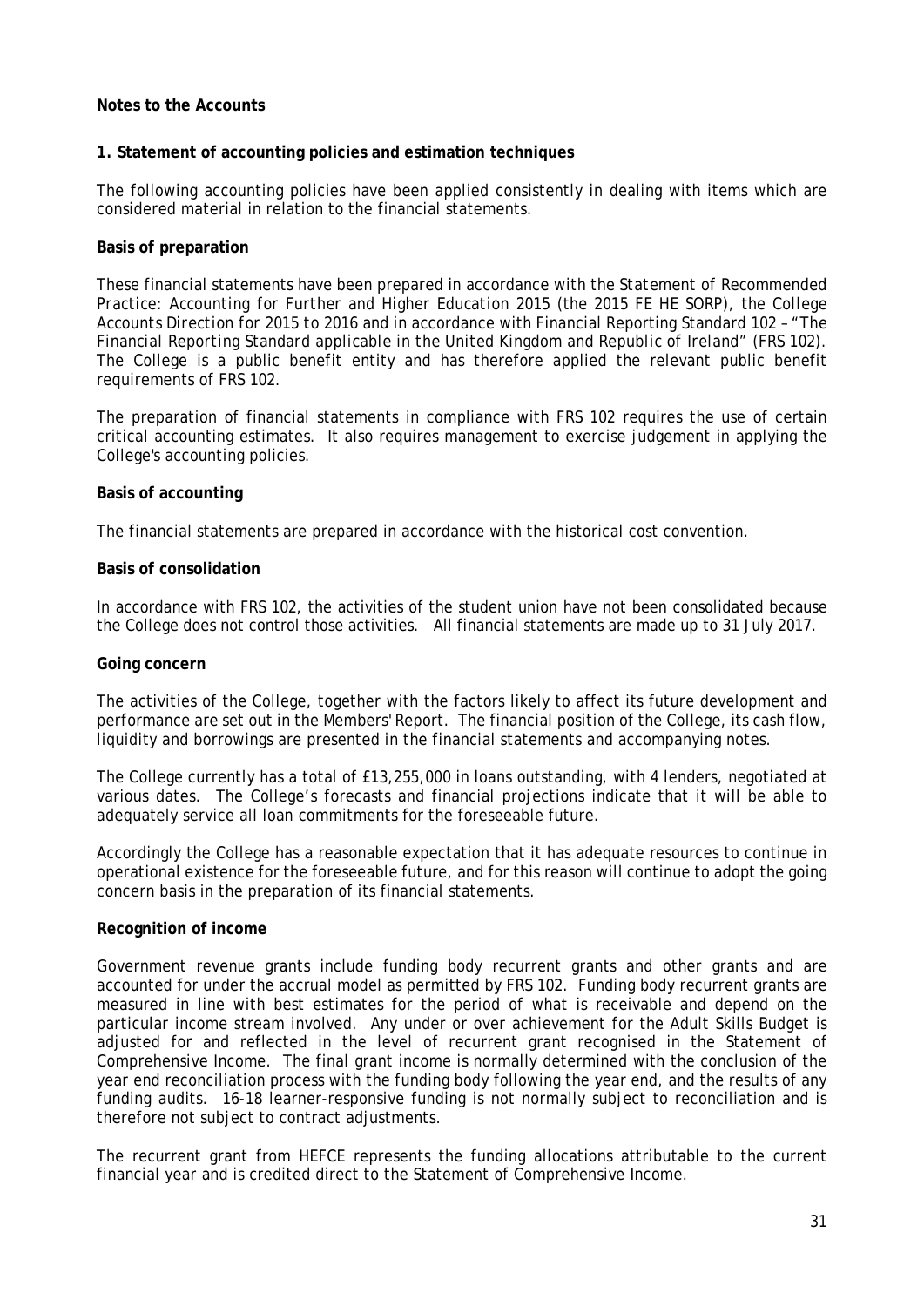Grants from non-government sources are recognised in income when the College is entitled to the income and performance related conditions have been met. Income received in advance of performance related conditions being met is recognised as deferred income within creditors on the balance sheet and released to income as the conditions are met. Non-government grants received with no outstanding performance related conditions are immediately credited direct to the Statement of Comprehensive Income.

Government capital grants are capitalised, held as deferred income and recognised in income over the expected useful life of the asset, under the accrual method as permitted by FRS 102. Other capital grants are recognised in income when the College is entitled to the funds subject to any performance related conditions being met. Non-government capital grants received with no outstanding performance related conditions are immediately credited direct to the Statement of Comprehensive Income.

Income from tuition fees is stated gross of any expenditure which is not a discount and is recognised in the period for which it is received.

All income from short-term deposits is credited to the Statement of Comprehensive Income in the period in which it is earned on a receivable basis.

#### **Accounting for post-employment benefits**

Post-employment benefits to employees of the College are principally provided by the Teachers' Pension Scheme (TPS) and the Local Government Pension Scheme (LGPS). These are defined benefit plans, which are externally funded.

The TPS is an unfunded scheme. Contributions to the TPS are calculated so as to spread the cost of pensions over employees' working lives with the College in such a way that the pension cost is a substantially level percentage of current and future pensionable payroll. The contributions are determined by qualified actuaries on the basis of valuations using a prospective benefit method. The TPS is a multi-employer scheme and the College is unable to identify its share of the underlying assets and liabilities of the scheme on a consistent and reasonable basis. The TPS is therefore treated as a defined contribution plan and the contributions recognised as an expense in the income statement in the periods during which services are rendered by employees.

The LGPS is a funded scheme. The assets of the LGPS are measured using closing fair values. LGPS liabilities are measured using the projected unit credit method and discounted at the current rate of return on a high quality corporate bond of equivalent term and currency to the liabilities. The actuarial valuations are obtained at least triennially and are updated at each balance sheet date. The amounts charged to operating surplus are the current service costs and the costs of scheme introductions, benefit changes, settlements and curtailments. They are included as part of staff costs as incurred. Net interest on the net defined benefit liability/asset is also recognised in the Statement of Comprehensive Income and comprises the interest cost on the defined benefit obligation and interest income on the scheme assets, calculated by multiplying the fair value of the scheme assets at the beginning of the period by the rate used to discount the benefit obligations. The difference between the interest income on the scheme assets and the actual return on the scheme assets is recognised in other recognised gains and losses.

Actuarial gains and losses are recognised immediately in other recognised gains and losses.

#### **Short term employment benefits**

Short term employment benefits such as salaries and compensated absences (holiday pay) are recognised as an expense in the year in which the employees render service to the College. Any unused benefits are accrued and measured as the additional amount the College expects to pay as a result of the unused entitlement.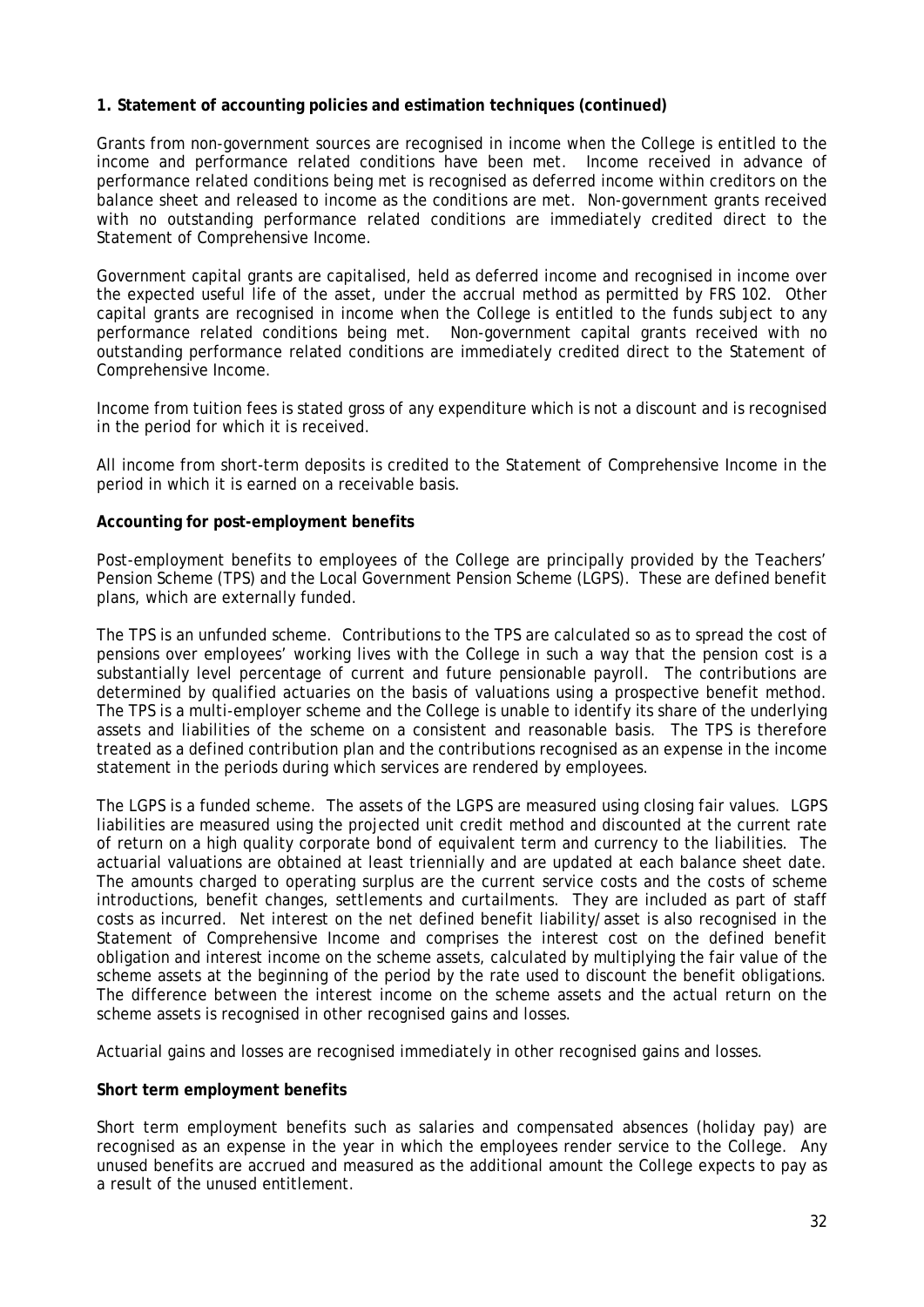#### **Enhanced pensions**

The actual cost of any enhanced ongoing pension to a former member of staff is paid by the College annually. An estimate of the expected future cost of any enhancement to the ongoing pension of a former member of staff is charged in full to the College's income in the year that the member of staff retires. In subsequent years a charge is made to provisions in the balance sheet using the enhanced pension spreadsheet provided by the funding bodies.

#### **Non-current assets - tangible fixed assets**

Tangible fixed assets are stated at cost less accumulated depreciation and accumulated impairment losses.

#### *Land and buildings*

Freehold buildings are depreciated on a straight line basis over their expected useful lives of 60 years. Major adaptations to the College's buildings are depreciated on the same basis. Freehold land is not depreciated.

Where land and buildings are acquired with the aid of specific government grants, they are capitalised and depreciated as above. The related grants are credited to a deferred income account within creditors, and are released to the Statement of Comprehensive Income over the expected useful economic life of the related asset on a systematic basis consistent with the depreciation policy. The deferred income is allocated between creditors due within one year and those due after more than one year.

A review for impairment of a fixed asset is carried out if events or changes in circumstances indicate that the carrying amount of any fixed asset may not be recoverable.

#### *Assets under construction*

Assets under construction are accounted for at cost, based on the value of architects' certificates and other direct costs, incurred to 31 July. They are not depreciated until they are brought into use.

#### *Subsequent expenditure on existing fixed assets*

Where significant expenditure is incurred on tangible fixed assets after initial purchase it is charged to the Statement of Comprehensive Income in the period it is incurred, unless it increases the future benefits to the College, in which case it is capitalised and depreciated on the relevant basis.

#### *Equipment*

Equipment costing less than £1,000 per individual item is recognised as expenditure in the period of acquisition unless part of a wider project. All other equipment is capitalised at cost.

Capitalised equipment is depreciated on a straight-line basis over its remaining useful economic life as follows:

| • IT (Medium Life)                        | 5 years  |
|-------------------------------------------|----------|
| • IT (Short Life)                         | 3 years  |
| • IT (Tablets & Other Portable)           | 2 years  |
| • Furniture & Fittings (Long Life)        | 10 years |
| • Furniture & Fittings (Medium/Long Life) | 8 years  |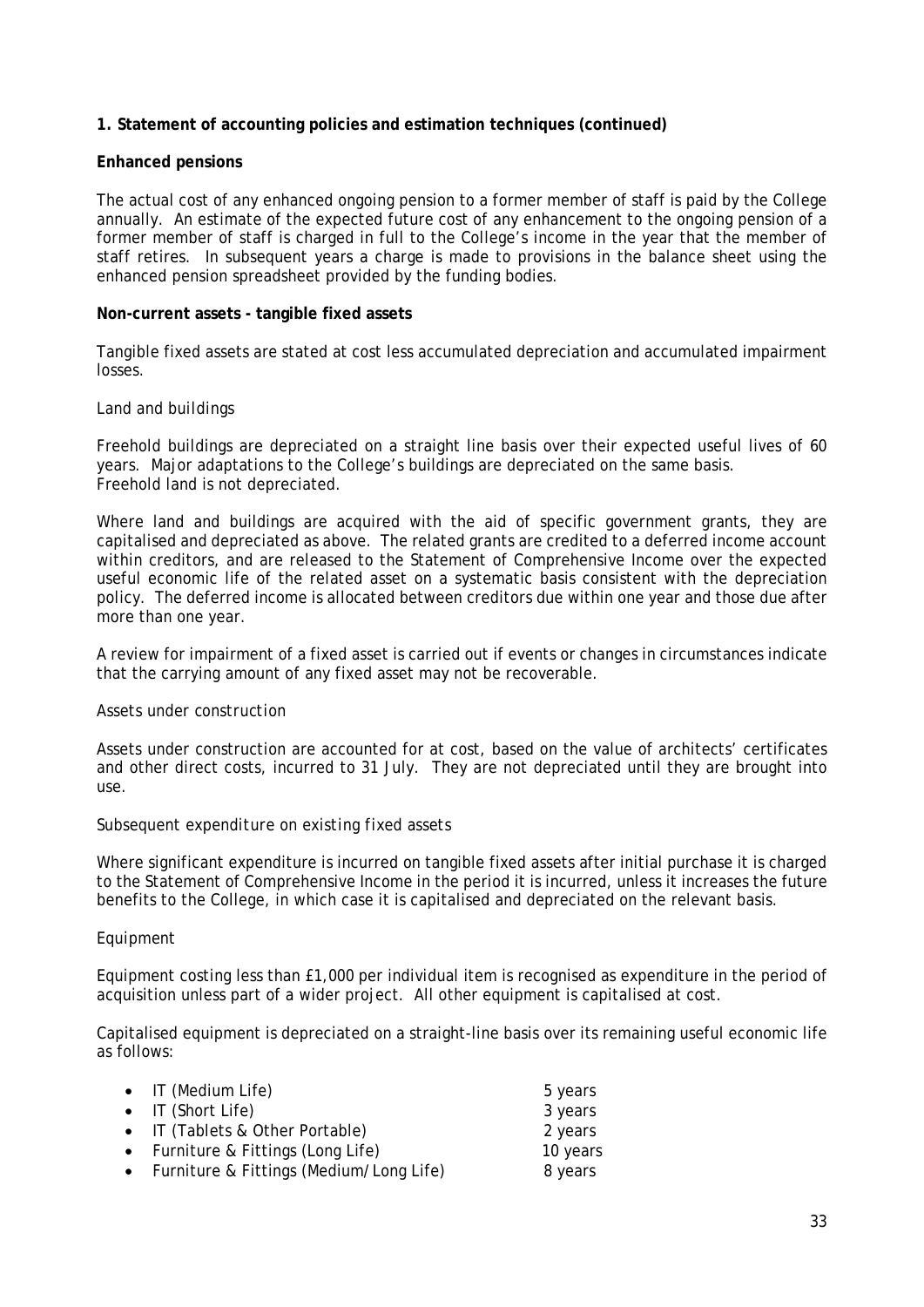- Furniture & Fittings (Medium Life) 5 years
- Furniture & Fittings (Short Life) 2 years
- Motor Vehicles 4 years

Where equipment is acquired with the aid of specific government grants, it is capitalised and depreciated as above. The related grants are credited to a deferred income account within creditors, and are released to the Statement of Comprehensive Income over the expected useful economic life of the related asset on a systematic basis consistent with the depreciation policy. The deferred income is allocated between creditors due within one year and those due after more than one year.

A review for impairment of a fixed asset is carried out if events or changes in circumstances indicate that the carrying amount of any fixed asset may not be recoverable.

#### **Intangible assets**

Intangible assets are stated at cost less accumulated amortisation and accumulated impairment losses.

Intangible assets are amortised on a straight-line basis over their useful life. If a reliable estimate of useful life is not possible, the life shall not exceed 5 years.

An intangible asset will be recognised only if future economic benefits flow to the College and the cost of the asset can be measured reliably.

#### **Borrowing costs**

Borrowing costs are recognised as expenditure in the period in which they are incurred.

#### **Leased assets**

Costs in respect of operating leases are charged on a straight-line basis over the lease term. Any lease premiums or incentives relating to leases signed after 1 August 2014 are spread over the minimum lease term.

Leasing agreements which transfer to the College substantially all the benefits and risks of ownership of an asset will be treated as finance leases; if such leases are in place.

#### **Inventories**

Inventories are stated at the lower of their cost (using the FIFO method) and net realisable value, being selling price less costs to complete and sell. Where necessary, provision is made for obsolete, slow-moving and defective items.

#### **Cash and cash equivalents**

Cash includes cash in hand, deposits repayable on demand and overdrafts. Deposits are repayable on demand if they are in practice available within 24 hours without penalty.

Cash equivalents are short term, highly liquid investments that are readily convertible to known amounts of cash with insignificant risk of change in value. An investment qualifies as a cash equivalent when it has maturity of 3 months or less from the date of acquisition.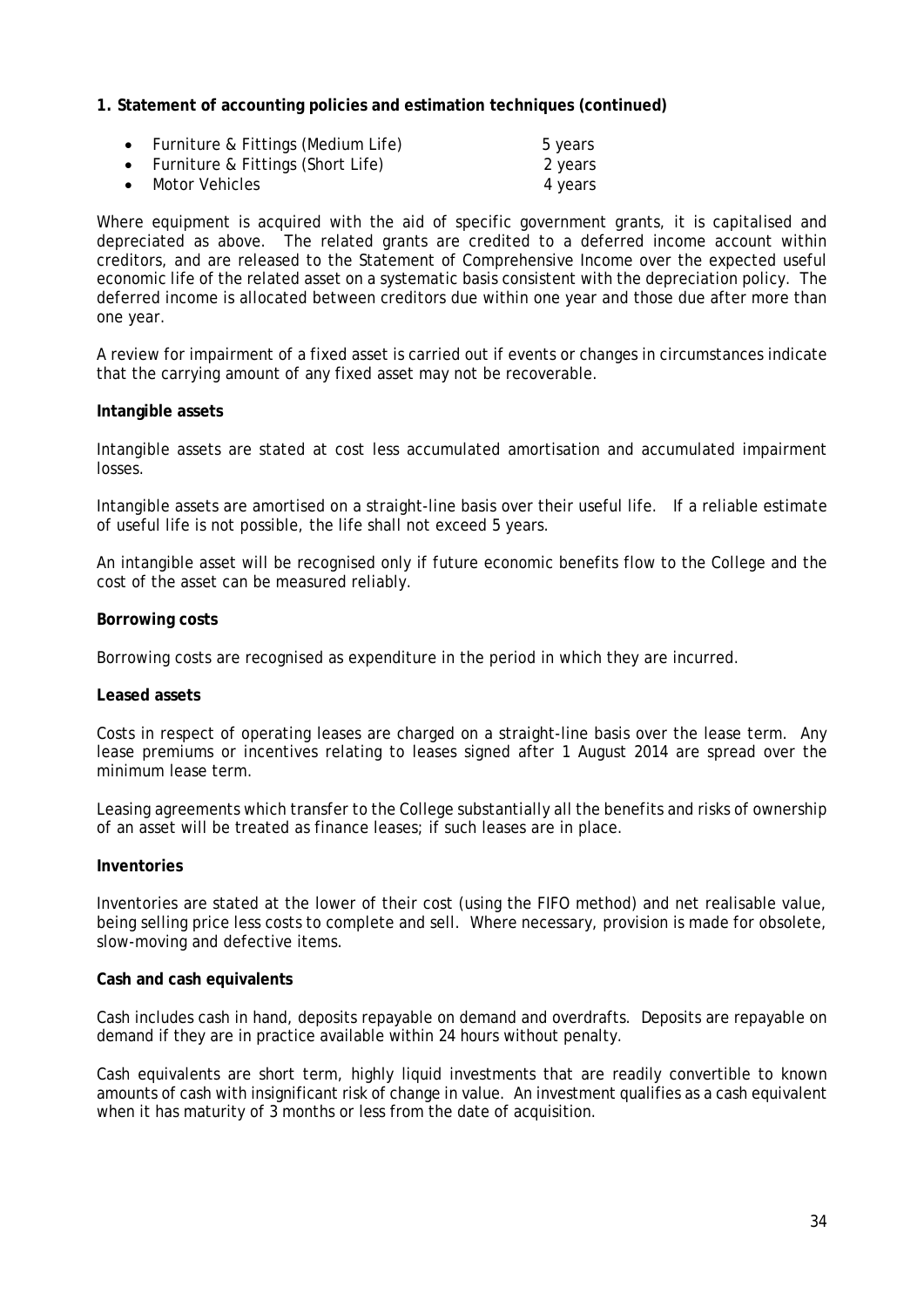#### **Financial liabilities and equity**

Financial liabilities and equity are classified according to the substance of the financial instrument's contractual obligations, rather than the financial instrument's legal form.

All loans, investments and short term deposits held by the College are classified as basic financial instruments in accordance with FRS 102. These instruments are initially recorded at the transaction price less any transaction costs (historical cost). FRS 102 requires that basic financial instruments are subsequently measured at amortised cost however the College has calculated that the difference between the historical cost and amortised cost basis is not material and so these financial instruments are stated on the balance sheet at historical cost. Loans and investments that are payable or receivable within one year are not discounted.

#### **Foreign currency translation**

Transactions denominated in foreign currencies are recorded using the rate of exchange ruling at the date of the transaction. Monetary assets and liabilities denominated in foreign currencies are translated at the rates of exchange ruling at the end of the financial period with all resulting exchange differences being taken to income in the period in which they arise.

#### **Taxation**

The College is considered to pass the tests set out in Paragraph 1 Schedule 6 Finance Act 2010 and therefore it meets the definition of a charitable company for UK corporation tax purposes. Accordingly, the College is potentially exempt from taxation in respect of income or capital gains received within categories covered by sections 478-488 of the Corporation Tax Act 2010 or Section 256 of the Taxation of Chargeable Gains Act 1992, to the extent that such income or gains are applied exclusively to charitable purposes.

The College is partially exempt in respect of Value Added Tax, so that it can only recover a minor element of the VAT charged on its inputs. Irrecoverable VAT on inputs is included in the costs of such inputs and added to the cost of tangible fixed assets as appropriate, where the inputs themselves are tangible fixed assets by nature.

#### **Provisions and contingent liabilities**

Provisions are recognised when the College has a present legal or constructive obligation as a result of a past event, it is probable that a transfer of economic benefit will be required to settle the obligation and a reliable estimate can be made of the amount of the obligation.

Where the effect of the time value of money is material, the amount expected to be required to settle the obligation is recognised at present value using a pre-tax discount rate. The unwinding of the discount is recognised as a finance cost in the Statement of Comprehensive Income in the period it arises.

A contingent liability arises from a past event that gives the College a possible obligation whose existence will only be confirmed by the occurrence or otherwise of uncertain future events not wholly within the control of the College. Contingent liabilities also arise in circumstances where a provision would otherwise be made but either it is not probable that an outflow of resources will be required or the amount of the obligation cannot be measured reliably.

Contingent liabilities are not recognised in the balance sheet but are disclosed in the notes to the financial statements.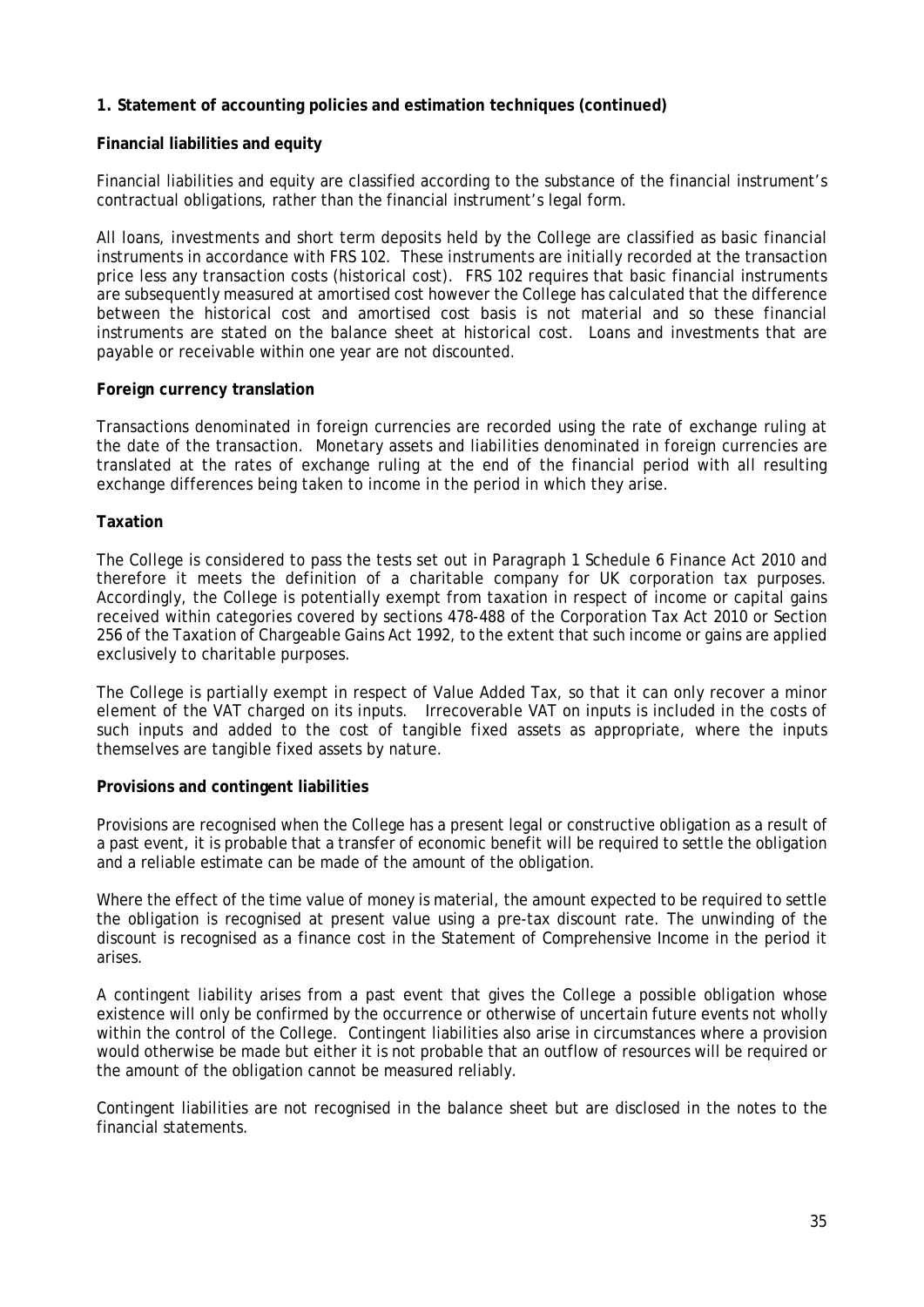#### **Agency arrangements**

The College acts as an agent in the collection and payment of discretionary support funds and bursaries. Related payments received from the funding bodies and subsequent disbursements to students are excluded from the Statement of Comprehensive Income of the College, except for the 5% charge retained by the College to cover administrative expenses. The College employs 2 members of staff dedicated to administering Learner Support Fund applications and payments. Details of amounts received and disbursed can be found in Note 23.

#### **Judgements in applying accounting policies and key sources of estimation uncertainty**

In preparing these financial statements, management have made the following judgements:

- Determine whether leases entered into by the College either as a lessor or a lessee are operating or finance leases. These decisions depend on an assessment of whether the risks and rewards of ownership have been transferred from the lessor to the lessee on a lease by lease basis.
- Determine whether there are indicators of impairment of the College's tangible assets. Factors taken into consideration in reaching such a decision include the economic viability and expected future financial performance of the asset and where it is a component of a larger cash-generating unit, the viability and expected future performance of that unit.

#### *Other key sources of estimation uncertainty*

• *Tangible fixed assets*

Tangible fixed assets, other than investment properties, are depreciated over their useful lives taking into account residual values, where appropriate. The actual lives of the assets and residual values are assessed annually and may vary depending on a number of factors. In reassessing asset lives, factors such as technological innovation and maintenance programmes are taken into account.

Residual value assessments consider issues such as future market conditions, the remaining life of the asset and projected disposal values.

• *Local Government Pension Scheme*

The present value of the Local Government Pension Scheme defined benefit liability depends on a number of factors that are determined on an actuarial basis using a variety of assumptions. The assumptions used in determining the net cost (income) for pensions include the discount rate. Any changes in these assumptions, which are disclosed in note 21, will impact the carrying amount of the pension liability. Furthermore a roll forward approach which projects results from the latest full actuarial valuation performed at 31 March 2016 has been used by the actuary in valuing the pensions liability at 31 July 2017. Any differences between the figures derived from the roll forward approach and a full actuarial valuation would impact on the carrying amount of the pension liability.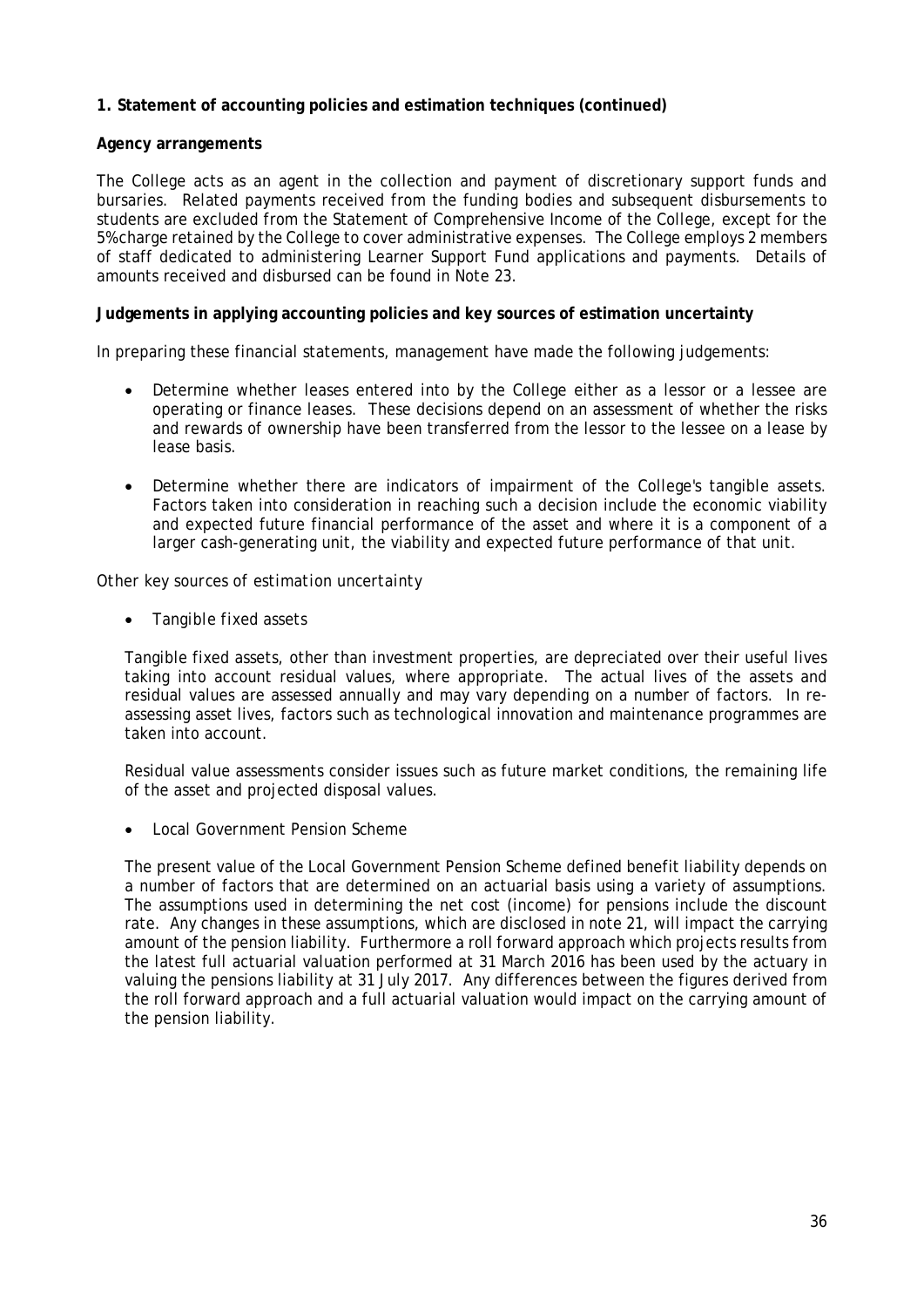#### **2 Funding council grants**

|                                                       | 2017   | 2016   |
|-------------------------------------------------------|--------|--------|
|                                                       | £'000  | £'000  |
| Recurrent grants                                      |        |        |
| Education and Skills Funding Agency - adult           | 2,850  | 2,561  |
| Education and Skills Funding Agency - 16 - 18         | 13,179 | 12,846 |
| Education and Skills Funding Agency - apprenticeships | 2,757  | 2,694  |
| Higher Education Funding Council                      | 407    | 174    |
| <b>Specific Grants</b>                                |        |        |
| Releases of government capital grants                 | 404    | 439    |
| Non-recurrent agency grants                           | 137    | 116    |
| Total                                                 | 19,734 | 18,830 |
| 3<br>Tuition fees and education contracts             |        |        |
|                                                       | 2017   | 2016   |
|                                                       | £'000  | £'000  |
| Adult education fees                                  | 658    | 922    |
| Apprenticeship fees and contracts                     | 270    | 204    |
| Fees for FE loan supported courses                    | 978    | 866    |
| Fees for HE loan supported courses                    | 3,744  | 3,519  |
| <b>Total tuition fees</b>                             | 5,650  | 5,511  |
| <b>Education contracts</b>                            | 2,325  | 1,956  |
| Total                                                 | 7,975  | 7,467  |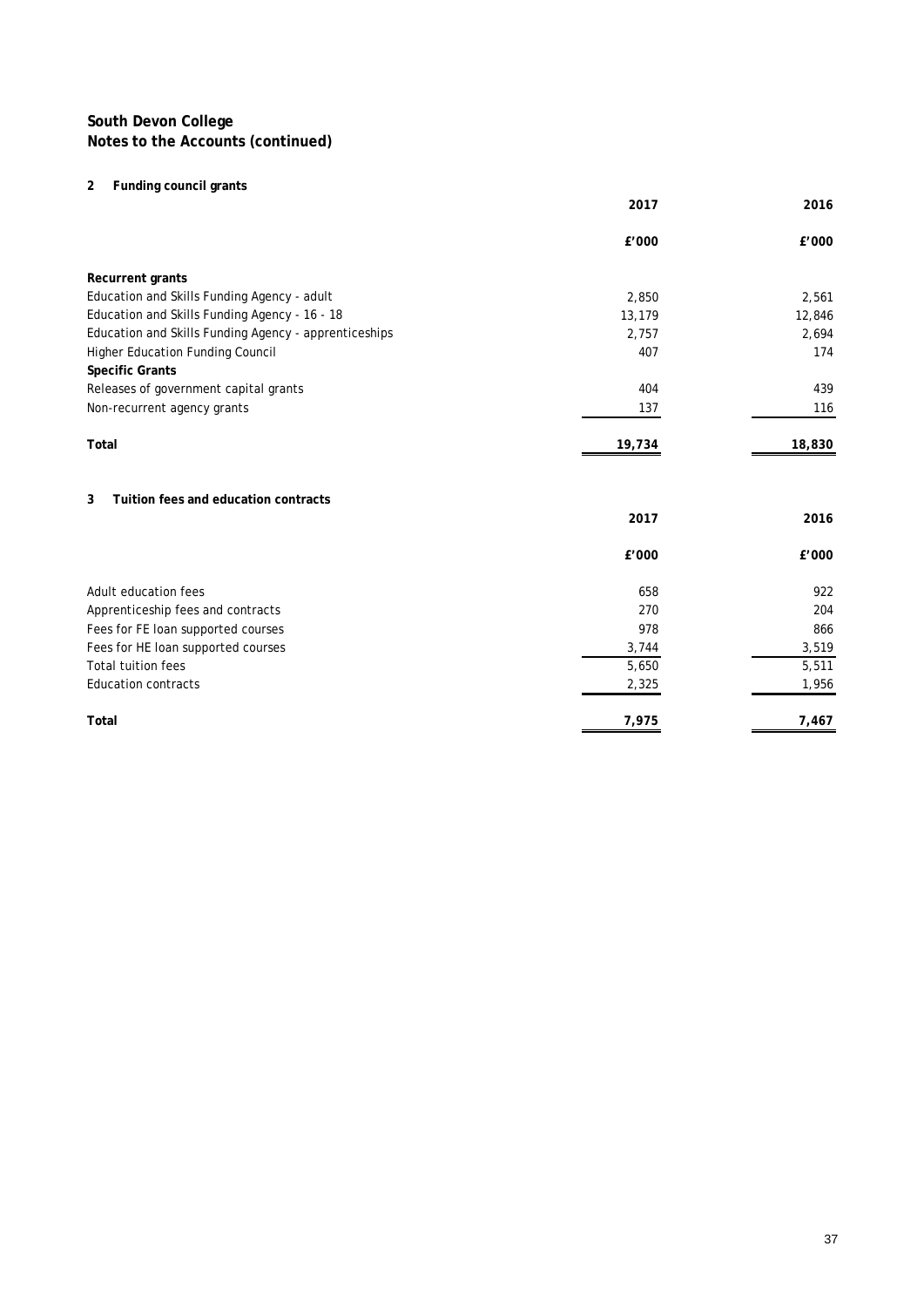#### **4 Other income**

|                                                                                                                                                           | 2017<br>£'000                          | 2016<br>£'000                  |
|-----------------------------------------------------------------------------------------------------------------------------------------------------------|----------------------------------------|--------------------------------|
| Catering and residences<br>Transport<br>Other income generating activities<br>Other grant income<br>Non government capital grants<br>Miscellaneous income | 1,050<br>704<br>679<br>245<br>60<br>19 | 988<br>678<br>721<br>232<br>41 |
|                                                                                                                                                           | 2,757                                  | 2,660                          |
| 5<br>Investment income                                                                                                                                    | 2017<br>£'000                          | 2016<br>£'000                  |
| Other interest receivable                                                                                                                                 | 20                                     | 37                             |
| Donations and endowments<br>6                                                                                                                             | 2017<br>£'000                          | 2016<br>£'000                  |
| Unrestricted donations                                                                                                                                    | 67                                     | 69                             |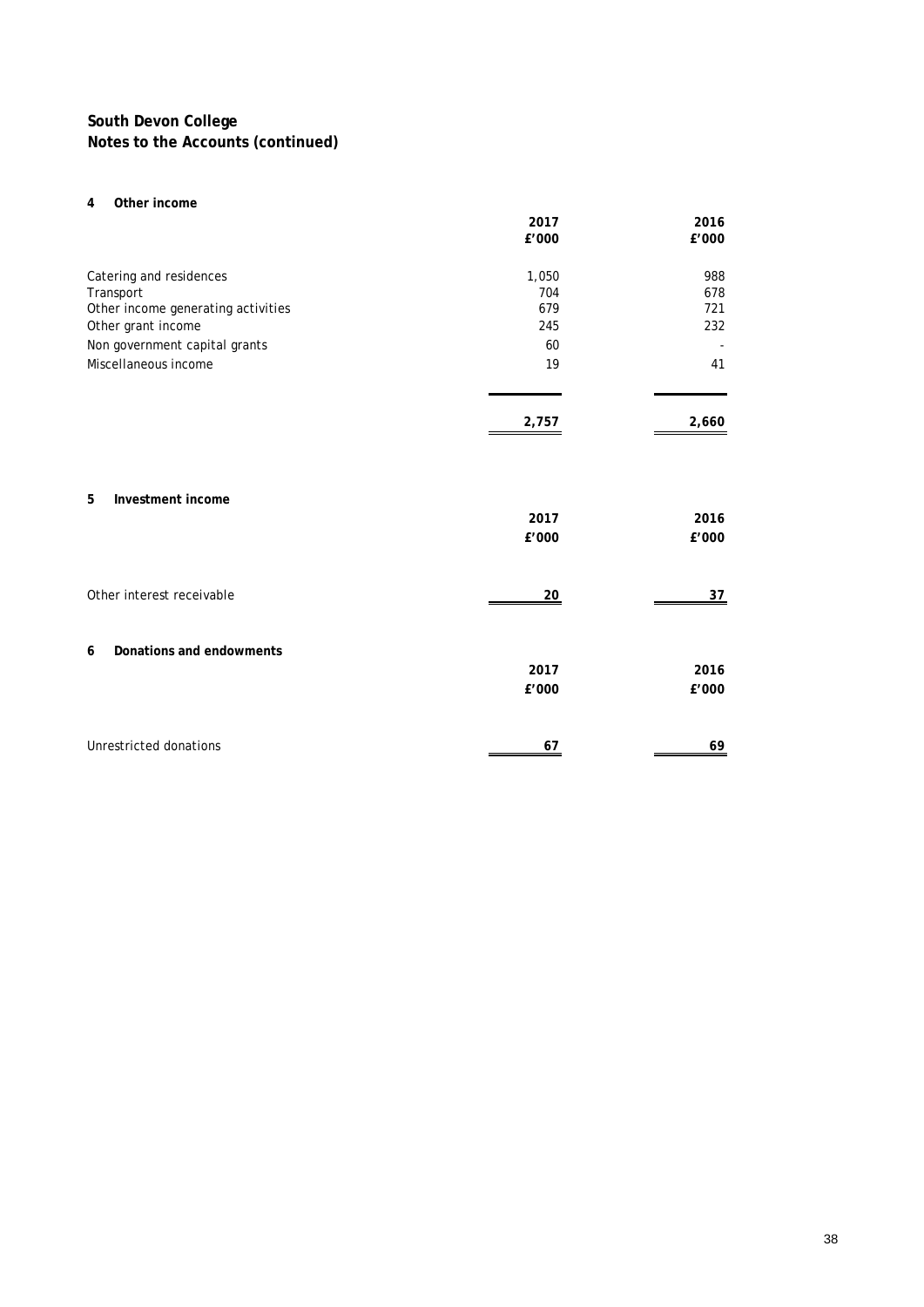#### **7 Staff costs**

The average number of persons (including key management personnel) employed by the College during the year, described as full-time equivalents, was:

|                                                  | 2017   | 2016   |
|--------------------------------------------------|--------|--------|
|                                                  | No.    | No.    |
| Teaching staff                                   | 380    | 371    |
| Non teaching staff - classroom support           | 78     | 75     |
| Non teaching staff - business support            | 145    | 128    |
|                                                  | 603    | 574    |
| Staff costs for the above persons                |        |        |
|                                                  | 2017   | 2016   |
|                                                  | £'000  | £'000  |
| Wages and salaries                               | 15,923 | 15,573 |
| Social security costs                            | 1,397  | 1,137  |
| Other pension costs                              | 3,013  | 2,472  |
| Payroll sub total                                | 20,333 | 19,182 |
| Contracted out staffing services                 | 10     | 31     |
|                                                  | 20,343 | 19,213 |
| contractual<br>Fundamental restructuring costs - | 420    | 262    |
|                                                  | 20,763 | 19,475 |

#### **Key management personnel**

Key management personnel are those persons having authority and responsibility for planning, directing and controlling the activities of the College and are represented by the Senior Management Team which comprises: the Principal; the Vice Principal Corporate Services; the Vice Principal Curriculum Quality and Performance; five Assistant Principals who are responsible for various operational departments of the College; and the Clerk to the Governors. Staff costs include compensation paid to key management personnel for loss of office.

#### **Emoluments of Key management personnel, Accounting Officer and other higher paid staff**

|                                                                             | 2017<br>No. | 2016<br>No. |
|-----------------------------------------------------------------------------|-------------|-------------|
| The number of key management roles including the Accounting Officer<br>was: | Q           | 9           |

Note - Please see the list of post holders on page 1 of these accounts. The emoluments presented in the accounts are for the total amount paid to all key management personnel in the accounting period.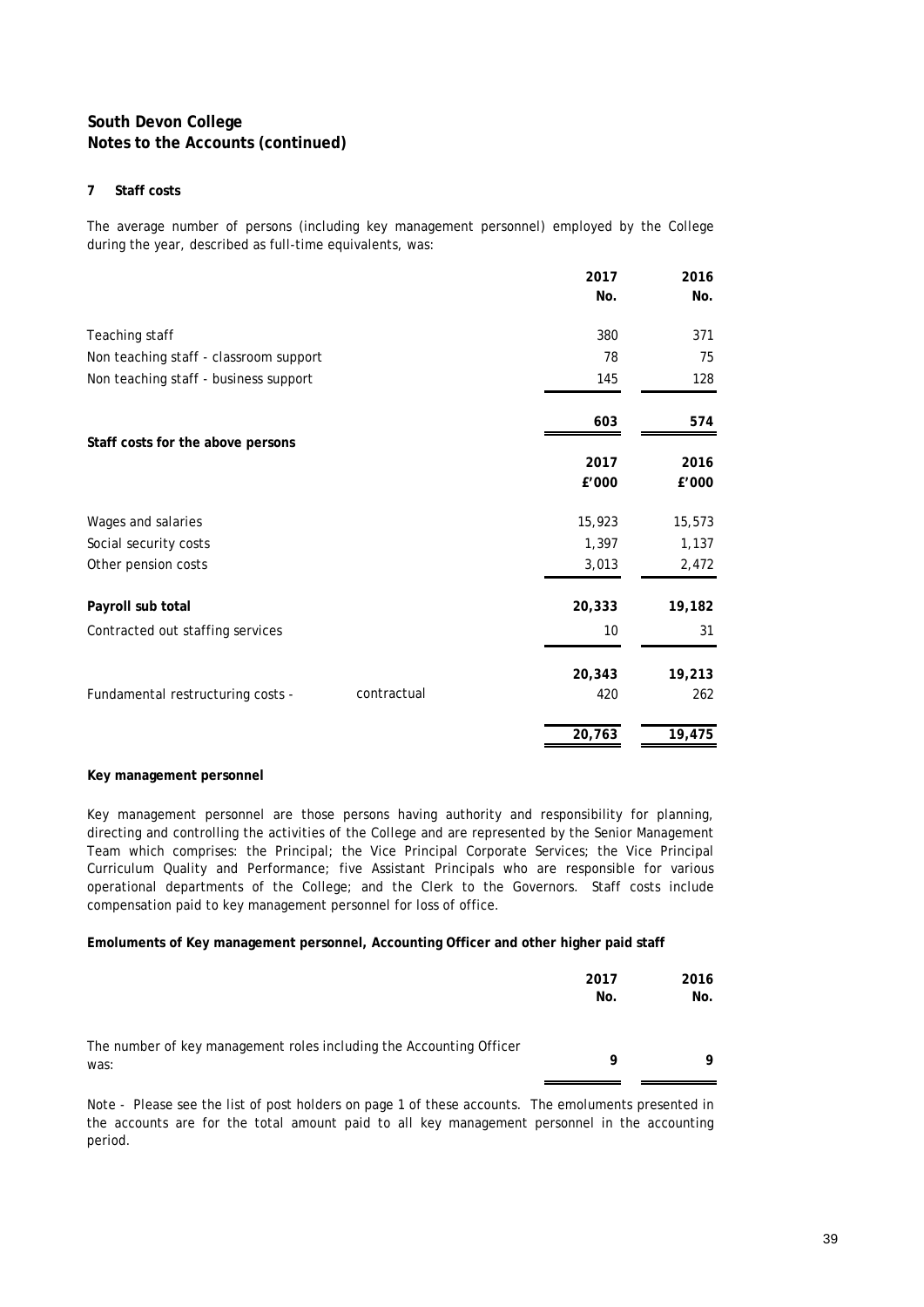#### **7 Staff costs**

The number of key management personnel and other staff who received emoluments, excluding pension contributions but including benefits in kind, in the following ranges was:

|                                | Senior post-holders |      | Other staff |      |
|--------------------------------|---------------------|------|-------------|------|
|                                | 2017                | 2016 | 2017        | 2016 |
|                                | No.                 | No.  | No.         | No.  |
| £60,000 or under               |                     | 3    |             |      |
| £60,001 to £70,000 per annum   |                     |      | 5           | 4    |
| £70,001 to £80,000 per annum   |                     |      |             |      |
| £80,001 to £90,000 per annum   |                     |      |             |      |
| £90,001 to £100,000 per annum  |                     |      |             |      |
| £100,001 to £110,000 per annum |                     |      |             |      |
| £110,001 to £120,000 per annum |                     |      |             |      |
| £120,001 to £130,000 per annum |                     |      |             |      |
| £130,001 to £140,000 per annum |                     |      |             |      |
| £140,001 to £150,000 per annum |                     |      |             |      |
| Over £150,001 per annum        |                     |      |             |      |
|                                |                     | 6    | 5           |      |

Note: this table is presented on the basis of people, not posts and where staff have left in the reporting period and been replaced, more than one person is included.

Key management personnel emoluments are made up as follows:

|                               | 2017  | 2016  |
|-------------------------------|-------|-------|
|                               | £'000 | £'000 |
| Salaries                      | 687   | 667   |
| Employer's national insurance | 69    | 60    |
| Pension contributions         | 97    | 94    |
| <b>Total emoluments</b>       | 853   | 821   |

The above emoluments include amounts payable to the Accounting Officer (who is also the highest paid officer) of:

|                       | 2017<br>£'000 | 2016<br>£'000 |
|-----------------------|---------------|---------------|
| <b>Salaries</b>       | 150           | 148           |
| Pension contributions | 19            | 18            |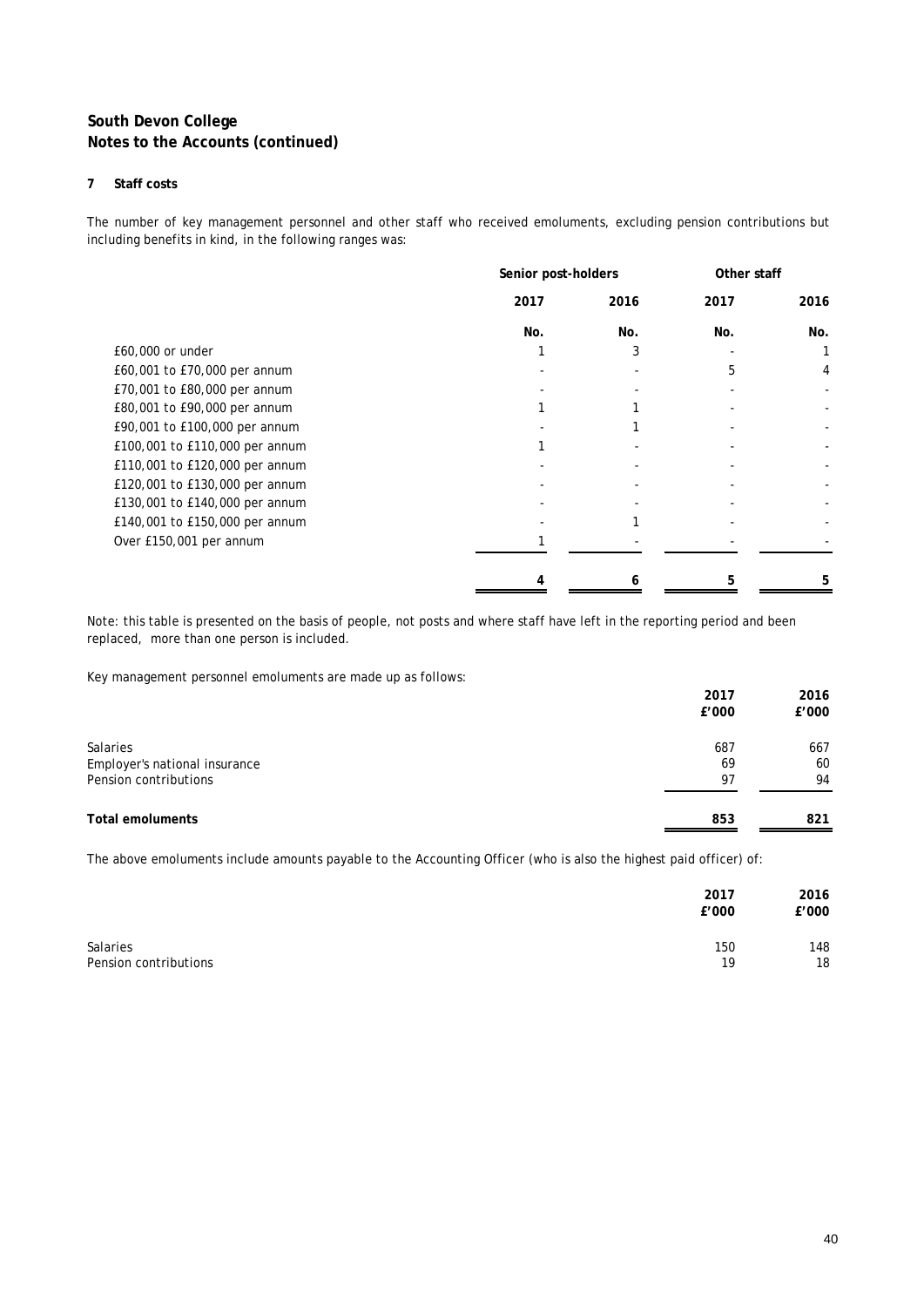#### **8 Other operating expenses**

|                                                                | 2017<br>£'000 | 2016<br>£'000 |
|----------------------------------------------------------------|---------------|---------------|
| Teaching costs                                                 | 3,056         | 2,651         |
| Non teaching costs                                             | 2,426         | 2,260         |
| Premises costs                                                 | 2,459         | 2,390         |
| Total                                                          | 7,941         | 7,301         |
| Other operating expenses include:                              | 2017<br>£'000 | 2016<br>£'000 |
| Auditors' remuneration:                                        |               |               |
| - Financial statements audit                                   | 24            | 20            |
| - Internal audit                                               | 21            | 22            |
| - Other services provided by the financial statements auditors | 2             | 3             |
| - Other services provided by the internal auditors             |               | 3             |
| (Profit)/Losses on disposal of tangible fixed assets           |               | 32            |
| Hire of assets under operating leases                          | 541           | 672           |
| 9<br>Interest payable                                          |               |               |
|                                                                | 2017          | 2016          |
|                                                                | £'000         | £'000         |
| On bank loans, overdrafts and other loans                      | 404           | 394           |
| Pension finance costs (note 21)                                | 404           | 407           |
| Total                                                          | 808           | 801           |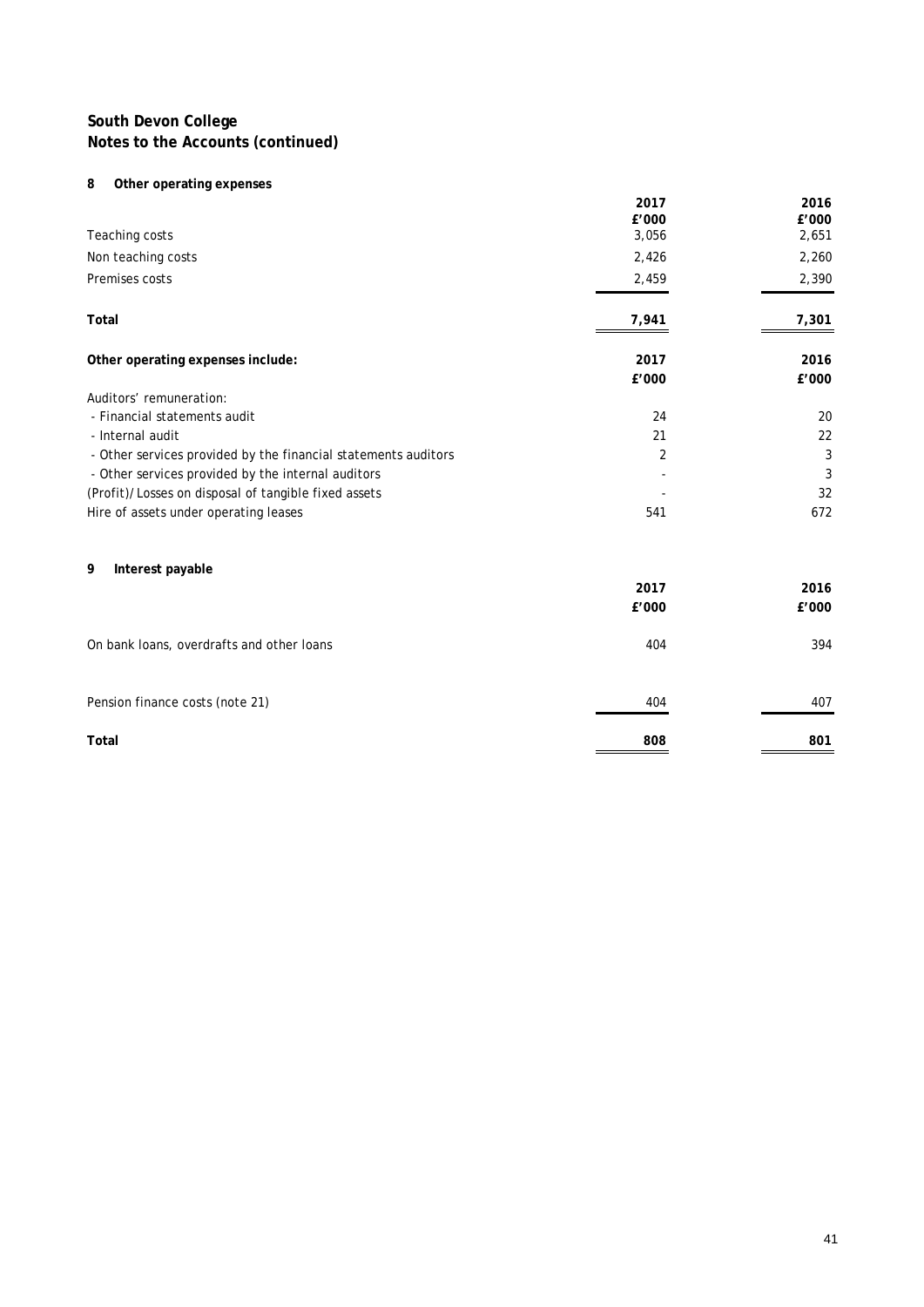#### **10 Tangible fixed assets**

|                                     | Freehold                 | Long<br>leasehold |                          | Assets in the<br>Course of<br>Land and buildings Equipment Construction | Total  |
|-------------------------------------|--------------------------|-------------------|--------------------------|-------------------------------------------------------------------------|--------|
|                                     | £'000                    | £'000             | £'000                    | £'000                                                                   | £'000  |
| Cost                                |                          |                   |                          |                                                                         |        |
| At 1 August 2016                    | 44,761                   | 642               | 12,006                   | 736                                                                     | 58,145 |
| Additions                           | 190                      | 32                | 917                      | 259                                                                     | 1,398  |
| Disposals                           |                          |                   |                          |                                                                         |        |
| Adjustment in respect of Lennartz   | $\overline{\phantom{a}}$ | $\overline{a}$    | $\overline{\phantom{a}}$ |                                                                         |        |
| At 31 July 2017                     | 44,951                   | 674               | 12,923                   | 995                                                                     | 59,543 |
| Depreciation                        |                          |                   |                          |                                                                         |        |
| At 1 August 2016                    | 6,874                    | 470               | 8,029                    |                                                                         | 15,373 |
| Charge for the year                 | 796                      | 79                | 1,040                    |                                                                         | 1,915  |
| Elimination in respect of disposals |                          |                   |                          |                                                                         |        |
| Adjustment in respect of Lennartz   |                          |                   |                          |                                                                         |        |
| At 31 July 2017                     | 7,670                    | 549               | 9,069                    | $\overline{\phantom{a}}$                                                | 17,288 |
| Net book value at 31 July 2017      | 37,281                   | 125               | 3,854                    | 995                                                                     | 42,255 |
| Net book value at 31 July 2016      | 37,887                   | 172               | 3,977                    | 736                                                                     | 42,772 |

#### Foyer Project

The College still owns 12,000 square feet of land at the previous campus site in Newton Road, Torquay. This land is leased to Torbay Council on a 99 year lease, starting in July 2002. The land has not been valued in the accounts as the value on its return to the College in the future is uncertain.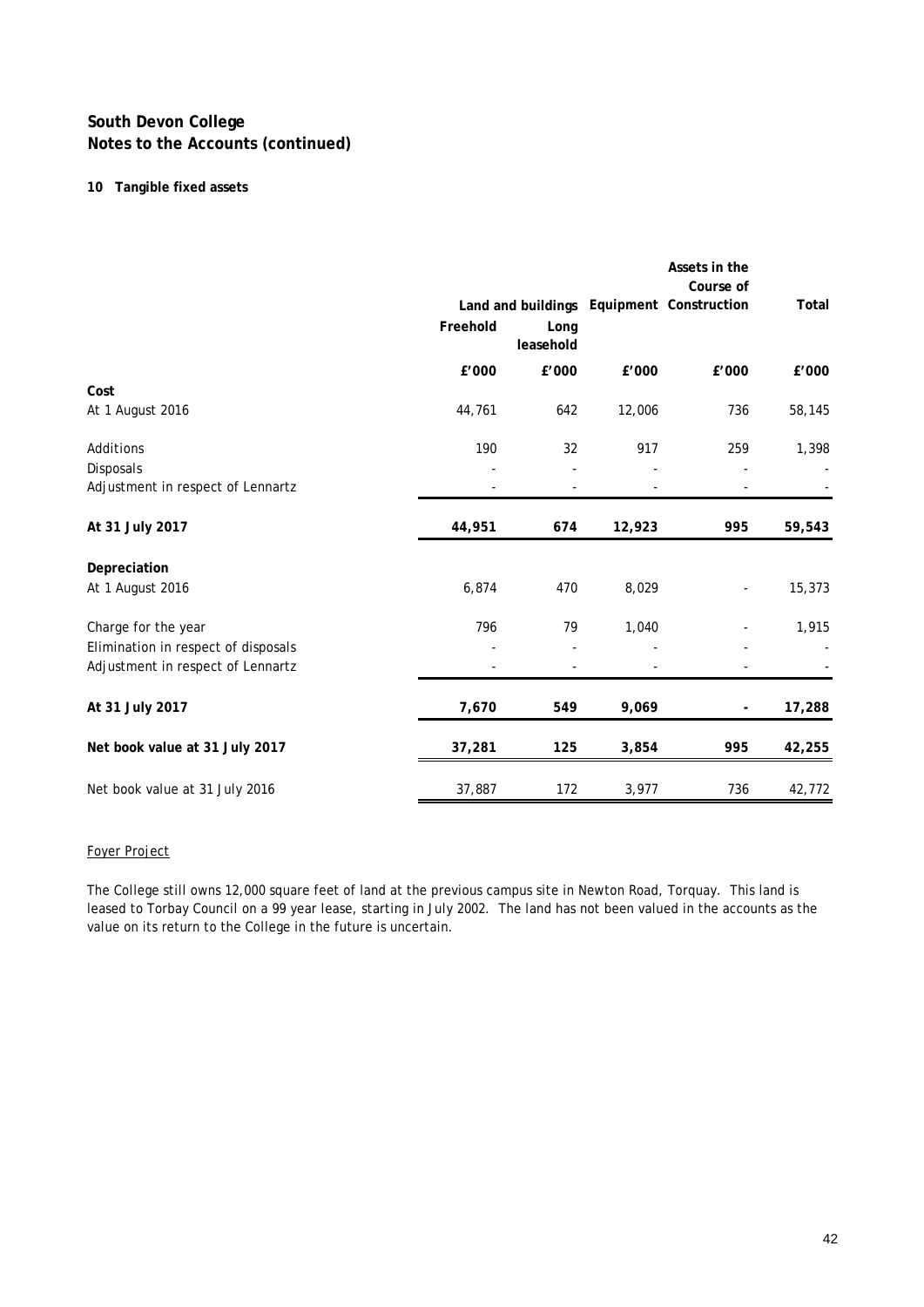# **11 Intangible fixed assets**

|                                                       | Software<br>£'000 | Other<br>£'000 | Total<br>£'000 |
|-------------------------------------------------------|-------------------|----------------|----------------|
| Cost                                                  |                   |                |                |
| At 1 August 2016                                      | 632               |                | 632            |
| Additions                                             | 88                | 114            | 202            |
| Disposals                                             |                   |                |                |
| At 31 July 2017                                       | 720               | 114            | 834            |
|                                                       |                   |                |                |
| Depreciation                                          |                   |                |                |
| At 1 August 2016                                      | 588               |                | 588            |
| Charge for the year                                   | 18                | 13             | 31             |
| Elimination in respect of disposals                   |                   |                |                |
|                                                       |                   |                |                |
| At 31 July 2017                                       | 606               | 13             | 619            |
| Net book value at 31 July 2017                        | 114               | 101            | 215            |
| Net book value at 31 July 2016                        | 44                |                | 44             |
| 12<br>Non-current investments                         |                   |                |                |
|                                                       | 2017<br>£'000     | 2016<br>£'000  |                |
| <b>Broughton Award</b>                                | $\mathbf{1}$      | 1              |                |
| Total                                                 | 1                 | 1              |                |
|                                                       |                   |                |                |
| 13<br>Trade and other receivables                     |                   |                |                |
|                                                       | 2017              | 2016           |                |
| Amounts falling due within one year:                  | £'000             | £'000          |                |
| Trade receivables                                     | 1,855             | 727            |                |
| Other debtors                                         | 62                | 12             |                |
| Prepayments and accrued income                        | 590               | 475            |                |
| Amounts owed by the Education & Skills Funding Agency | 222               | 190            |                |
| Total                                                 | 2,729             | 1,404          |                |
|                                                       |                   |                |                |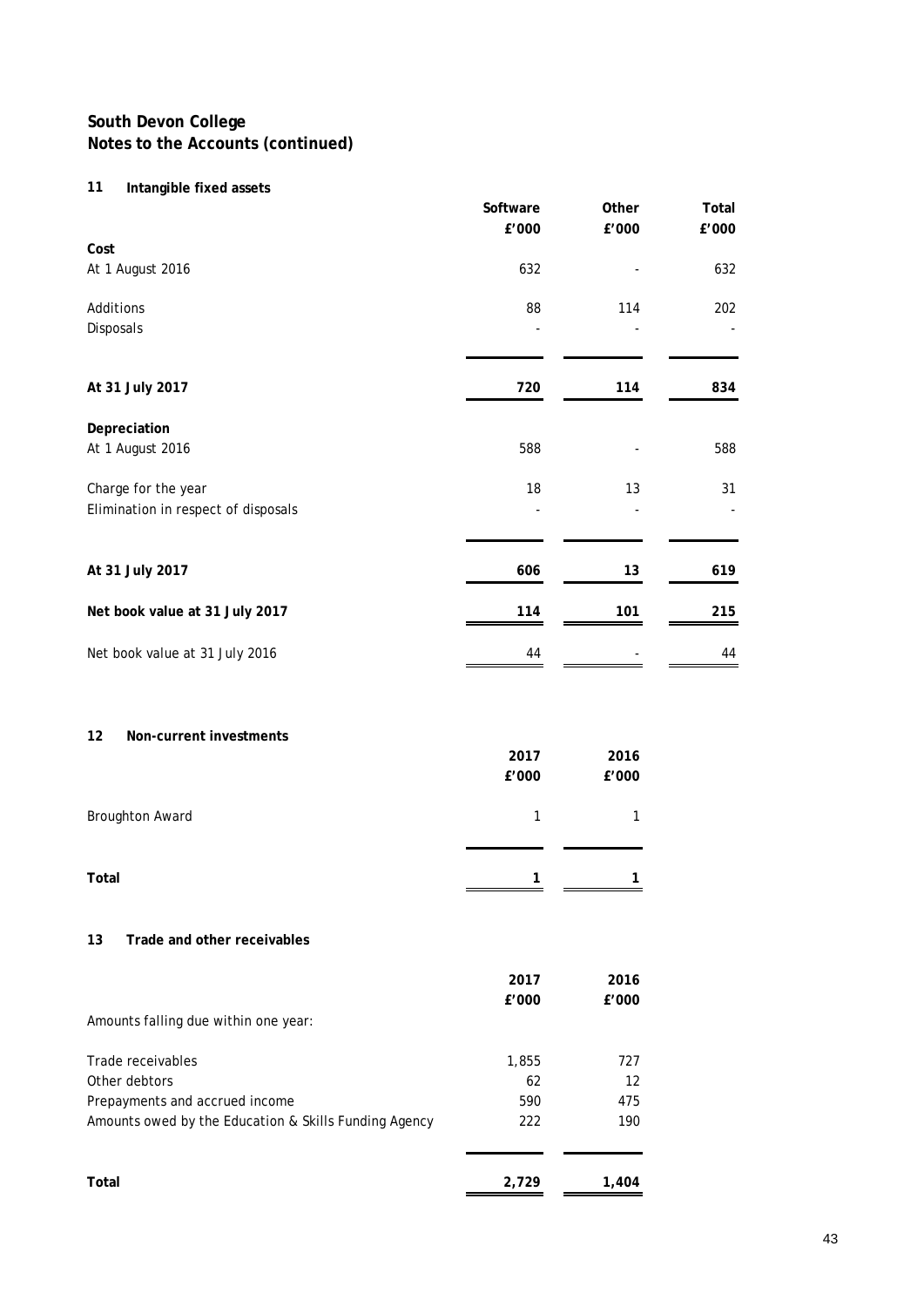#### **14 Creditors: amounts falling due within one year**

|                                                 | 2017  | 2016  |
|-------------------------------------------------|-------|-------|
|                                                 | £'000 | £'000 |
| Bank loans and overdrafts                       | 883   | 714   |
| Payments received in advance                    | 1,802 | 682   |
| Trade payables                                  | 1,221 | 919   |
| Other taxation and social security              | 661   | 688   |
| Accruals and deferred income                    | 772   | 698   |
| VAT repayable under Lennartz scheme             | 3     | 106   |
| Other creditors                                 | 668   | 723   |
| Amounts owed to Education Skills Funding Agency | 426   | 130   |
| Deferred income - government capital grants     | 628   | 641   |
| Total                                           | 7.064 | 5.301 |

#### **15 Creditors: amounts falling due after one year**

|                                             | 2017   | 2016   |
|---------------------------------------------|--------|--------|
|                                             | £'000  | £'000  |
| <b>Bank loans</b>                           | 12,368 | 9,252  |
| Other long term creditors (Foyer)           | 98     | 99     |
| Deferred income - government capital grants | 17,272 | 17,777 |
| Total                                       | 29,738 | 27,128 |

#### **16 Maturity of debt**

#### **Bank loans and overdrafts**

Bank loans are repayable as follows:

|                            | 2017   | 2016  |
|----------------------------|--------|-------|
|                            | £'000  | £'000 |
| In one year or less        | 883    | 714   |
| Between one and two years  | 891    | 723   |
| Between two and five years | 2,437  | 2,058 |
| In five years or more      | 9,040  | 6,471 |
| Total                      | 13,251 | 9,966 |

The Bank loans are provided by Allied Irish Bank, Lloyds and Santander. The AIB loan is secured on the Vantage Point campus. The Lloyds loan relates to the construction of the University Centre. The overdraft facility, with Barclays Bank, is unsecured. This was not utilised during the year.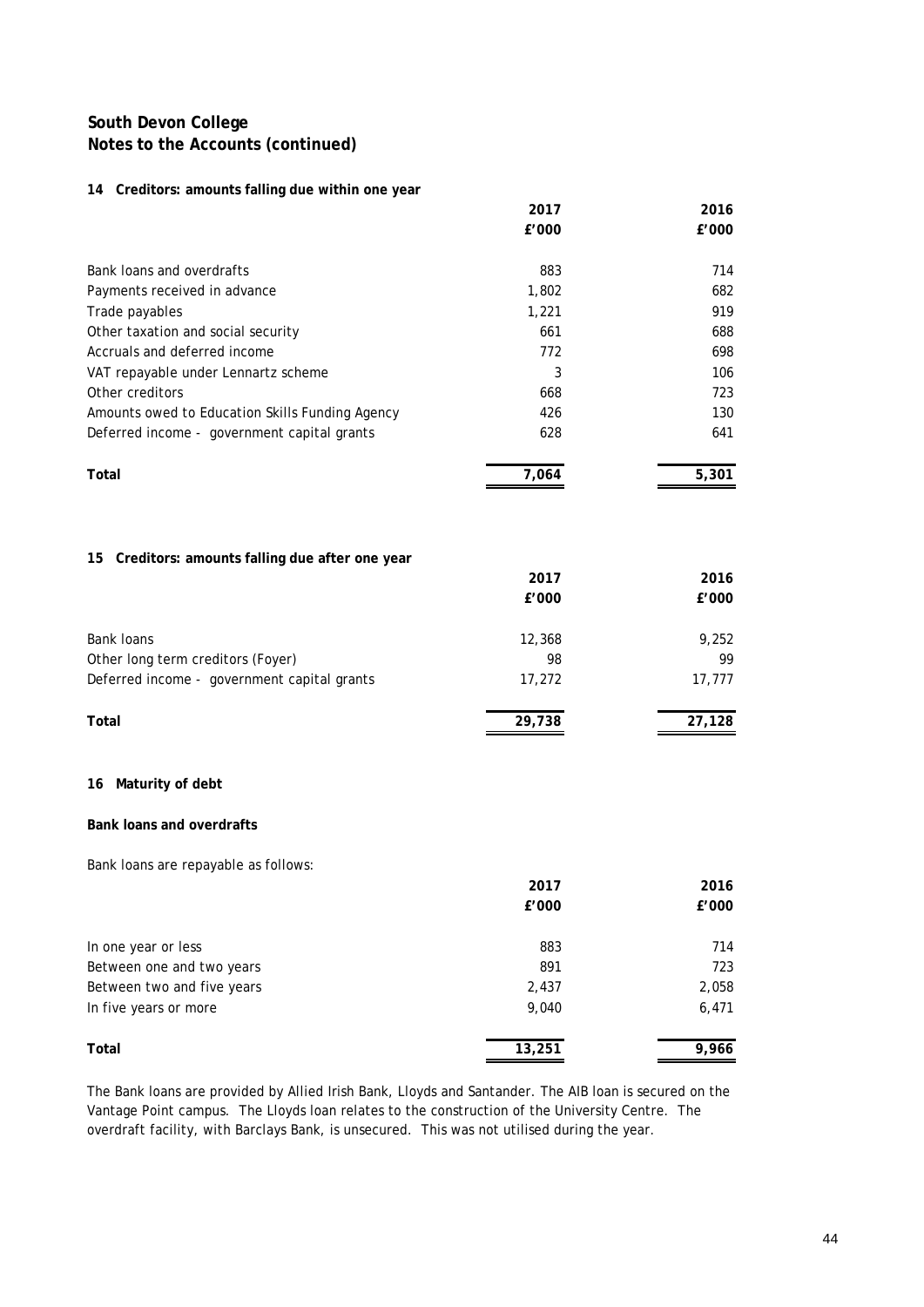#### **17 Provisions**

|                           | Defined<br>benefit<br>obligations | Enhanced<br>pensions | Total  |
|---------------------------|-----------------------------------|----------------------|--------|
|                           | £'000                             | £'000                | £'000  |
| At 1 August 2016          | 15,979                            | 561                  | 16,540 |
| Expenditure in the period |                                   | (40)                 | (40)   |
| Additions in period       | 3,071                             | 13                   | 3,084  |
| At 31 July 2017           | 19,050                            | 534                  | 19,584 |

Defined benefit obligations relate to the liabilities under the College's membership of the Local Government pension Scheme. Further details are given in note 21.

The enhanced pension provision relates to the cost of staff who have already left the College's employ and commitments for reorganisation costs from which the College cannot reasonably withdraw at the balance sheet date. This provision has been recalculated in accordance with guidance issued by the funding bodies.

| The principal assumptions for this calculation are: |             |            |            |
|-----------------------------------------------------|-------------|------------|------------|
|                                                     |             | 2017       | 2016       |
| Interest rate                                       |             | 2.3%       | 2.3%       |
| Net interest rate                                   |             | 1.3%       | 1.3%       |
| Cash and cash equivalents<br>18                     |             |            |            |
|                                                     | At 1 August | Cash flows | At 31 July |
|                                                     | 2016        |            | 2017       |
|                                                     | £'000       | £'000      | £'000      |
| Cash and cash equivalents                           | 6,330       | 3,716      | 10,046     |
| Total                                               | 6,330       | 3,716      | 10,046     |
| Capital commitments<br>19                           |             |            |            |
|                                                     |             | 2017       | 2016       |
|                                                     |             | £'000      | £'000      |

| Commitments contracted for at 31 July | 471 | 255 |
|---------------------------------------|-----|-----|
|                                       |     |     |

#### **20 Lease Obligations**

At 31 July the College had minimum lease payments under non-cancellable operating leases as follows:

|                                                   | 2017  | 2016  |
|---------------------------------------------------|-------|-------|
|                                                   | £'000 | £'000 |
| Future minimum lease payments due                 |       |       |
| Land and buildings                                |       |       |
| Not later than one year                           | 355   | 434   |
| Later than one year and not later than five years | 1,082 | 1,129 |
| Later than five years                             |       | 42    |
|                                                   | 1,437 | 1,605 |
| Other                                             |       |       |
| Not later than one year                           | 22    | 44    |
| Later than one year and not later than five years |       |       |
|                                                   | 22    | 44    |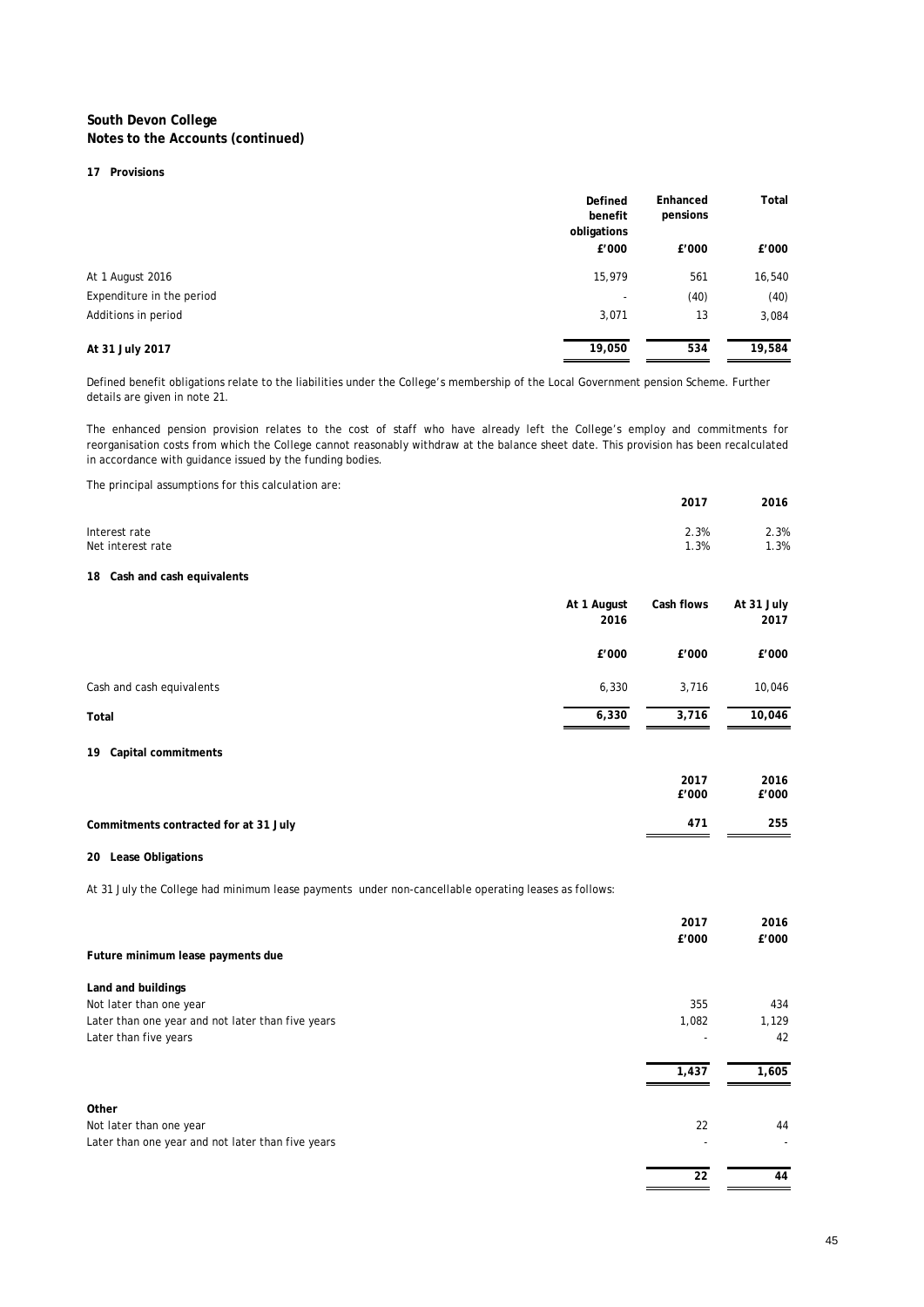#### **21 Defined benefit obligations**

The College's employees belong to two principal post-employment benefit plans: the Teachers' Pension Scheme England and Wales (TPS) for academic and related staff; and the Local Government Pension Scheme (LGPS) for non-teaching staff, which is managed by Devon County Council. Both are multi-employer defined-benefit plans.

| Total pension cost for the year                       |     | 2017<br>£'000 |     | 2016<br>£'000 |
|-------------------------------------------------------|-----|---------------|-----|---------------|
| Teachers Pension Scheme: contributions paid           |     | 1,280         |     | 1,218         |
| Local Government Pension Scheme:                      |     |               |     |               |
| Contributions paid                                    | 870 |               | 771 |               |
| FRS 102 charge                                        | 850 |               | 453 |               |
| Charge to the Statement of Comprehensive Income       |     | 1,720         |     | 1,224         |
| Enhanced pension charge to Statement of Comprehensive |     |               |     |               |
| Income                                                |     | 13            |     | 30            |
| Total pension cost for year within staff costs        |     | 3,013         |     | 2,472         |

The pension costs are assessed in accordance with the advice of independent qualified actuaries. The latest formal actuarial valuation of the TPS was 31 March 2012 and of the LGPS 31 March 2016. The next TPS valuation is currently in progress (expected in 2018 for contribution changes from April 2019).

Contributions amounting to £272,000 (2016: £257,000) were payable to the scheme and are included in creditors.

#### **Teachers' Pension Scheme**

The Teachers' Pension Scheme (TPS) is a statutory, contributory, defined benefit scheme, governed by the Teachers' Pensions Regulations 2010, and, from 1 April 2014, by the Teachers' Pension Scheme Regulations 2014. These regulations apply to teachers in schools and other educational establishments, including academies, in England and Wales that are maintained by local authorities. In addition, teachers in many independent and voluntary-aided schools and teachers and lecturers in some establishments of further and higher education may be eligible for membership. Membership is automatic for full-time teachers and lecturers and, from 1 January 2007, automatic too for teachers and lecturers in part-time employment following appointment or a change of contract. Teachers and lecturers are able to opt out of the TPS.

#### **The Teachers' Pension Budgeting and Valuation Account**

Although members may be employed by various bodies, their retirement and other pension benefits are set out in regulations made under the Superannuation Act 1972 and are paid by public funds provided by Parliament. The TPS is an unfunded scheme and members contribute on a 'pay as you go' basis – these contributions, along with those made by employers, are credited to the Exchequer under arrangements governed by the above Act.

The Teachers' Pensions Regulations 2010 require an annual account, the Teachers' Pension Budgeting and Valuation Account, to be kept of receipts and expenditure (including the cost of pension increases). From 1 April 2001, the Account has been credited with a real rate of return, which is equivalent to assuming that the balance in the Account is invested in notional investments that produce that real rate of return.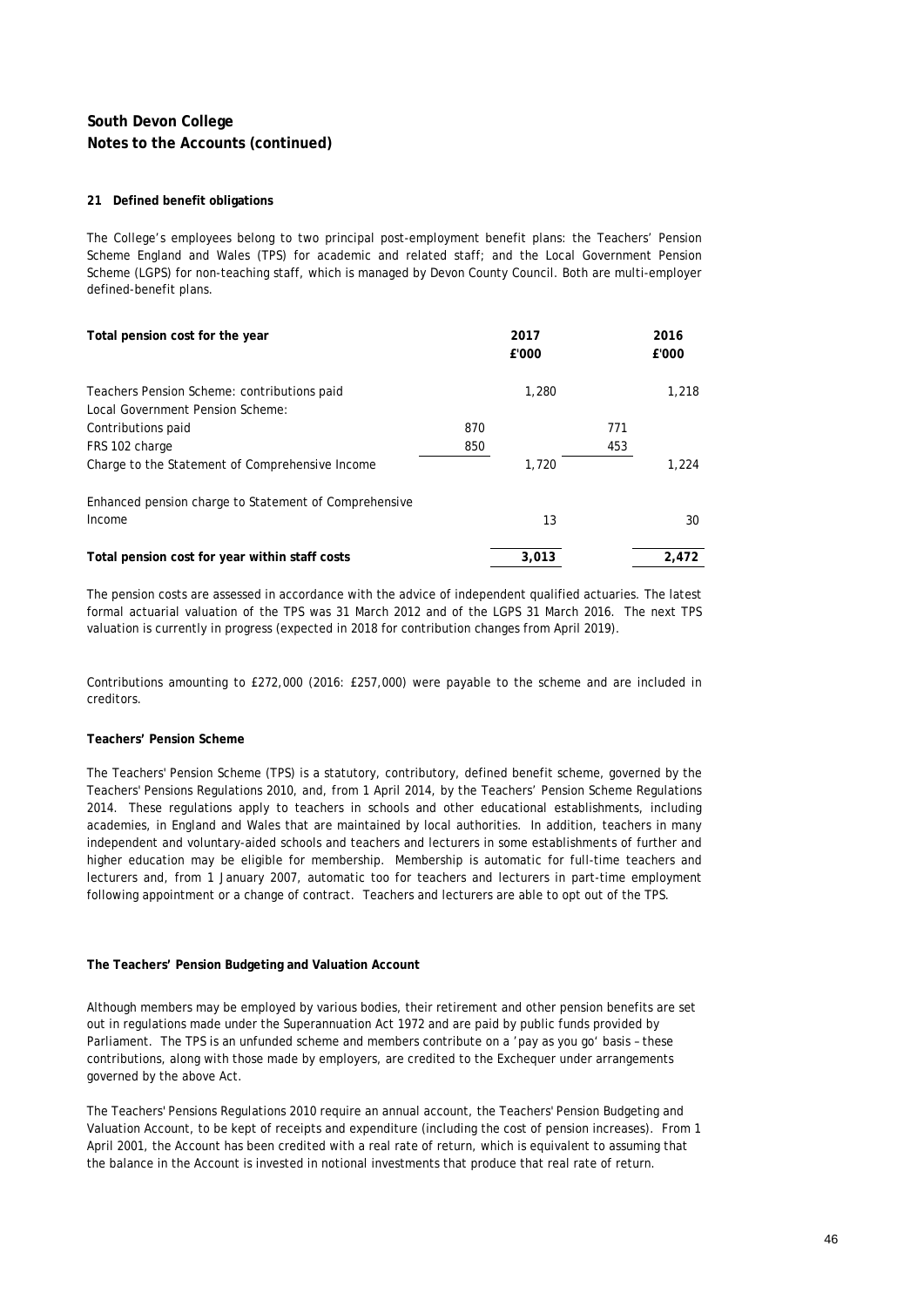#### **21 Defined benefit obligations (continued)**

#### **Valuation of the Teachers' Pension Scheme**

The latest actuarial review of the TPS was carried out as at 31 March 2012 and in accordance with The Public Service Pensions (Valuations and Employer Cost Cap) Directions 2014. The valuation report was published by the Department for Education (the Department) on 9 June 2014. The key results of the valuation are:

- employer contribution rates were set at 16.48% of pensionable pay;
- total scheme liabilities for service to the effective date of £191.5 billion, and notional assets of
- £176.6 billion, giving a notional past service deficit of £14.9 billion;
- an employer cost cap of 10.9% of pensionable pay.

The new employer contribution rate for the TPS was implemented in September 2015.

A full copy of the valuation report and supporting documentation can be found on the Teachers' Pension Scheme website at the following location:

https://www.teacherspensions.co.uk/news/employers/2014/06/publication-of-the-valuation-report.aspx

#### **Scheme Changes**

Following the Hutton report in March 2011 and the subsequent consultations with trade unions and other representative bodies on reform of the TPS, the Department published a Proposed Final Agreement, setting out the design for a reformed TPS to be implemented from 1 April 2015.

The key provisions of the reformed scheme include: a pension based on career average earnings; an accrual rate of 1/57th; and a Normal Pension Age equal to State Pension Age, but with options to enable members to retire earlier or later than their Normal Pension Age. Importantly, pension benefits built up before 1 April 2015 will be fully protected.

In addition, the Proposed Final Agreement includes a Government commitment that those within 10 years of Normal Pension Age on 1 April 2012 will see no change to the age at which they can retire, and no decrease in the amount of pension they receive when they retire. There will also be further transitional protection, tapered over a three and a half year period, for people who would fall up to three and a half years outside of the 10 year protection.

Regulations giving effect to a reformed Teachers' Pension Scheme came into force on 1 April 2014 and the reformed scheme commenced on 1 April 2015.

The pension costs paid to TPS in the year amounted to £1,280,000 (2016: £1,218,000).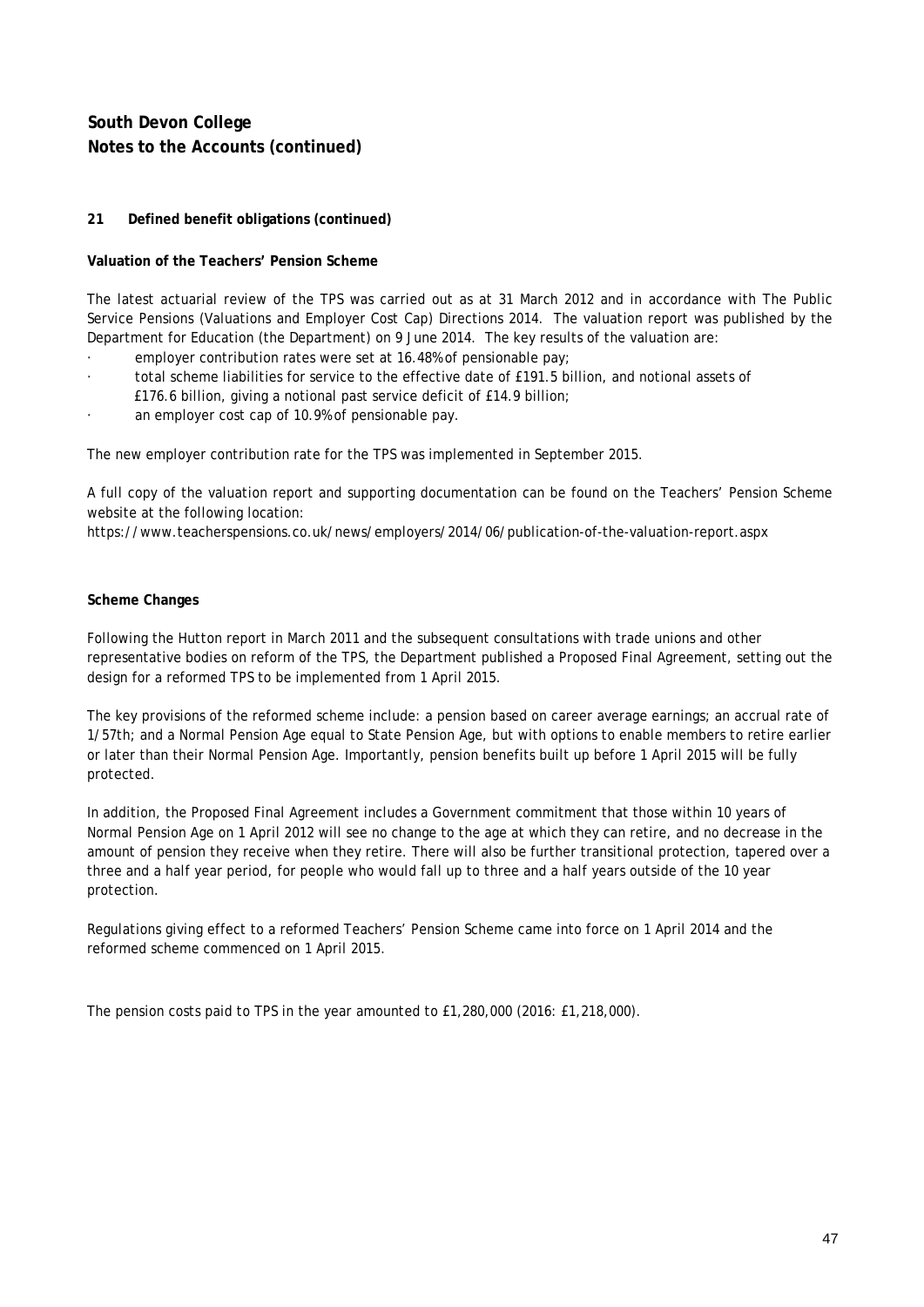#### **21 Defined benefit obligations (continued)**

#### **FRS 102**

Under the definitions set out in FRS 102 (28.11), the TPS is a multi-employer pension scheme. The College is unable to identify its share of the underlying assets and liabilities of the plan.

Accordingly, the College has taken advantage of the exemption in FRS 102 and has accounted for its contributions to the scheme as if it were a defined-contribution plan. The College has set out above the information available on the plan and the implications for the College in terms of the anticipated contribution rates.

#### **Local Government Pension Scheme**

The LGPS is a funded defined-benefit plan, with the assets held in separate funds administered by Devon County Council. The total contribution made for the year ended 31 July 2017 was £1,195,000 (£1,072,000 in the year to 31 July 2016), of which employer's contributions totalled £870,000 (£771,000 2015-16) and employees' contributions totalled £325,000 (£301,000 2015-16). The agreed contribution rates for future years are 14.6% for employers and range from 5.5% to 7.5% for employees, depending on salary.

#### **Principal Actuarial Assumptions**

The following information is based upon a full actuarial valuation of the fund at 31 March 2016 updated to 31 July 2017 by a qualified independent actuary

|                                      | At 31 July | At 31 July |
|--------------------------------------|------------|------------|
|                                      | 2017       | 2016       |
| Rate of increase in salaries         | 4.2%       | 4.0%       |
| Future pensions increases            | 2.7%       | 2.2%       |
| Discount rate for scheme liabilities | 2.7%       | 2.6%       |
| Inflation assumption (CPI)           | 2.7%       | 2.2%       |
| Commutation of pensions to lump sums | 50%        | 50%        |

The current mortality assumptions include sufficient allowance for future improvements in mortality rates. The assumed life expectations on retirement age 65 are:

|                      | At 31 July<br>2017 | At 31 July<br>2016 |
|----------------------|--------------------|--------------------|
|                      | years              | years              |
| Retiring today       |                    |                    |
| Males                | 23.4               | 22.9               |
| <b>Females</b>       | 25.5               | 26.2               |
| Retiring in 20 years |                    |                    |
| Males                | 25.6               | 25.2               |
| Females              | 27.8               | 28.6               |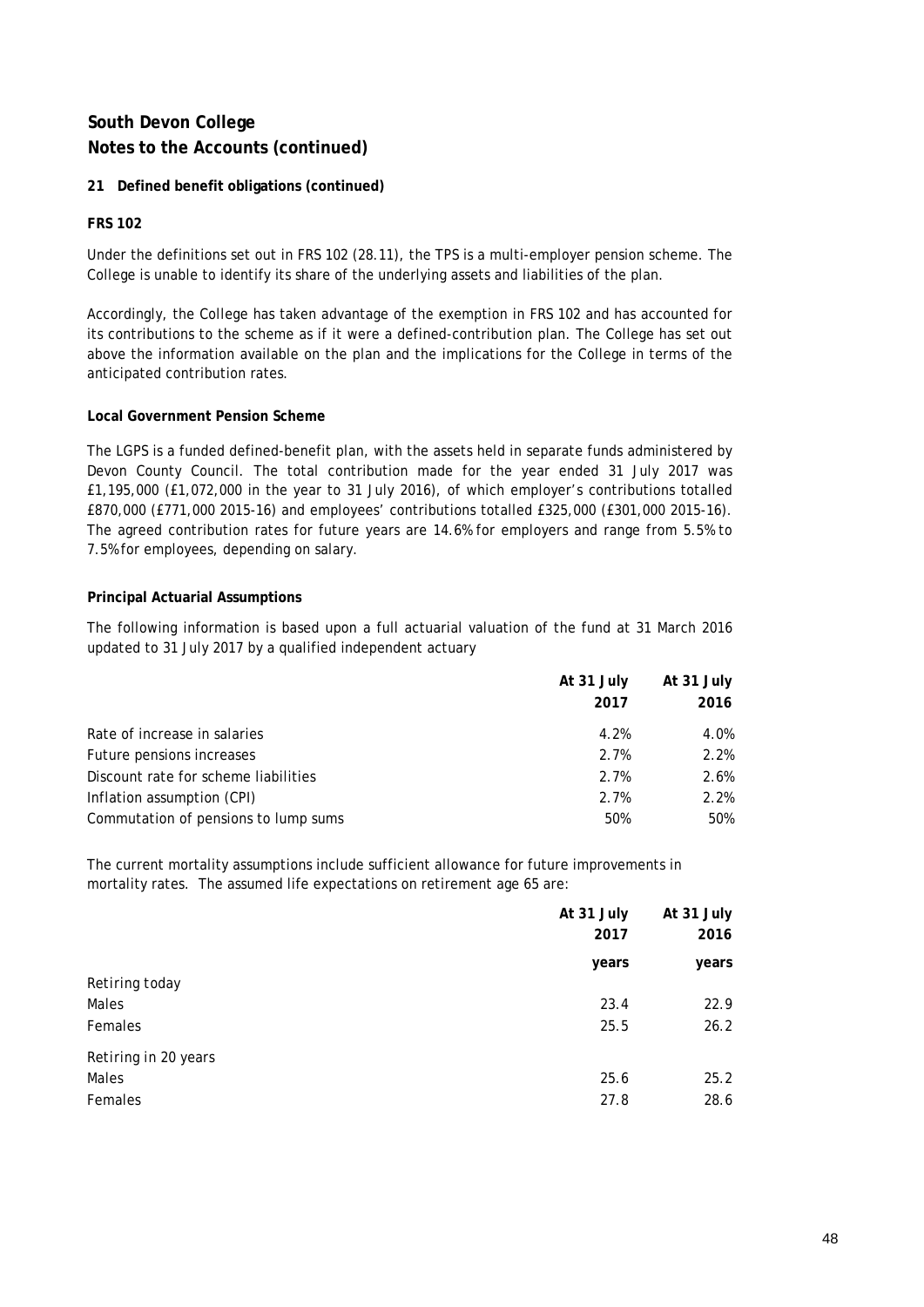#### **21 Defined benefit obligations (continued)**

#### **Local Government Pension Scheme (continued)**

The College's share of the assets in the plan were estimated to be:

|                                 |      | <b>Fair Value</b><br>at 31 July<br>2017<br>£'000 |      | <b>Fair Value</b><br>at 31 July<br>2016<br>£'000 |
|---------------------------------|------|--------------------------------------------------|------|--------------------------------------------------|
| Gilts                           | 3%   | 687                                              | 3%   | 659                                              |
| UK equities                     | 24%  | 5,469                                            | 24%  | 4,886                                            |
| Overseas equities               | 35%  | 8,103                                            | 34%  | 6,859                                            |
| Property                        | 9%   | 2,021                                            | 10%  | 2,065                                            |
| Infrastructure                  | 4%   | 886                                              | 4%   | 823                                              |
| Target return portfolio         | 15%  | 3,410                                            | 14%  | 2,850                                            |
| Cash                            | 3%   | 602                                              | 1%   | 249                                              |
| Other bonds                     | 2%   | 563                                              | 3%   | 573                                              |
| Alternative assets              | 5%   | 1,254                                            | 6%   | 1,155                                            |
| Total fair value of plan assets | 100% | 22,995                                           | 100% | 20,119                                           |
| Actual return on plan assets    |      | 2,418                                            |      | 1,781                                            |

**The amount included in the balance sheet in respect of the defined benefit pension plan is as follows:**

|                                    | 2017      | 2016     |
|------------------------------------|-----------|----------|
|                                    | £'000     | £'000    |
| Fair value of plan assets          | 22,995    | 20.119   |
| Present value of plan liabilities  | (42, 045) | (36,098) |
| Net pensions (liability) (Note 17) | (19,050)  | (15.979) |

**Amounts recognised in the Statement of Comprehensive Income in respect of the plan are as follows:**

|                                                             | 2017     | 2016     |
|-------------------------------------------------------------|----------|----------|
|                                                             | £'000    | £'000    |
| Amounts included in staff costs                             |          |          |
| Current service cost                                        | 1,704    | 1,203    |
| Past service cost                                           |          | 10       |
| Admin costs                                                 | 16       | 11       |
| Total                                                       | 1,720    | 1,224    |
| Amounts included in interest and other finance costs        |          |          |
| Net interest expense                                        | 404      | 407      |
|                                                             | 404      | 407      |
| Amounts recognised in Other Comprehensive Income            |          |          |
| Return on pension plan assets                               | 1,888    | 1,093    |
| Experience losses arising on defined benefit obligations    | (736)    |          |
| Changes in assumptions underlying the present value of plan | (2,969)  | (5, 109) |
| Amount recognised in Other Comprehensive Income             | (1, 817) | (4,016)  |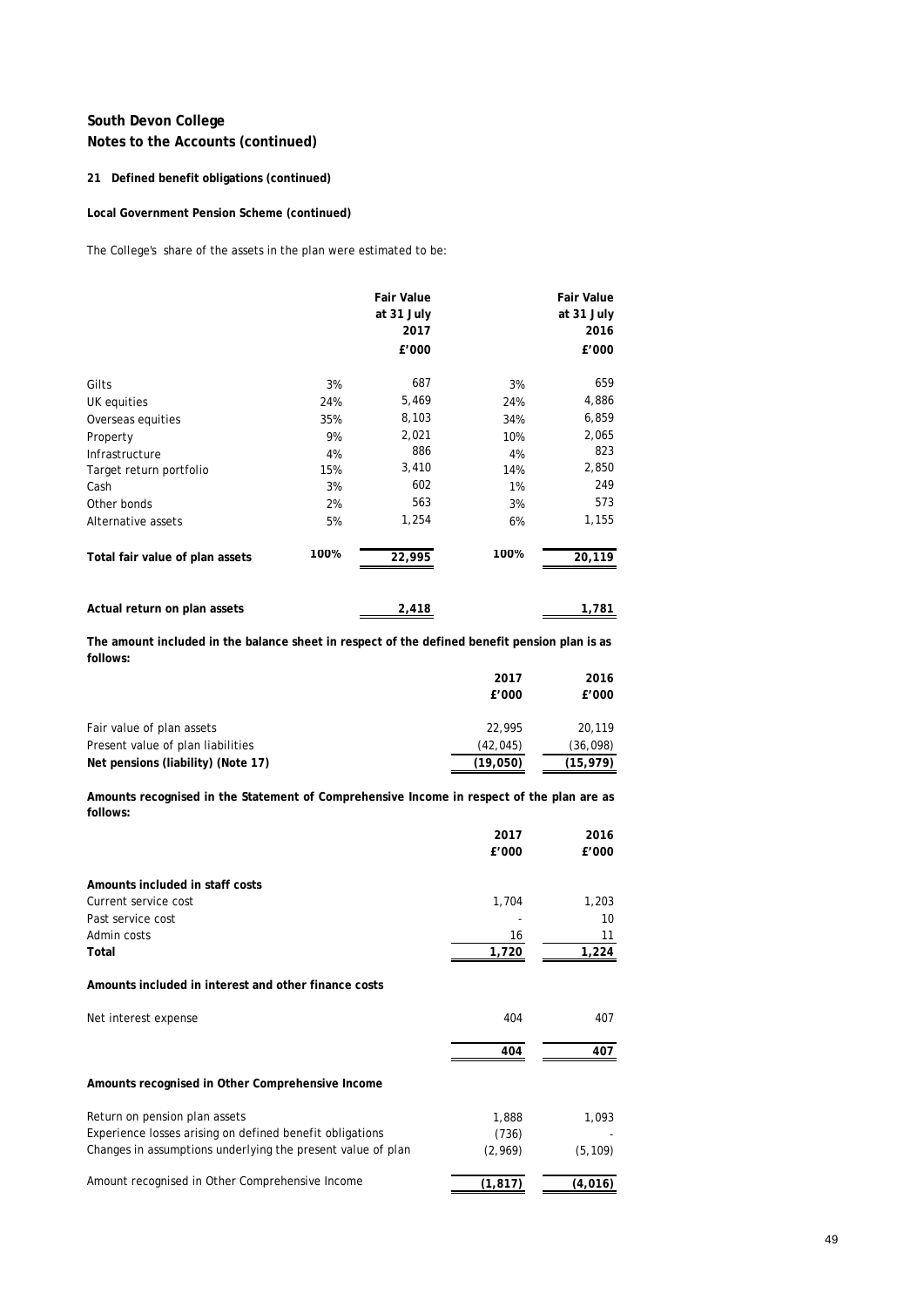#### **21 Defined benefit obligations (continued)**

#### **Local Government Pension Scheme (Continued)**

#### **Movement in net defined benefit (liability) during the year**

|                                                             | 2017      | 2016      |
|-------------------------------------------------------------|-----------|-----------|
|                                                             | £'000     | £'000     |
| Deficit in scheme at 1 August                               | (15, 979) | (11, 103) |
| Movement in year:                                           |           |           |
| Current service cost                                        | (1, 720)  | (1, 224)  |
| <b>Employer contributions</b>                               | 870       | 771       |
| Net interest on the defined (liability)/asset               | (404)     | (407)     |
| Actuarial gain or loss                                      | (1, 817)  | (4,016)   |
| Net defined benefit (liability)/asset at 31 July            | (19,050)  | (15, 979) |
|                                                             |           |           |
| Asset and Liability Reconciliation                          |           |           |
|                                                             | 2017      | 2016      |
|                                                             | £'000     | £'000     |
| Changes in the present value of defined benefit obligations |           |           |
| Defined benefit obligations at start of period              | 36,098    | 28,999    |
| Current service cost                                        | 1,704     | 1,237     |
| Interest cost                                               | 934       | 1,095     |
| Contributions by Scheme participants                        | 325       | 301       |
| Changes in financial assumptions                            | 3,120     | 5,109     |
| Changes in demographic assumptions                          | (217)     |           |
| Loss on defined benefit obligations                         | 736       |           |
| Estimated benefits paid                                     | (655)     | (591)     |
| Past service cost                                           |           | 10        |
| Curtailments and settlements                                |           | (62)      |
| Defined benefit obligations at end of period                | 42,045    | 36,098    |
| <b>Reconciliation of Assets</b>                             |           |           |
| Fair value of plan assets at start of period                | 20,119    | 17,896    |
| Interest on plan assets                                     | 530       | 688       |
| Return on plan assets                                       | 1,888     | 1,093     |
| Other actuarial losses                                      | (66)      |           |
| Administration expenses                                     | (16)      | (11)      |
| <b>Employer contributions</b>                               | 870       | 771       |
| Contributions by Scheme participants                        | 325       | 301       |
| Estimated benefits paid                                     | (655)     | (591)     |
| Settlement prices paid                                      |           | (28)      |
| Assets at end of period                                     | 22,995    | 20,119    |

**The estimated value of employer contributions for the year ended 31 July 2018 is £933,000 (2017 estimate was £744,000).**